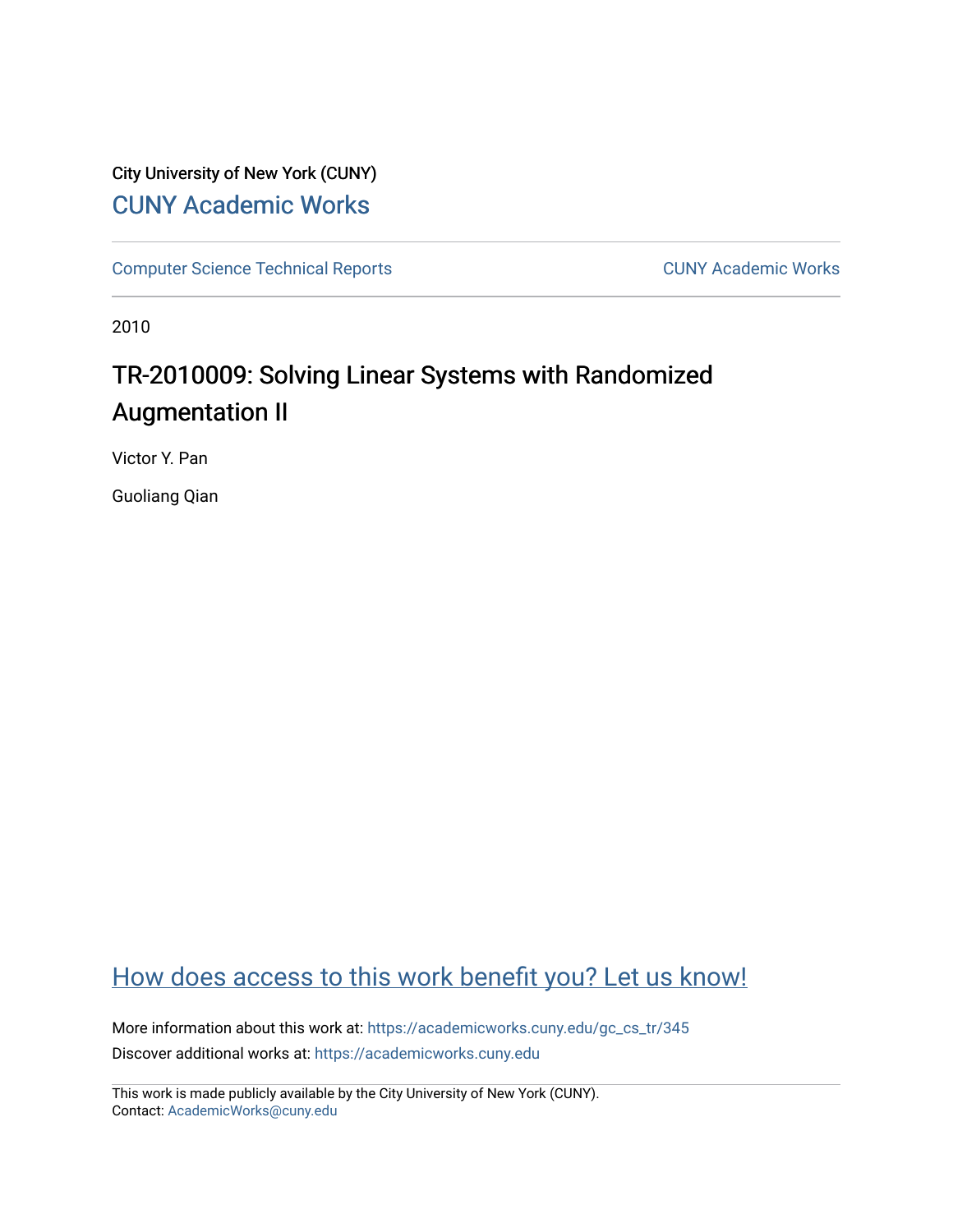# **Solving Linear Systems with Randomized Augmentation II** <sup>∗</sup>

Victor Y. Pan<sup>[1,2],[a]</sup> and Guoliang Qian<sup>[2],[b]</sup>

[1] Department of Mathematics and Computer Science Lehman College of the City University of New York Bronx, NY 10468 USA [2] Ph.D. Programs in Mathematics and Computer Science The Graduate Center of the City University of New York New York, NY 10036 USA [*a*] victor.pan@lehman.cuny.edu http://comet.lehman.cuny.edu/vpan/ [*b*] gqian@gc.cuny.edu

#### **Abstract**

With a high probablilty our randomized augmentation of a matrix eliminates its rank deficiency and ill conditioning. Our techniques avoid various drawbacks of the customary algorithms based on pivoting and orthogonalization, e.g., we readily preserve matrix structure and sparseness. Furthermore our randomized augmentation is expected to precondition quite a general class of ill conditioned input matrices. As a result, we dramatically accelerate the solution of both singular and ill conditioned linear systems of equations in terms of the estimated arithmetic time and the observed CPU time. The progress has been extended to various other fundamental matrix computations.

**Key words:** Linear systems of equations, Randomized augmentation, Conditioning of random matrices, Toeplitz matrices

## **1 Introduction**

## **1.1 Background: computations of vectors and bases in the null space**

Solution of a homogeneous linear system of equations  $A$ **y** = **0** is a fundamental problem and is closely linked to some other central subjects of matrix computations (see our Sections 3.4 and 7, [35, Sections 7.2 and 11.1], and [40]).

The solution vectors **y** are said to be the *null vectors* of the matrix *A*. They form the *null space*  $\mathcal{N}(A) = \{ \mathbf{y} : A\mathbf{y} = \mathbf{0} \}.$  If its basis is given by the columns of a matrix *B*, then we call *B* a *null matrix basis* for a matrix A. Hereafter we refer to such a basis as a  $nmb(A)$ .

The customary algorithms compute null vectors and nmbs of a matrix by employing its LU or QR factorization with pivoting or its SVD. These computations are quite costly, particularly the computation of the SVD, but even "pivoting usually degrades the performance" [19, page 119].

<sup>∗</sup>Supported by PSC CUNY Awards 61406–0039 and 62230–0040. Some results of this paper have been presented at the Fifth International Computer Science Symposium in Russia (CSR 2010) in Kazan' [36] and at the 16th Conference of the International Linear Algebra Society (ILAS) in Pisa, Italy, both in June 2010.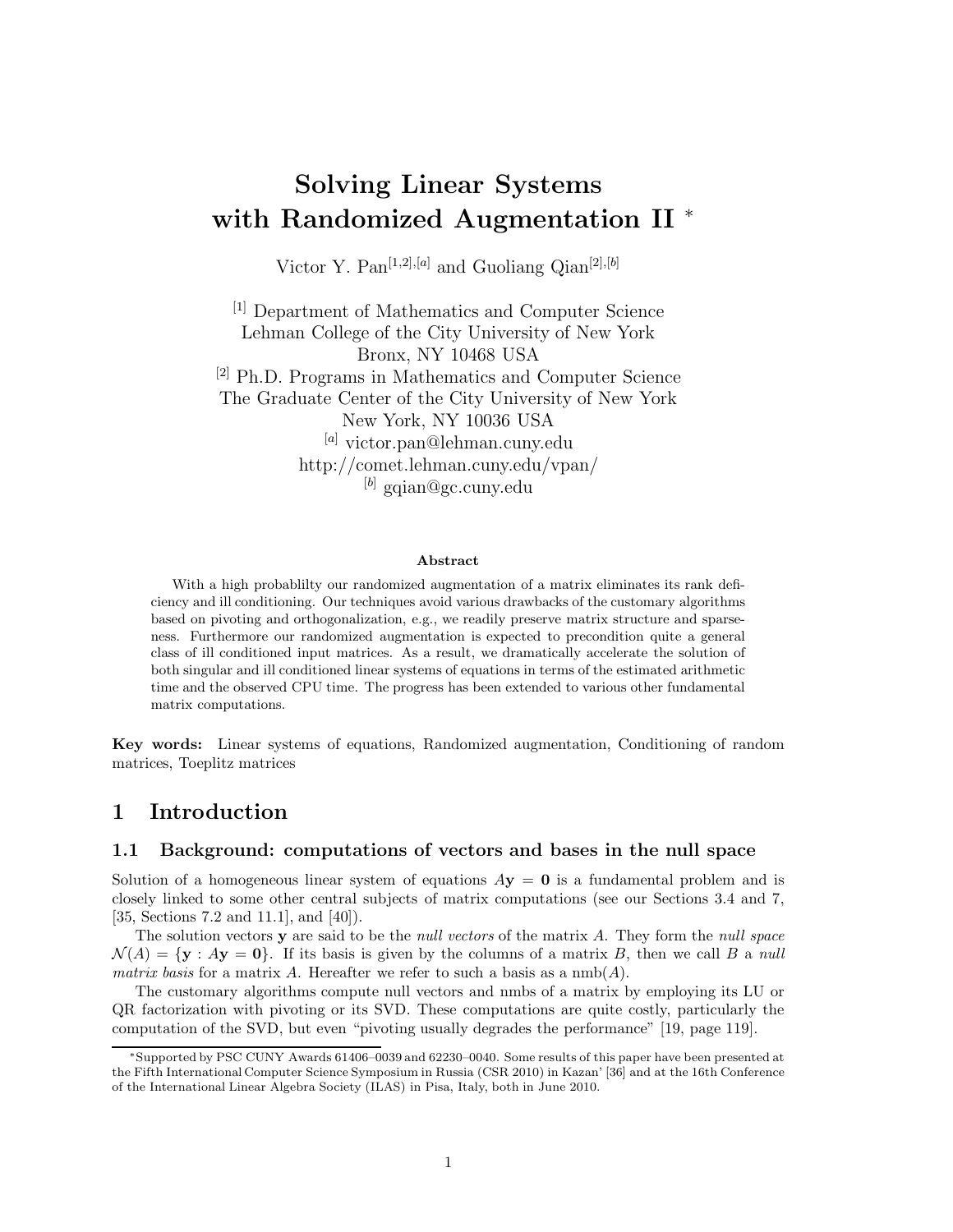## **1.2 Randomized northern augmentation**

Our alternative recipe is *randomized augmentation* of the input matrix *A*, linked to additive preprocessing in [32, Section 12] and [35, Section 4].

Let us otline some basic techniques. At first assume an  $m \times n$  matrix A having a rank  $\rho \leq n$ (and thus having the nullity  $r = n - \rho$ ) and generate a random  $r \times n$  matrix *V*. Then we readily prove that with a probability close to one the northern augmentation  $A \to C = \begin{pmatrix} V & V \\ V & V \end{pmatrix}$ *A* - produces an  $(m + r) \times n$  matrix *C* that has full column rank and therefore has an  $n \times (m + r)$  left inverse  $C^{(I)}$ , such that  $C^{(I)}C = I_n$ . It is also easy to prove that its  $n \times r$  western block  $C^{(I)}\begin{pmatrix} I_r \\ O \end{pmatrix}$ *O* ) is a  $\text{nmb}(A)$ .

Thus with our augmentation we expect to *regularize the nmb problem* for a matrix *A* (possibly rank deficient) by reducing the nmb task to solving *r* linear systems with the above matrix *C* of full column rank. We involve neither pivoting nor orthogonalization, preserve matrix structure and sparseness, and significantly accelerate the customary algorithms.

Table 9.1 displays the average CPU time in our extensive tests for the computation of null vectors of an  $n \times n$  singular Toeplitz matrix as well as the observed average acceleration factor  $f(n)$  versus the QR-based solution. In particular  $f(512) > 15$ ,  $f(1024) > 90$ , and  $f(2048) > 350$ .

We also prove that our randomized regularization is expected to cause no sacrifice in the output accuracy. Namely assume standard Gaussian random matrix *V* and an input matrix *A* scaled so that the norm ||*A*|| is neither large nor small in the context (we say *mildly scaled*). Then we prove that the ratio  $\frac{\text{cond } C}{\text{cond } A}$  is expected to be neither large nor small, and we support our formal estimates with numerical experiments (see Tables 9.3 and 9.4).

Furthermore suppose our mildly scaled matrix *A* is well conditioned; then its small norm random perturbation is expected to produce an ill conditioned matrix  $\tilde{A}$  of full rank having *numerical nullity r* and having an *approximate nmb*  $\tilde{C}^{(I)}\begin{pmatrix}I_r\\O\end{pmatrix}$ *O* for  $\tilde{C} = \begin{pmatrix} V \\ \tilde{v} \end{pmatrix}$ *A*˜ - . Furthermore the condition numbers

cond  $\tilde{C}$  and cond *C* are expected to be of the order of cond *A* provided *V* is standard Gaussian random matrix.

## **1.3 Our topics and some by-products and extensions**

In this paper we supply some details to the above outline and extend it further. In particular we cover the computation of the nullity and numerical nullity, extend our northern augmentation to enable *preconditioning* for quite general matrix classes, extend our techniques to solving nonsingular ill conditioned linear systems of equations, estimate the complexity of our algorithms in the cases of general, structured, and sparse input matrices, and describe our numerical experiments.

We outline some of our main techniques and results in the two next subsections.

Some by-products of our study can be of independent interest, e.g., the links between solving homogeneous and nonhomogeneous linear systems of equations and between augmentation and aggregation as well as our estimates for the condition numbers of partly randomized matrix products, which enables us to extend the *Smoothed Analysis* of conditioning of random matrices in [43] to employing them for preconditioning by means of randomized augmentation.

We refer the reader to the papers  $[32]$ –[40] on various further extensions and applications of our approach to fundamental matrix and polynomial computations.

## **1.4 Randomized western and northwestern augmentation**

While our scaled randomized northern augmentation is expected to have regularization power and to create no numerical problems for the task of the nmb computation, its combination with our scaled randomized western augmentation  $A \to (B, A)$  is expected to have both regularization and preconditioning power for the same task.

Assume that a random  $m \times q$  matrix *B* has been appended as the leftmost block to an  $m \times q$ *n* matrix *A* (for  $q < m \leq n$ ). Then it is easy to prove that with a probability close to one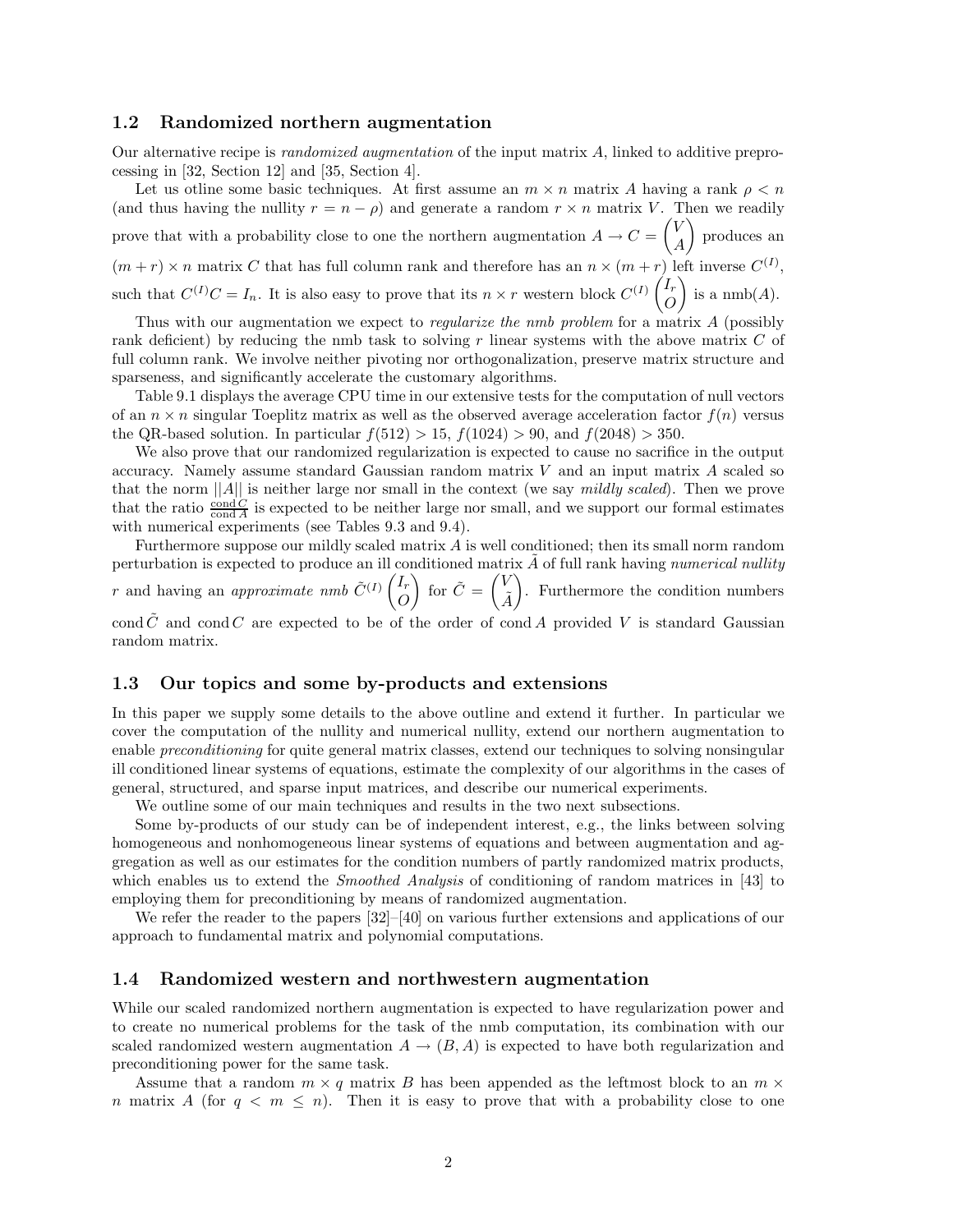rank $(B, A) = \min\{m, q + \text{rank } A\}$ , so that the resulting matrix  $(B, A)$  is expected to have full rank for  $q \geq m - \text{rank } A$ .

Furthermore similarly to the northern augmentation assume a mildly scaled matrix *A* and standard Gaussian random matrix *B*. Then we prove that the condition number cond $(B, A)$  is expected to be of the order  $\frac{\sigma_1(A)}{\sigma_{m-q}(A)}$  versus cond  $A = \frac{\sigma_1(A)}{\sigma_m(A)}$  where  $\sigma_j(A)$  denotes the *j*th largest singular value of the matrix *A*.

Therefore our western augmentation is expected to regularize the matrix *A* if  $q$ +rank  $A \geq m$  and to precondition it if it has a positive numerical nullity at most *q* or equivalently if it is ill conditioned, whereas the ratio  $\frac{\sigma_1(A)}{\sigma_{m-q}(A)}$  is not large.

Such a regularization and preconditioning power is preserved when we combine our western and northern augmentations into northwestern augmentation  $A \to K = \begin{pmatrix} W & V \\ B & A \end{pmatrix}$ . Assume an  $n \times n$ matrix *A* of a rank  $\rho$  and random matrices *B*, *V*, and *W* such that *K* is an  $(n+r) \times (n+r)$  matrix. Then it is expected that rank  $K = \min\{n + r, \rho + 2r\}$ , that is the augmentation is expected to produce a nonsingular matrix *K* if (and only if)  $r \geq n - \rho$ .

Furthermore if *A* is a mildly scaled matrix and *B*, *V* , and *W* are standard Gaussian random matrices, then cond *K* is expected to have the order  $\frac{\sigma_1(A)}{\sigma_{n-r}(A)}$ . Here we can even choose, say  $V = -B$ to involve fewer random parameters (see Section 6.4).

Thus our augmentation is expected to regularize (resp. precondition) the matrix *A* if and only if the matrix *A* has a positive nullity (resp. numerical nullity) at most *r*.

These observations can be a basis for binary search for the nullity, but we also propose a competitive search by means of aggregation (cf. Section 3.3).

To use the benefits of our augmentation we must reduce our original computational task for an input matrix  $A$  to computations with the matrix  $K$ . We specify such reductions for nmb computation with western and northwestern augmentations in Algorithms 5.1 and 6.1, but next we apply northwestern augmentation to facilitate the inversion of a nonsingular ill conditioned matrix *A* as well as the solution of a linear system  $A$ **y** = **b** with such a matrix  $A$ .

## **1.5 Northwestern augmentation for matrix inversion and solving linear systems of equations**

Surely we can reduce the solution of such a linear system to computing a nonzero null vector of the matrix  $(\theta, A)$ , obtained by appending a scaled vector **b** as the new leftmost (western) column to the matrix *A*. On the average input pair of a matrix *A* and a vector **b**, both mildly scaled, this map works as preconditioning (see Theorem 7.1). Randomized northwestern augmentation and the following theorem enable even more powerful preconditioning of a linear system  $A$ **y** = **b**.

**Theorem 1.1.** Let  $K = \begin{pmatrix} W & V \ B & A \end{pmatrix}$  where  $A$ ,  $W$  and  $K$  are nonsingular matrices of sizes  $n \times n$ ,  $r \times r$ , *and*  $(n + r) \times (n + r)$ *, respectively, for*  $0 < r < n$ *. Write*  $S = A - BW^{-1}V$  *and*  $R = I + VBW^{-1}$ *.* 

- *(S is the Schur complement of the block W in the matrix K.) Then*
	- $(a)$  *S*<sup>−1</sup> *is the*  $n \times n$  *trailing principal (that is southeastern) block of the matrix*  $K^{-1}$  *and*  $(b)$   $A^{-1} = S^{-1} - S^{-1}BW^{-1}R^{-1}VS^{-1}$ .

(Part (a) is well known and is readily verified. Part (b) follows from the the Sherman–Morrison– Woodbury formula [19, page 50].)

The theorem reduces the inversion of the matrix *A* to the inversion of the matrices *W*, *K*, and *R*. Therefore our northwestern augmentation is expected to work as preconditioning where *A* is a mildly scaled matrix having a positive numerical nullity at most *r* and *B*, *V* , and *W* are standard Gaussian random matrices.

Namely, according to our analysis the matrix *K* is expected to have the condition number of the order  $\frac{\sigma_1(A)}{\sigma_{n-r}(A)}$  and the matrices *W* and *R* are expected to be well conditioned. (Under further scaling such that  $||B|| \approx ||V|| \approx ||W|| \approx ||A|| \ll 1$ , we can expect that  $R \approx I$ .) Thus our augmentation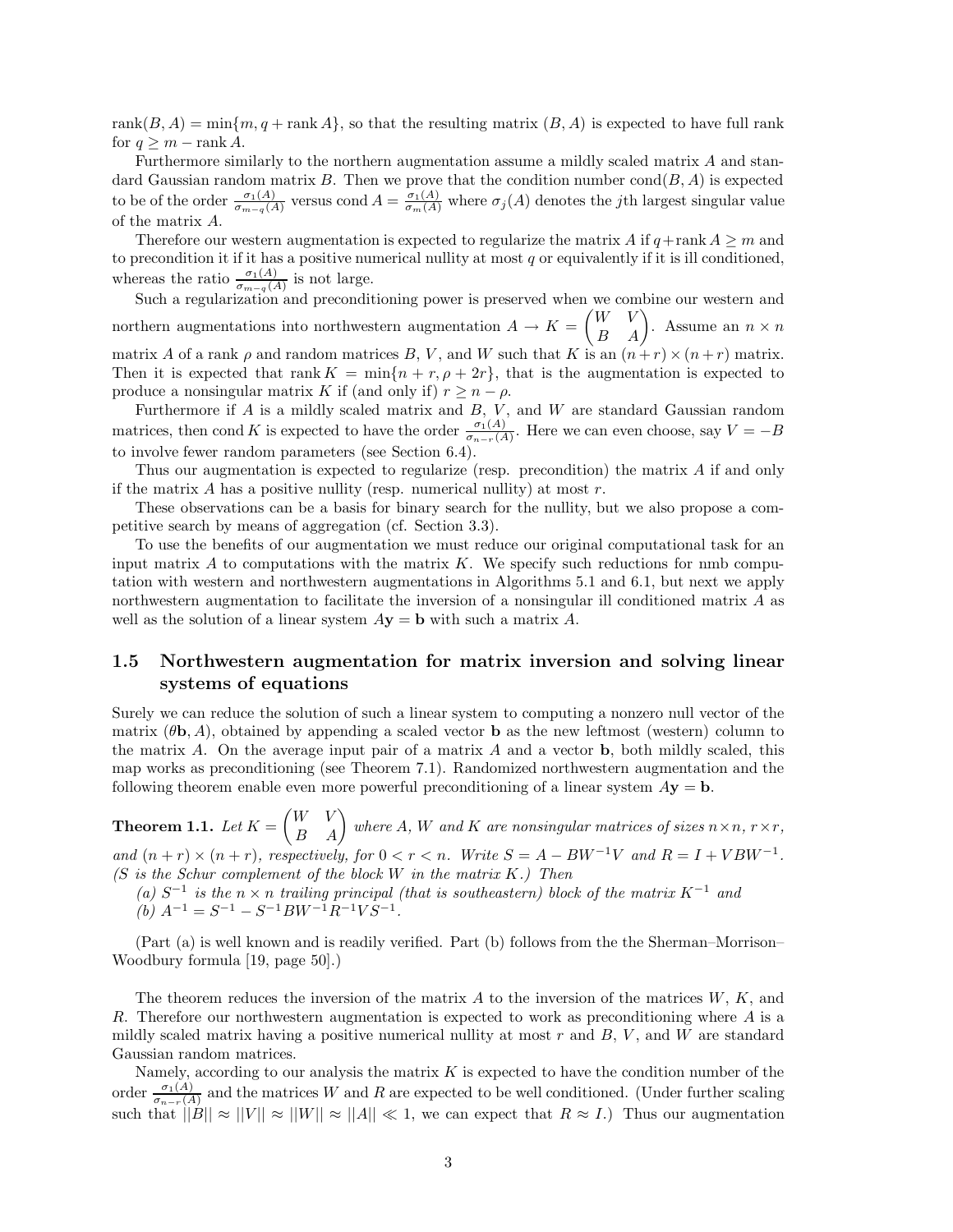is expected to reduce the inversion of an ill conditioned matrix *A* to the inversion of three well conditioned matrices and to some matrix-by-vector multiplications.

Of course, numerical problems cannot simply disappear from computations with an ill conditioned matrix *A*, but our techniques confine them to the stage of iterative refinement of the inverse *S*−1, which must be computed highly accurately. The refinement is reduced to a sequence of matrix-byvector multiplications performed with a low (e.g., double) precision [32], [38].

In Section 7.4 we adapt the above technique, based on Theorem 1.1, to the solution of a nonsingular linear system  $A$ **y** = **b** of *n* equations. In Section 8 we estimate that this approach accelerates the customary solution algorithms by the factor  $n/r$ . We can replace this factor by  $\frac{n}{d \log n}$  where the matrices *A* and *K* have displacement structure of Toeplitz or Hankel type and are represented with displacement generators of a length *d*. (Recall that  $d \leq 2$  for Toeplitz and Hankel matrices [31].) The estimates also show significant acceleration of the known algorithms for computations with sparse unstructred matrices as well as multilevel Toeplitz and Hankel matrices (see Section 8.4).

## **1.6 Organization of the paper**

In the next section we first recall some definitions and basic facts and then estimate the ranks and condition numbers of random matrices and randomized matrix products. In Sections 3, 5 and 6 we cover our randomized augmentation techniques, and in Section 4 the related techniques of randomized post-multiplication. In Section 7 we cover our algorithms for a nonhomogeneous linear system of equations and link them to computing nmbs and null vectors. In Section 8 we estimate the computational cost of our randomized algorithms. In Section 9 we present the results of our numerical tests, the contribution of the second author of this paper.

**Acknowledgement.** Marc Van Barel's pointer to his Toeplitz solver in [45] was most helpful for our tests.

## **2 Definitions and basic facts**

## **2.1 General matrices, nmbs and annihilators**

We use and extend the customary definitions in [19] and [42].

 $\mathbb C$  (resp.  $\mathbb R$ ) is the field of complex (resp. real) numbers.

Flop is an arithmetic operation with such numbers.

 $A<sup>T</sup>$  and  $A<sup>H</sup>$  denote the transpose and the Hermitian transpose of an  $m \times n$  matrix *A*, respectively.  $(A^H = A^T$  for a real matrix *A*.)

A matrix *A* is Hermitian if  $A = A^H$ . A matrix  $A = B^H B$  is Hermitian positive definite if *B* is a nonsingular matrix.

 $(B_1, \ldots, B_k) = (B_j)_{j=1}^k$  is a  $1 \times k$  block matrix with blocks  $B_1, \ldots, B_k$ .

 $\text{diag}(B_1,\ldots,B_k) = \text{diag}(B_j)_{j=1}^k$  is a  $k \times k$  block diagonal matrix with diagonal blocks  $B_1,\ldots,B_k$ . *I<sub>n</sub>* or just *I* denote the identity matrix  $(\mathbf{e}_i)_{i=1}^n = (\mathbf{e}_1, \dots, \mathbf{e}_n)$ .

*O* and  $O_{k,l}$  denote the  $k \times l$  matrix filled with zeros.

 $O_{k,1}$ ,  $\mathbf{0}_k$ , and **0** denote the vector of a dimension *k* filled with zeros.

A matrix *U* is unitary or orthonormal if  $U^H U = I$ .

 $Q = Q(A)$  is the Q-factor in the unique thin QR factorization  $A = QR$  of a matrix A where the upper triangular matrix  $R$  is a square matrix with positive diagonal entries [19, Theorem 5.2.2].

A matrix has full row (resp. column) rank if its rows (resp. columns) are linearly independent.

 $\mathcal{R}(A)$  denotes the range of the matrix A, that is the linear space generated by its columns,  $\mathcal{N}(A)$ its null space  $\{ \mathbf{v} : A\mathbf{v} = \mathbf{0} \}, \rho = \text{rank } A = \dim \mathcal{R}(A)$  its rank, and nul  $A = \dim \mathcal{N}(A)$  its nullity. **v** is its null vector if  $A$ **v** = **0**.

A matrix *H* is a *complete annihilator* of a matrix *A* if  $\mathcal{R}(H) = \mathcal{N}(A)$ . Such an annihilator is a *null matrix basis* if it has full column rank. We use the abbreviations nmb, ca,  $\text{nmb}(A)$ , and ca $(A)$ .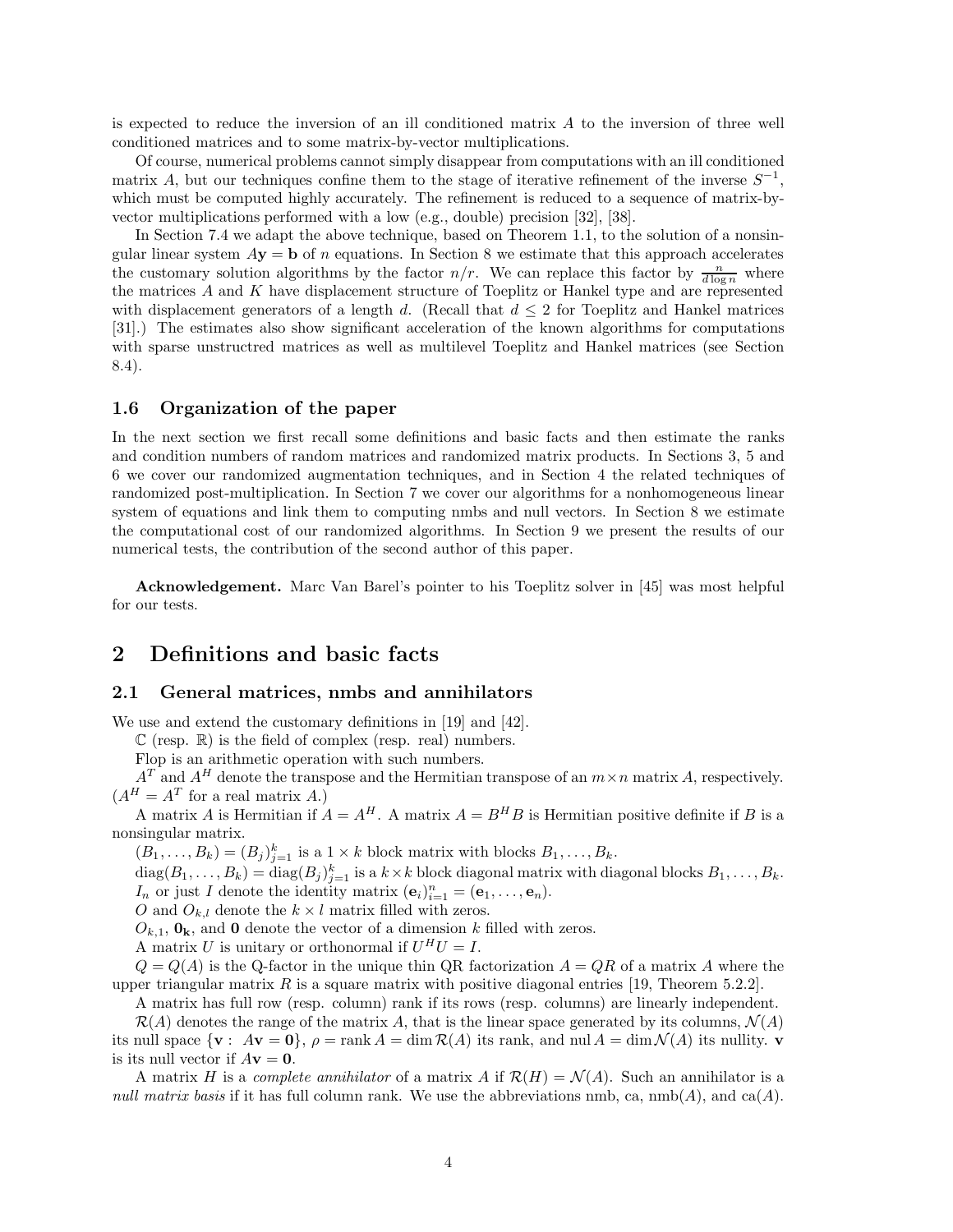Given a  $ca(A)$ , we can compute a nmb(A) by applying its LUP or QR factorization or the following simple fact.

**Fact 2.1.** *[35]. Suppose H is a* ca(*A*)*. Then*

 $(a)$  *H is a* nmb(*A*) *if and only if* nul  $H = 0$  *and* 

(b)  $HY$  *is a* nmb(A) *if*  $X$  *is a* ca( $H$ ) *and if*  $(X, Y)$  *is a nonsingular matrix.* 

## **2.2 SVD, inverses, norms, condition number, and numerical nullity**

 $A = S_A \Sigma_A T_A^H$  is *SVD* or full *SVD* of an  $m \times n$  matrix A of a rank  $\rho$  if  $S_A S_A^H = S_A^H S_A = I_m$ ,  $T_A T_A^H = T_A^H T_A = I_n$ ,  $\Sigma_A = \text{diag}(\widehat{\Sigma}_A, O_{m-\rho,n-\rho})$ , and  $\widehat{\Sigma}_A = \text{diag}(\sigma_j)_{j=1}^{\rho}$ .

Here  $\sigma_j = \sigma_j(A) = \sigma_j(A^H)$  is the *j*th largest singular value of a matrix *A*,  $j = 1, \ldots, \rho$ , equal to the distance from this matrix to a nearest matrix of rank  $j-1$  for  $j=1,\ldots,\rho$ , as this follows from the Courant–Fischer minimax theorem [19, Theorem 8.1.2].

 $\Sigma_A^+ = \text{diag}((\hat{\Sigma}_A)^{-1}, O_{n-\rho,m-\rho})$  and  $A^+ = T_A \Sigma_A^+ S_A^H$  are the Moore–Penrose generalized (or pseudo) inverses of the matrices  $\Sigma_A$  and A, respectively.

The matrix  $X = A^{(I)}$  is a left (resp. right) inverse of a matrix *A* if  $XA = I$  (resp.  $AX = I$ ).  $A^{(I)} = A^+$  for a matrix *A* of full rank,  $A^{(I)} = A^+ = A^{-1}$  for a nonsingular matrix *A*.

 $\sigma_1(A) = ||A|| = ||A^H||$  is the 2-norm of a matrix  $A = (a_{i,j})_{i,j=1}^{m,n}$ .

 $||A||_F = \sqrt{\sum_{i,j=1}^{m,n} |a_{i,j}|^2}$  is its Frobenius norm.

 $\forall i \in \mathbb{N} \text{ and } i \in \mathbb{N}$ <br>
We have  $||A||/\sqrt{mn} \leq \max_{i,j=1}^{m,n} |a_{i,j}| \leq ||A||, ||A|| \leq ||A||_F \leq \sqrt{n}||A||.$ 

Hereafter the concepts "large", "small", "nearby", "approximate", "ill conditioned" and "well conditioned" as well as our notation  $\approx$ ,  $\ll$ , and  $\gg$  are quantified in the context of the computational task and computer environment.

We say that a matrix *A* is *mildly scaled* if its norm ||*A*|| is neither large nor small.

We write  $a \ll b$  and  $b \gg a$  if the ratio  $b/a$  is large and write  $a \approx b$  if it is close to one or if  $b = 0$ and |a| is small. For two matrices *A* and *B* we write  $A \approx B$  if  $||A - B|| \ll ||A||$ .

cond  $A = \sigma_1(A)/\sigma_\rho(A) = ||A|| \, ||A^+||$  is the condition number of a matrix *A* of a rank  $\rho$ . Such a matrix is *ill conditioned* if  $\sigma_1(A) \gg \sigma_\rho(A)$  and is *well conditioned* otherwise. See [7], [19, Sections 2.3.2, 2.3.3, 3.5.4, 12.5], [21, Chapter 15], and [42, Section 5.3] on effective estimation of norms and condition numbers.

We write  $S_{A,r} = S_A (O_{m-r,r}, I_r)^T$ ,  $S_{A,r} = \mathcal{R}(S_{A,r})$ ,  $T_{A,r} = T_A (O_{n-r,r}, I_r)^T$ , and  $\mathbb{T}_{A,r} = \mathcal{R}(T_{A,r})$ , so that  $\mathbb{S}_{A,r}$  and  $\mathbb{T}_{A,r}$  denote the left and right trailing singular spaces associated with the *r* smallest singular values of the matrix *A*, respectively.

An  $m \times n$  matrix A where  $m > n$  has numerical nullity r and numerical rank  $n - r$  if it has exactly *r* singular values that are small relative to its norm. In an equivalent alternative definition, numerical nullity (resp. numerical rank) of a matrix *A* is the maximal nullity (resp. minimal rank) of a nearby martix *A*˜.

By zeroing the *r* smallest singular values of such a matrix *A* we turn it into a well conditioned matrix  $\tilde{A}$  that lies nearby and has rank  $n - r$ . Conversely, in virtue of Corollary 2.2 in Section 2.4 a small norm random perturbation *E* of an  $n \times n$  well conditioned matrix *A* of a rank  $n - r$  (for  $0 < r < n$ ) is likely to produce a nonsingular ill conditioned matrix  $A = \tilde{A} + E$  that has numerical nullity *r*.

The linear space  $\mathbb{T}_{A,r}$  approximates the null space of the matrix  $\tilde{A}$ , and likewise the linear space  $\mathbb{S}_{A,r}$  approximates the null space of the matrix  $\tilde{A}^H$ . Hereafter a matrix *B* is said to be an *approximate nmb* (resp. an *approximate ca*) of a matrix *A* if  $B \approx \text{nmb}(\tilde{A})$  (resp. if  $B \approx \text{ca}(\tilde{A})$ ).

We employ an approximate nmb in the following simple theorem to approximate the matrix *A* by a matrix of a smaller rank.

**Theorem 2.1.** *(See [35, Section 7.2].) Suppose an*  $n \times n$  *matrix A has a positive numerical nullity r* and suppose *B* is an  $n \times r$  *matrix* such that the  $r \times r$  *matrix*  $B$ <sup>*H*</sup>*B* is nonsingular and  $||AB|| \ll$ ||*A*|| ||*B*||*. Then the matrix*  $\widehat{A} = A(I - B(B^H B)^{-1}B^H)$  *closely approximates the matrix A, has rank*  $n - r$ *, and turns into the matrix*  $A(I - BB^H)$  *if B is a unitary matrix.*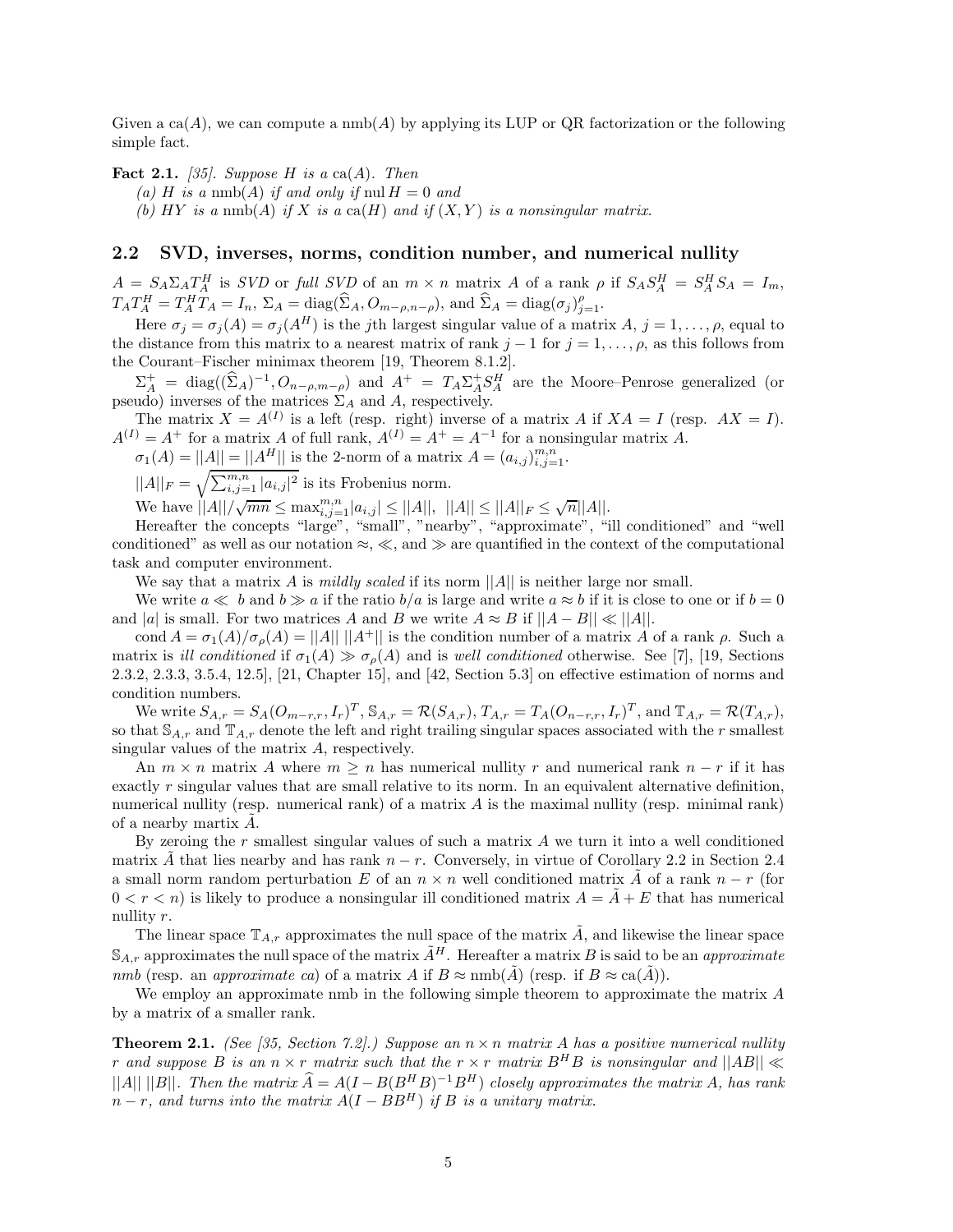**Remark 2.1.** *Unlike the nullity and the rank, numerical nullity and numerical rank are not well defined for a large class of ill conditioned matrices, in particular for all matrices A having nested clusters of small singular values but also for the matrix class exemplified by for a*  $1000 \times 1000$  *matrix A with singular values*  $\sigma_j(A) = 10^{1000-j}$ ,  $j = 1, 2, ..., 1000$ .

**Theorem 2.2.** [37]. Let  $A \in \mathbb{C}^{m \times r}$  and  $B \in \mathbb{C}^{r \times n}$  and write  $r_A = \text{rank } A$ ,  $r_B = \text{rank } B$ ,  $r_- =$  $\min\{r_A, r_B\}$  and  $r_+ = \max\{r_A, r_B\}$ . Let  $r_+ = r$ . (In particular this holds if at least one of the matrices A and B is nonsingular.) Then rank  $(AB) = r_-, \sigma_{r_-}(AB) \geq \sigma_{r_A}(A)\sigma_{r_B}(B)$  and  $\operatorname{cond}(AB) \leq (\operatorname{cond} A) \operatorname{cond} B$ *.* 

## **2.3 Structured matrices**

 $J = J_n = (e_1, \ldots, e_n) = (j_{i,k})_{i,k=0}^{n-1}$  is  $n \times n$  the reflection matrix,  $j_{i,k} = 1$  if  $i + k = n - 1$ ,  $j_{i,k} = 0$ unless  $i + k = n - 1$ .  $(J^2 = I)$ 

An  $m \times n$  Toeplitz matrix  $T = (t_{i-j})_{i=0,j=0}^{m-1,n-1}$  (resp. Hankel matrix  $H = (h_{i+j})_{i=0,j=0}^{m-1,n-1}$ ) is defined by its *m* + *n* − 1 entries, e.g., by its first row and first (resp. last) column. *T J* and *JT* are Hankel matrices for a Toeplitz matrix *T*, whereas *HJ* and *JH* are Toeplitz matrices for a Hankel matrix *H*.

 $Z(\mathbf{v})$  denotes the lower triangular Toeplitz matrix defined by its first column vector  $\mathbf{v} = Z(\mathbf{v})\mathbf{e}_1$ .  $Z(\mathbf{v})=(Z(\mathbf{v}))^T$  denotes its transpose.

The Gohberg–Semencul formula expresses the inverse of a nonsingular  $n \times n$  Toeplitz matrix  $T$ via its first column  $T^{-1}\mathbf{e}_1$  and its last column  $T^{-1}\mathbf{e}_n$  provided  $\mathbf{e}_1^T T^{-1}\mathbf{e}_1 \neq 0$  (see [18], [44]). The latter provision has been relaxed in [20] and [17]. The following theorem (in [18] and [3, Theorem 7]) expresses the inverse via two columns (the first **v** and the last **w**) of the inverse of an  $(n+1)\times(n+1)$ Toeplitz matrix with the  $n \times n$  leading principal (that is northwestern) block *T*.

**Theorem 2.3.** Suppose  $K = (t_{i,j})_{i,j=0}^n$  is a nonsingular  $(n + 1) \times (n + 1)$  Toeplitz matrix, write  $T = (t_{i,j})_{i,j=0}^{n-1}, \; \widehat{\mathbf{v}} = (v_i)_{i=0}^n = K^{-1} \mathbf{e}_1, \; \mathbf{v} = (v_i)_{i=0}^{n-1}, \; \mathbf{v}' = (v_i)_{i=1}^n, \; \widehat{\mathbf{w}} = (w_i)_{i=0}^n = K^{-1} \mathbf{e}_{n+1},$  $\mathbf{w} = (w_i)_{i=0}^{n-1}$ , and  $\mathbf{w}' = (w_i)_{i=1}^n$ , and assume that  $v_0 \neq 0$ . Then the matrix  $T = (t_{i,j})_{i,j=0}^{n-1}$  is *nonsingular and*  $v_0T^{-1} = Z(\mathbf{v})Z^T(J\mathbf{w}) - Z(\mathbf{w}')Z^T(J\mathbf{v}')$ .

**Remark 2.2.** For any fixed positive integer q we can embed a nonsingular  $n \times n$  Toeplitz matrix *T into an*  $(n+q) \times (n+q)$  *Toeplitz matrix*  $K_q$  *that has the*  $n \times n$  *leading principal block T. Then we can recursively apply Theorem 2.3 to express the inverse*  $T^{-1}$  *via the two column vectors*  $K_q^{-1}$ **e**<sub>1</sub> *and*  $K_q^{-1}$ **e**<sub>*n*+*q*</sub>.

A more general class of structured matrices having small displacement ranks *d* extends the classes of Toeplitz and Hankel matrices, for which  $d \leq 2$ . Such an  $m \times n$  matrix can be represented by  $(m + n)d$  parameters and can be multiplied and inverted fast provided its displacement rank *d* is small [4], [17], [22], [24], [31].

## **2.4 Random sampling and random matrices**

|∆| is the cardinality of a set ∆. *Random sampling* of elements from a set ∆ is their selection from this set at random and independently of each other. A matrix is *random* if its entries are randomly sampled from a fixed set ∆. Random sampling is *uniform* if it is done under the uniform probability distribution on the set  $\Delta$ .

Recall that the total degree of a polynomial in *m* variables is the sum of its degrees in each variable.

**Lemma 2.1.** *[10], [41], [49]. For a set* ∆ *of cardinality*  $|\Delta|$  *(in a fixed ring or field, e.g., in* ℂ) let *a polynomial in m variables have a total degree d, and let it not vanish identically on this set. Then the polynomial vanishes in at most*  $d|\Delta|^{m-1}$  *points.* 

Lemma 2.1 implies that a fixed nonvanishing polynomial vanishes with a probablity converging to zero if the values of its variables are sampled under any reasonable probability distribution on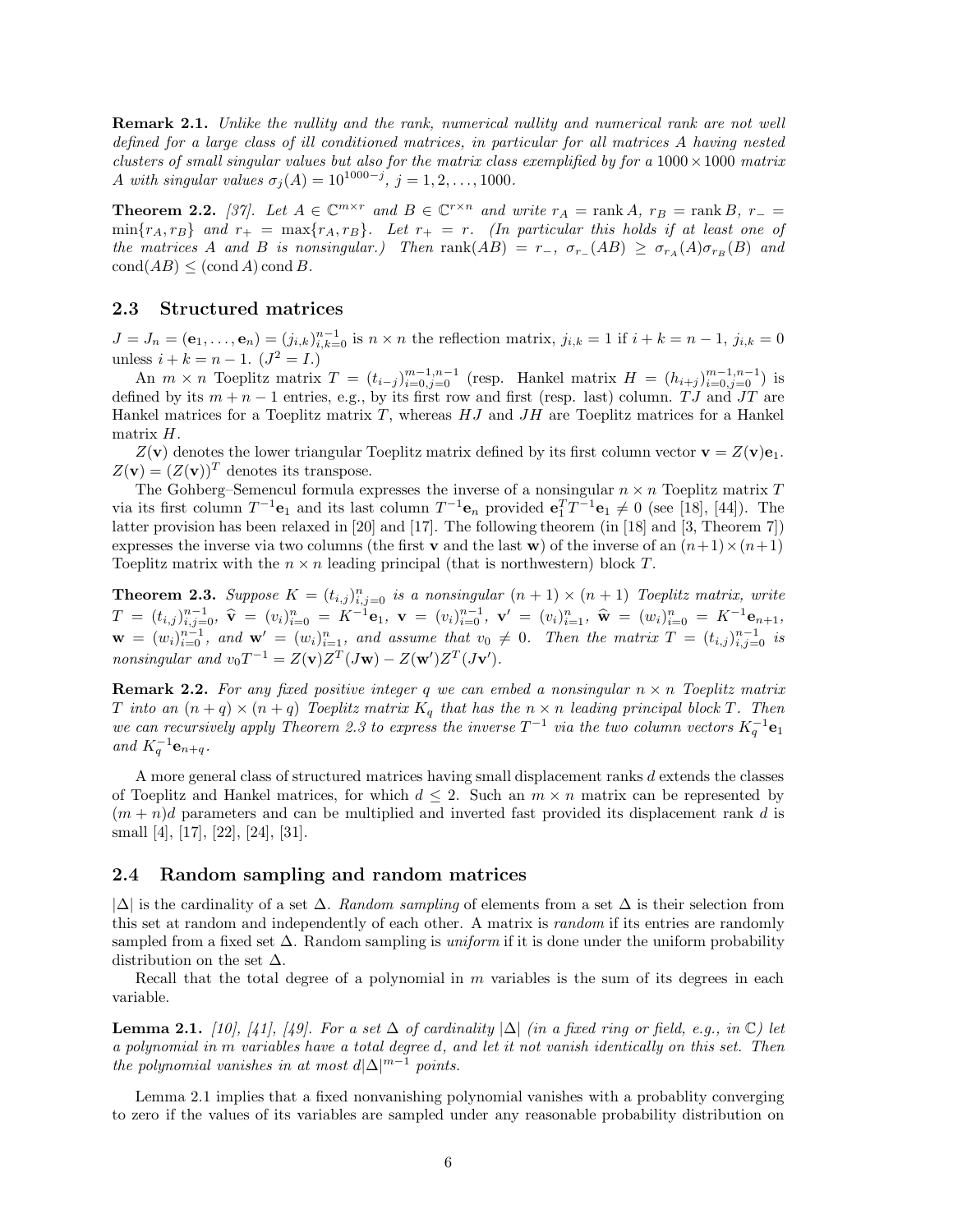the set ∆ whose cardinality converges to the infinity. Under the uniform probability distribution the probability that the polynomial vanishes is estimated most readily.

**Corollary 2.1.** *Under the assumptions of Lemma 2.1 let the values of the variables of the polynomial be randomly and uniformly sampled from the set* ∆*. Then the polynomial vanishes with a probability of at most*  $\frac{d}{|\Delta|}$ *.* 

**Corollary 2.2.** Let A be an  $m \times n$  matrix with random entries uniformly sampled from a finite set ∆ *of cardinality* |∆|*. Let l* = min{*m, n*} *and let M be any fixed m* × *n matrix. Then any k* × *k submatrix of the matrix*  $A + M$  *for*  $k \leq l$  *is singular with a probability at most*  $k/|\Delta|$ *.* 

*Proof.* The claimed bound holds for generic matrices. The singularity of a  $k \times k$  matrix means that its determinant vanishes, but the determinant is a polynomial of degree *k* in the entries. 口

A matrix (resp. vector) is a *Gaussian random matrix* (resp. vector) with a mean *µ* and a variance  $\sigma^2$  if it is filled with independent Gaussian random variables, all having the same mean  $\mu$ and variance  $\sigma^2$ . If  $\mu = 0$  and  $\sigma^2 = 1$ , this is a *standard Gaussian random matrix* (resp. vector).

**Definition 2.1.**  $F_X(y) = \text{Probability}\{X \leq y\}$  *for a real random variable X is the* cumulative distribution function (CDF) of X evaluated at y.  $F_A(y) = F_{\sigma_l(A)}(y)$  for an  $m \times n$  matrix A and *an integer*  $l = \min\{m, n\}$ .  $F_{\mu,\sigma}(y) = \frac{1}{\sigma\sqrt{2\pi}} \int_{-\infty}^{y} \exp\left(-\frac{(x-\mu)^2}{2\sigma^2}\right) dx$  *is the CDF for a Gaussian random variable with a mean*  $\mu$  *and a variance*  $\sigma^2$ .  $\Phi_{\mu,\sigma}(y) = F_{\mu,\sigma}(\mu + y) - F_{\mu,\sigma}(\mu - y)$  *for*  $y \ge 0$ *.* 

## **2.5 The extreme singular values of randomized matrix products**

A standard Gaussian random matrix *A* (cf. Definition 2.1) is well conditioned with a high probability [8], [12]. Even perturbations by such a matrix is expected to turn any mildly scaled matrix *M* into a well conditioned matrix. We specify the respective estimates in Theorem 2.4, taken from [43] and cited in our Section 8. This theorem is also used in the proof of Theorem 2.7 from [38], which is extensively used in our present paper. Theorem 2.6 is not used and is included just to introduce Theorem 2.7 and to provide some insight into the subject.

**Theorem 2.4.** *(See [11, Theorem II.7].) Suppose*  $A \in \mathbb{R}^{n \times n}$  *is a Gaussian random matrix with mean zero and a variance*  $\sigma^2$ . Then  $F_{\vert A \vert \vert}(y) \geq 1 - \exp(-x^2/2)$  for  $x = y/\sigma - 2\sqrt{n} \geq 0$ .

**Theorem 2.5.** *(See [43, Theorem 3.3].) Suppose*  $M \in \mathbb{R}^{m \times n}$ ,  $\overline{U} \in \mathbb{R}^{m \times m}$ , and  $\overline{V} \in \mathbb{R}^{n \times n}$  are three *fixed matrices,*  $\overline{U}$  *and*  $\overline{V}$  *are unitary matrices,*  $A \in \mathbb{R}^{m \times n}$  *is a Gaussian random matrix independent of the matrix M and having mean zero and a variance*  $\sigma^2$ ,  $W = \bar{U}(A + M)\bar{V}$ ,  $l = \min\{m, n\}$ , and  $y \geq 0$ *. Then*  $F_W(y) \leq 2.35$   $y\sqrt{l}/\sigma$ *.* 

**Corollary 2.3.** *(See [43, Theorem 3.1].) Under the assumptions of Theorem 2.5, let*  $||M|| \leq \sqrt{l}$ *. Then*  $F_{\text{cond}(W)}(y) \geq 1 - (14.1 + 4.7\sqrt{(2 \ln y)/n})n/(y\sigma)$  *for all*  $y \geq 1$ *.* 

This bound has been improved by the factor  $\sqrt{\log n}$  in [48].

**Theorem 2.6.** [37]. Suppose  $G \in \mathbb{R}^{q \times m}$ ,  $H \in \mathbb{R}^{n \times r}$ , and a standard Gaussian random matrix  $W \in \mathbb{R}^{m \times n}$  *has full rank*  $\rho$  *with probability one. Write*  $r_G = \text{rank } G$  *and*  $r_H = \text{rank } H$ *. Then*  $F_{GW}(y) \leq F_W(y/\sigma_{r_G}(G))$  if  $r_G = m$ , whereas  $F_{WH}(y) \leq F_W(y/\sigma_{r_G}(H))$  if  $r_H = n$ .

The value cond(*AB*) can be arbitrarily large even for  $m \times r$  unitary matrices *A* and *B<sup>H</sup>* if  $m > r$ , and so we cannot merely drop the above assumptions that  $r<sub>G</sub> = m$  and  $r<sub>H</sub> = n$ , but the following theorem enables us to circumvent this problem.

**Theorem 2.7.** [37]. Suppose  $G \in \mathbb{R}^{r_G \times m}$ ,  $H \in \mathbb{R}^{n \times r_H}$ ,  $W \in \mathbb{R}^{m \times n}$ , rank  $G = r_G < m$ , rank  $H =$  $r_H < n$ , and the assumptions of Theorem 2.4 hold. Then (a)  $F_{GW}(y) \leq 2.35y\sqrt{l/(\sigma_{r_G}(G)\sigma)}$  and  $(b)$   $F_{WH}(y) \leq 2.35y\sqrt{l/(\sigma_{r_H}(H)\sigma)}$ .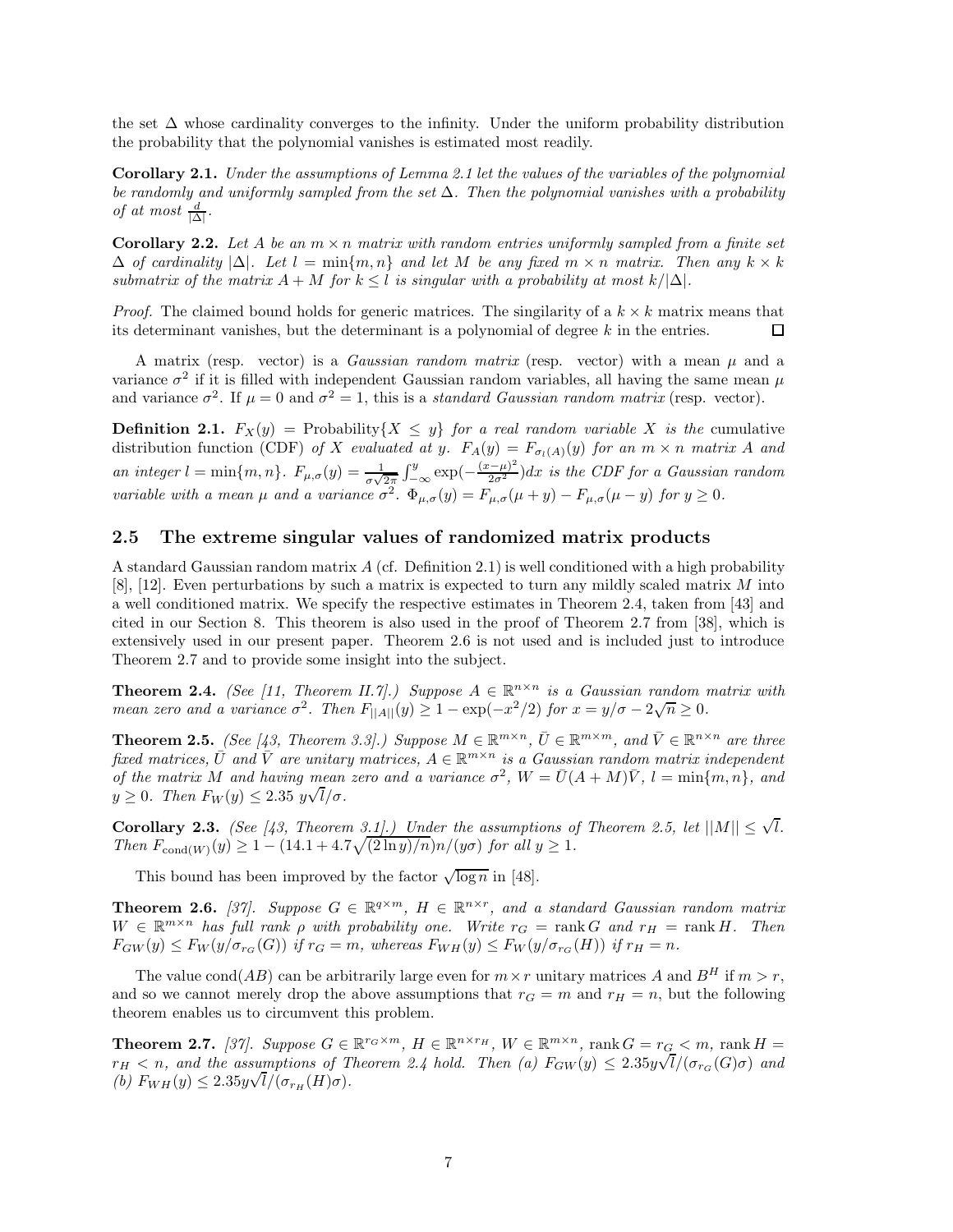## **3 A nmb of a matrix via randomized northern augmentation**

Our first algorithm begins with appending new scaled Gaussian random rows at the top of an  $m \times n$ matrix *A* of a rank  $\rho < n$  such that the matrix  $C = \begin{pmatrix} V & V \\ V & V \end{pmatrix}$ *A* - is expected to have full column rank (cf. Theorem 3.1). If it does have it, then the algorithm computes the first  $r = n - \rho$  columns of the left inverse  $C^{(I)}$  and outputs them as a nmb(A). The matrix C is also expected to have condition number of the order of cond A, so that our randomized algorithm is expected to solve the rank nmb problem without creating new numerical problems.

We refer the reader to Sections 3.4 and 6.3 and Remark 5.3 on our treatment of ill conditioned inputs and to Section 4 on an alternative approach in the case where the input matrix *A* has full rank *m*.

One can similarly employ the southern augmentation  $A \to \begin{pmatrix} A \\ V \end{pmatrix}$ *V*  $= \begin{pmatrix} 0 & I_m \\ I & 0 \end{pmatrix}$ *I<sup>r</sup> O*  $\setminus$  *V A* - .

## **3.1 Randomized northern augmentation: an algorithm**

#### **Algorithm 3.1. A nmb via randomized northern augmentation.**

Input: *Three positive integers ρ, m, and n, an m* × *n matrix A of a rank ρ, and a random number generator.*

OUTPUT: *FAILURE or a matrix*  $B = \text{nmb}(A)$ .

COMPUTATIONS:

- *1. Write*  $r = n \rho$ *. If*  $r = 0$ *, output the empty* nmb(*A*)*. Otherwise generate*  $a r \times n$  *random matrix V .*
- *2. Output FAILURE and stop if the matrix C is column rank deficient.*
- 3. Otherwise compute and output the block submatrix  $B = C^{(I)} \begin{pmatrix} I_r \\ O \end{pmatrix}$ *O*  $\bigg),$  formed by the first *r columns of a left inverse*  $C^{(I)}$  *of the matrix*  $C = \begin{pmatrix} V & V \\ V & V \end{pmatrix}$ *A* - *(cf. [19, Section 5.7]); then stop.*

*Correctness proof.* Let  $Y = \text{nmb}(A) \in \mathbb{C}^{n \times r}$  and write  $B = C^{(I)} \begin{pmatrix} I_r \\ O \end{pmatrix}$ *O* ). Then  $CY = \begin{pmatrix} VY \\ O \end{pmatrix}$ *O* - ,  $Y = C^{(I)} \begin{pmatrix} VY \\ O \end{pmatrix}$ *O*  $\Big) = C^{(I)} \left( \frac{I_r}{2} \right)$ *O*  $VY$ , and so

$$
\mathcal{N}(A) = \mathcal{R}(Y) \subseteq \mathcal{R}(B). \tag{3.1}
$$

It follows that  $\mathcal{R}(B) = \mathcal{N}(A)$  because  $\dim(\mathcal{R}(B)) = \text{rank } B = r = \dim(\mathcal{N}(A)).$ 

## **3.2 Regularization power and conditioning of northern augmentation**

Both our next theorem and Corollary 3.2 show that our randomized augmentation is likely to fix the input degeneracy, so that Algorithm 3.1 is unlikely to fail.

**Theorem 3.1.** *Suppose a random number generator in Algorithm 3.1 generates the matrices U and V by uniformly sampling their entries from a set*  $\Delta \in \mathbb{C}$  *of a cardinality*  $|\Delta|$ *. Then the matrix C has full column rank n with a probability at least*  $1 - r/|\Delta|$ *.* 

*Proof.* Let a  $\rho \times n$  submatrix  $A_{\rho,n}$  of the matrix *A* have full rank  $\rho$  and let  $C_{n,n} = \begin{pmatrix} V \\ A_{\rho,n} \end{pmatrix}$ . Clearly, det  $C_{n,n}$  is a polynomial of a degree at most r in the entries of the matrix V. It does not vanish identically in these entries (because the matrix  $A_{\rho,n}$  has full rank), and so for random matrix *V* it vanishes with a probability at most  $r/|\Delta|$  in virtue of Corollary 2.1. □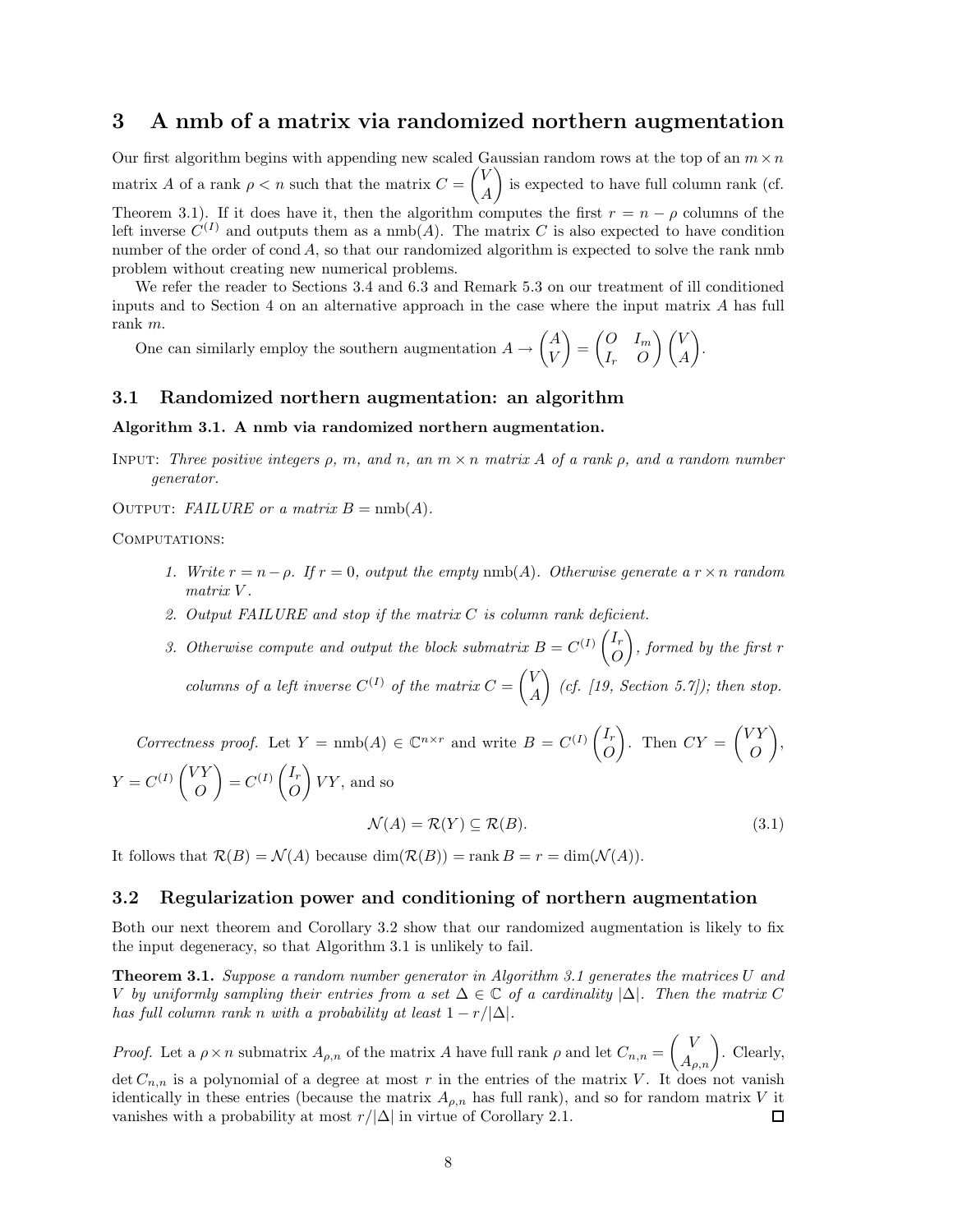Under the assumptions of Theorem 3.1 let the set  $\Delta$  have a large cardinality. Then Theorem 3.1 implies that the matrix *C* computed in Algorithm 3.1 is likely to have full rank, that is the randomized augmentation  $A \to C$  is likely to yield regularization.

In the rest of this subsection we prove that the condition number cond *C* tends to be of the order  $\frac{\sigma_1(A)}{\sigma_\rho(A)} = \text{cond } A$  where *V* is Gaussian random matrix with the mean zero and a variance of the order  $||A||^2$ , e.g., where the matrix *A* is mildly scaled, whereas *V* is standard Gaussian random matrix.

**Theorem 3.2.** Suppose that  $A \in \mathbb{C}^{m \times n}$ ,  $V \in \mathbb{C}^{r \times n}$ ,  $C = \begin{pmatrix} V & \mathcal{F} \\ \mathcal{F} & \mathcal{F} \end{pmatrix}$ *A*  $\bigg), \text{ rank } C = n, \text{ rank } A = n - r, \text{ and}$ rank  $V = r$ . Let  $A = S_A \Sigma_A T_A^H$  be full SVD of the matrix A (where  $\Sigma_A = \text{diag}(\hat{\Sigma}_A, O)$  and  $\hat{\Sigma}_A$  is a *ρ* × *ρ diagonal matrix of the singular values). Write*

$$
diag(I_r, S_A^H)CT_A = \begin{pmatrix} M \\ O \end{pmatrix}, \ M = \begin{pmatrix} V_0 & V_1 \\ \hat{\Sigma}_A & O \end{pmatrix}.
$$
 (3.2)

*Then* cond  $C \leq (\frac{1}{\sigma_{\rho}(A)} + \frac{1}{\sigma_{\rho}(Y_1)} + \frac{||V_0||}{\sigma_{\rho}(A)\sigma_{\tau}(V_1)})||C||$ .

*Proof.*  $||M^{-1}|| \le ||\hat{\Sigma}_A^{-1}|| + ||V_1^{-1}|| + ||\hat{\Sigma}_A^{-1}|| ||V_1^{-1}|| ||V_0||$  because  $M^{-1} =$  $\begin{pmatrix} O & \hat{\Sigma}_A^{-1} \\ V_1^{-1} & -V_1^{-1}V_0\hat{\Sigma}_A^{-1} \end{pmatrix}$  $\setminus$ . Substitute  $||\hat{\Sigma}_A^{-1}|| = \frac{1}{\sigma_\rho(A)}, ||V_1^{-1}|| = \frac{1}{\sigma_r(V_1)}, ||M^{-1}|| = \frac{1}{\sigma_n(M)} = \frac{1}{\sigma_n(C)},$  and cond  $C = \frac{||C||}{\sigma_n(C)}$  and obtain the theorem.

**Corollary 3.1.** *Under the assumptions of Theorem 3.2 suppose the matrices A and V have been* coronary 3.1. Onder the assumptions of Theorem 3.2 suppose the matrices A and V have been<br>scaled so that  $||A|| = ||V||$  and write  $\kappa = \text{cond } A$  and  $\kappa_1 = \frac{||V||}{\sigma_r(V_1)}$ . Then  $\text{cond } C \leq \sqrt{2}(\kappa + \kappa_1 + \kappa \kappa_1)$ .

*Proof.* We have  $||C|| \le \sqrt{||A||^2 + ||V||^2} = \sqrt{2}||A|| = \sqrt{2}||V||$  because  $||A|| = ||V||$ . Moreover  $||V_0|| \le ||VT_A|| = ||V||$  for  $(V_0, V_1) = VT_A$ . Substitute these bounds into Theorem 3.2.

In the following theorem we assume that *V* is Gaussian random matrix and probabilistically estimate the value  $\sigma_r(V_1)$  from below.

**Theorem 3.3.** *Under the assumptions of Theorem 3.2 suppose*  $V \in \mathbb{R}^{r \times n}$  *is a Gaussian random matrix with mean zero and a variance*  $\sigma^2$ . Then  $F_{V_1}(y) \leq 2.35y\sqrt{r/\sigma}$ .

*Proof.* Apply part (b) of Theorem 2.7 for  $W = V$ ,  $H = T_A \begin{pmatrix} 0 & 0 \\ 0 & 0 \end{pmatrix}$  $\bigg), l = r_H = r, V_1 = WH, \text{and}$ *Ir*  $\sigma_{r_H}(H) = 1.$  $\Box$ 

**Corollary 3.2.** *Under the assumptions of Theorem 3.2 the matrix C is column rank deficient with the probability zero.*

*Proof.* Theorem 3.3 implies that the matrix *V*<sup>1</sup> is singular with the probability zero. Therefore the  $\Box$ corollary follows from equation (3.2).

## **3.3 The choice of the augmentation size via binary search or aggregation**

In Algorithm 3.1 we assume that the rank  $\rho$  and the nullity  $r = n - \rho$  are given to us, but otherwise we can compute  $r$  as the smallest integer for which the matrix  $C$  is expected to have full column rank *n*.

We can find this integer by testing the existence of a left inverse  $C^{(I)}$  for various candidate values *r*. If the test fails, we would increment the integer parameter *r*. Otherwise we would either output it if the integer  $r - 1$  has already failed the test or decrement this parameter.

To succeed with fewer tests we can apply binary search (where instead of minimizing the integer *r* that passes the test we can alternatively request that  $AB = O$  or the following option.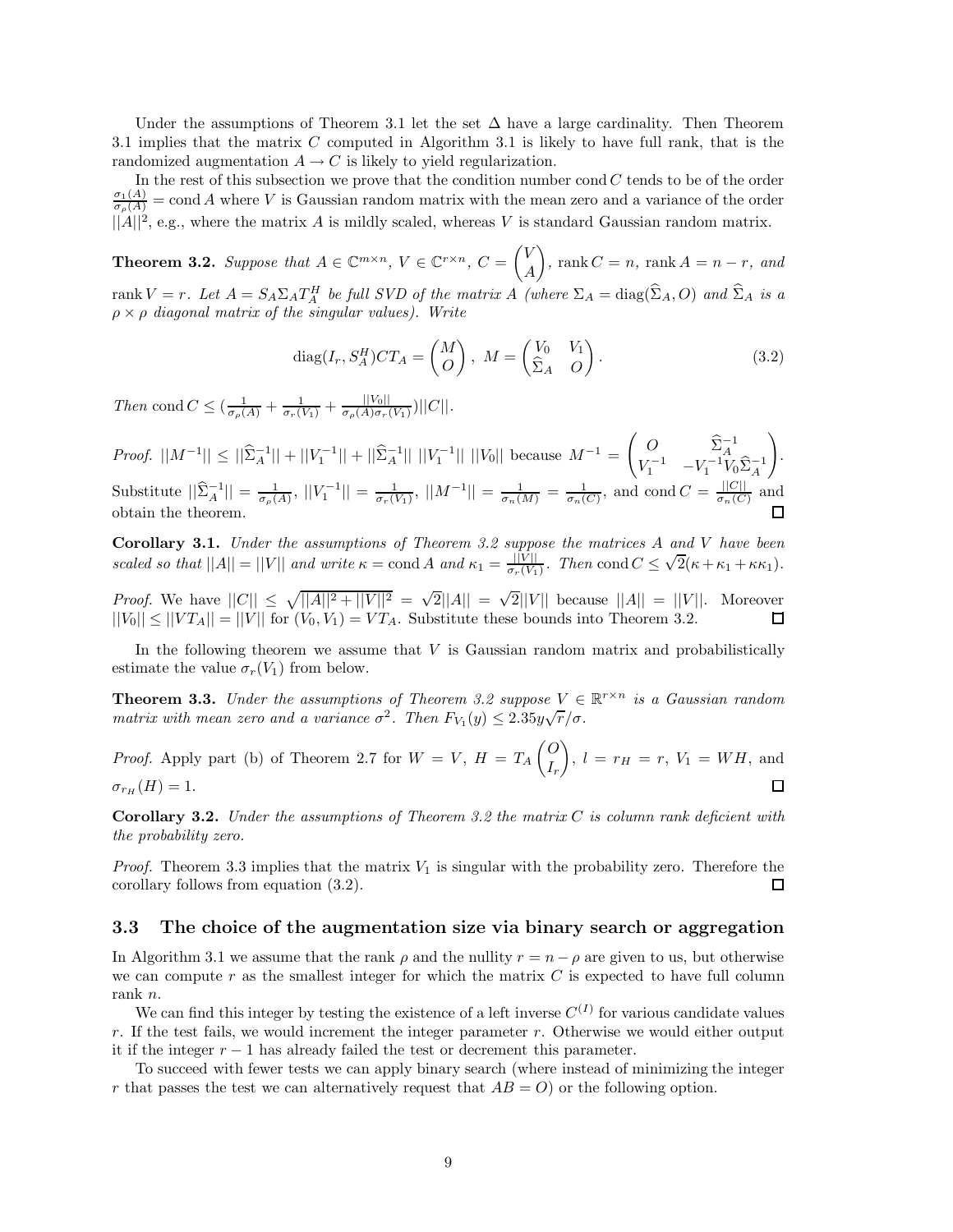**Subalgorithm 3.1.** As soon as the current integer  $r = q$  has passed the test, compute a matrix

$$
X = \text{ca}(AB^{(q)})\tag{3.3}
$$

 $for B^{(q)} = C^{(I)} \begin{pmatrix} I_q \\ O \end{pmatrix}$ *O .* (*If*  $AB^{(q)} = O$ *, then*  $X = I$  *and*  $B^{(q)}$  *is a* nmb(*A*)*.)* Compute ca(*A*) =  $B^{(q)}X$ *and then a* nmb(*A*)*, e.g., based on Fact 2.1.*

One can restrict this technique to computing just the nullity nul  $A = \text{null } B^{(q)}$  and then obtain a  $nmb(A)$  by applying Algorithm 3.1.

**Theorem 3.4.** *The matrix*  $B^{(q)}X$  *computed in Subalgorithm 3.1 is a* ca(*A*)*.* 

*Proof.* First deduce from equation (3.3) that  $AB^{(q)}X = O$ , that is,  $\mathcal{N}(A) \supseteq \mathcal{R}(B^{(q)}X)$ . It remains to prove that  $\mathcal{N}(A) \subseteq \mathcal{R}(B^{(q)}X)$ , that is,  $\mathbf{y} = B^{(q)}X\mathbf{w}$  for some vector **w** as soon as  $A\mathbf{y} = \mathbf{0}$  for some vector **y**. Clearly inclusion (3.1) holds for  $B = B^{(q)}$  since the integer q has passed the test. This implies that  $\mathbf{y} = B^{(q)}\mathbf{z}$  for some vector **z**. Now it remains to prove that  $\mathbf{z} = X\mathbf{w}$  for some vector **w**. The latter equation follows because  $A$ **y** =  $AB^{(q)}$ **z** = **0** and because  $X = ca(AB^{(q)})$  by assumption.  $\Box$ 

Searching for a ca $(AB^{(q)})$  is simpler than for a ca $(A)$  if  $q \ll m$  because of the decrease of the input size from  $m \times n$  to  $n \times q$ .

The above reduction of the input size exemplifies *aggregation methods*, which successively perform the following stages.

(a) Aggregate an input matrix *M* into a matrix  $M_1$  of a smaller size. ( $M = A$  and  $M_1 = AB^{(q)}$ in the above example.)

(b) Compute the solution *Z*<sup>1</sup> for a given task, but for the aggregated input *M*1. (Assuming the task of the computation of a ca, we have  $Z_1 = X$ .) At this stage, one can recursively reapply aggregation.

(c) Disaggregate the aggregated solution  $Z_1$  to produce the solution  $Z$  for the original input  $M$ . (In the case of computing a nmb, we have  $Z = B^{(q)}X$ .)

Fact 2.1 defines aggregation of a matrix A into its complete annihilator  $H = \text{ca}(A)$  for the task of computing a nmb of a matrix *A*. Two examples of aggregation are also given in Sections 5 and 6 (cf. Remarks 5.2 and 6.1 and the Schur Aggregation in [32]). Among many other examples we recall the hierarchial aggregation processes in [27], which in the 1980s served as the springboard for Algebraic Multigrid, and trilinear aggregating in [23], [26], [29], [30], and [9], which is the basis of the fastest known algorithms for  $n \times n$  matrix multiplication for  $20 \leq n \leq 2^{20}$ , is an important ingredient of the algorithm in [6] that supports the record exponent  $\omega < 2.376$  for the complexity of matrix multiplication, and gave the first example where a nontrivial *tensor decomposition* enabled acceleration of some fundamental matrix computations.

## **3.4 Computing approximate nmbs**

In numerical implementation of Algorithm 3.1, the input set consists of three integers  $m$ ,  $n$ , and  $\rho$ , an  $m \times n$  matrix A that has a numerical rank  $\rho$ , and a random number generator that generates a Gaussian random matrix *V* with the mean zero and a variance of the order of  $||A||^2$  (e.g., a standard Gaussain random matrix *V* where the matrix *A* is mildly scaled). Then the algorithm computes a numerical  $\text{nmb}(A)$  by modifying Stage 2 of the algorithm as follows:

2. Output FAILURE and stop if the matrix *C* is rank deficient or ill conditioned.

Hereafter we refer to this algorithm as **Algorithm 3.1(num)**.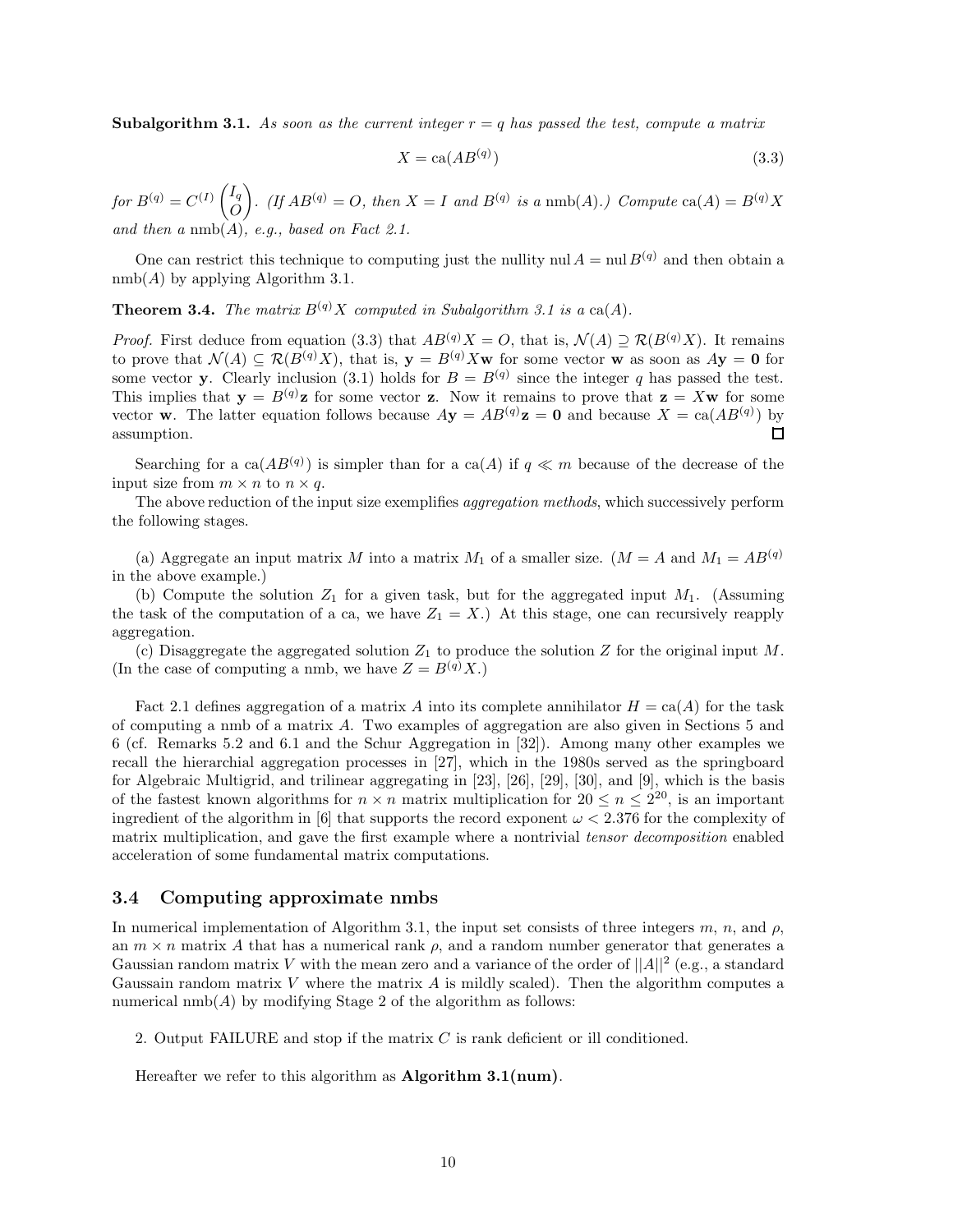Suppose rank  $\tilde{A} = \rho$  and  $\tilde{A} \approx A$ , so that  $C = \begin{pmatrix} V & V \\ V & V \end{pmatrix}$ *A*  $\bigg\} \approx \tilde{C} = \begin{pmatrix} V \\ \tilde{y} \end{pmatrix}$ *A*˜  $\Bigg), B = C^{(I)} \left( \frac{I_r}{Q} \right)$ *O*  $\Big) \approx \tilde{B} =$  $\tilde{C}^{(I)}$   $\begin{pmatrix} I_r \\ 0 \end{pmatrix}$ *O*  $\hat{B} - B = (\tilde{C}^{(I)} - C^{(I)}) \begin{pmatrix} I_r \\ 0 \end{pmatrix}$ 0  $\int$ , and therefore  $||\tilde{B} - B|| \leq ||\tilde{C}^{(I)} - C^{(I)}||.$ 

We can set  $C^{(I)} = C^+$ ,  $\tilde{C}^{(I)} = \tilde{C}^+$  and obtain that  $||\tilde{B} - B|| \leq ||\tilde{C}^+ - C^+|| \leq 2||\tilde{C} C||_F \max{||C^+||^2, ||\tilde{C}^+||^2}$  (see [19, Section 5.5.5]) and consequently cond  $C \approx \text{cond }\tilde{C}$ . Furthermore these two condition numbers are likely to have the order of cond  $\tilde{A} = \frac{\sigma_1(\tilde{A})}{\sigma_\rho(\tilde{A})} \approx \frac{\sigma_1(A)}{\sigma_\rho(A)}$  provided *V* is a Gaussian random matrix with the mean zero and a variance of the order of ||*A*||<sup>2</sup> (cf. Section 3.2).

By extending our recipes from the previous subsection we can extend Algorithm 3.1(num) to the case where the input matrix *A* has an unknown positive numerical nullity (cf. Remark 2.1).

## **4 Nmbs of a matrix of full row rank via post-multiplication**

In this section and in the next one we seek nmbs of  $m \times n$  input matrices A having at least as many columns as rows. For  $m > n$ , we can apply the alternative techniques from our Sections 3 and 6 or from [35] or can shift the study to the case  $m \leq n$  based on the equations  $\mathcal{N}(A) = \mathcal{N}(A^H A)$ or  $\mathcal{N}(A) = \bigcap_{i=1}^h \mathcal{N}(B_i)$  where  $A = \sum_{i=1}^h (O, B_i, O)^T$ ,  $B_i$  are  $k_i \times n$  matrices for  $i = 1, ..., h$ , and  $\sum_{i=1}^{h} k_i \geq m$ . [19, Theorem 12.4.1] enables us to simplify the computation of a nmb(*A*) from nmbs of the *h* matrices  $(O, B_i, O)^T$  for  $i = 1, \ldots, h$ .

Now suppose  $A = (A_w, A_e)$  is an  $m \times n$  matrix,  $m \leq n$ , and the  $m \times m$  western block  $A_w$  is nonsingular. Then we can immediately compute a  $\text{nmb}(A) = \begin{pmatrix} -A_w^{-1}A_e \\ I \end{pmatrix}$ *I<sup>n</sup>*−*<sup>m</sup>* - . If, however, the block  $A_w$  is singular, but the matrix *A* has full rank *m*, we first choose an appropriate  $n \times m$  matrix *S* that enables us to obtain a nonsingular  $m \times m$  matrix AS; then we readily compute a desired nmb(A). The algorithm is restricted to input matrices of full rank, and within this input class saves some flops and memory space versus Algorithm 3.1.

## **Algorithm 4.1. A nmb via post-multiplication.**

INPUT *and* OUTPUT *as in Algorithm 3.1, except that we have an input matrix*  $A \in \mathbb{C}^{m \times n}$  *of full rank*  $m \leq n$ , *rather than just any matrix* A *in*  $\mathbb{C}^{m \times n}$  *and have an option of using no random number generator.*

COMPUTATIONS:

- *1. Generate a nonsingular*  $n \times n$  *matrix*  $W = (S, T)$  *where*  $S \in \mathbb{C}^{n \times m}$ *.*
- 2. Compute the  $m \times m$  matrix AS.
- *3.* Compute and output the matrix  $W\begin{pmatrix} -(AS)^{-1}AT \end{pmatrix}$ *I<sup>n</sup>*−*<sup>m</sup>* - *, a* nmb(*A*)*. This computation fails only if the matrix AS is singular. In this case output FAILURE and stop.*

Here are some relevant choices of the matrix *S*.

**Theorem 4.1.** [19]. Let the matrix A in Algorithm 4.1 have full rank and write  $S = A^H$ . Then the *matrix AS is nonsingular and*  $cond(AS) = (cond A)^2$ .

**Theorem 4.2.** Assume that  $m \leq n$ , an  $m \times n$  matrix A has full rank, and S is an  $n \times m$  Toeplitz *(resp. general) matrix with*  $m + n - 1$  *(resp. mn) random entries uniformly sampled from a finite set* ∆ ∈ C *of cardinality* |∆|*. Then the matrix AS is nonsingular (in which case the matrix S has full rank m)* with a probability at least  $1 - m/|\Delta|$ *.* 

*Proof.* det(*AS*) is a polynomial of a degree at most *m* in the entries of the matrix *S*. The polynomial does not vanish identically in these entries because the matrix *A* has full rank. Now the theorem follows from Corollary 2.1. □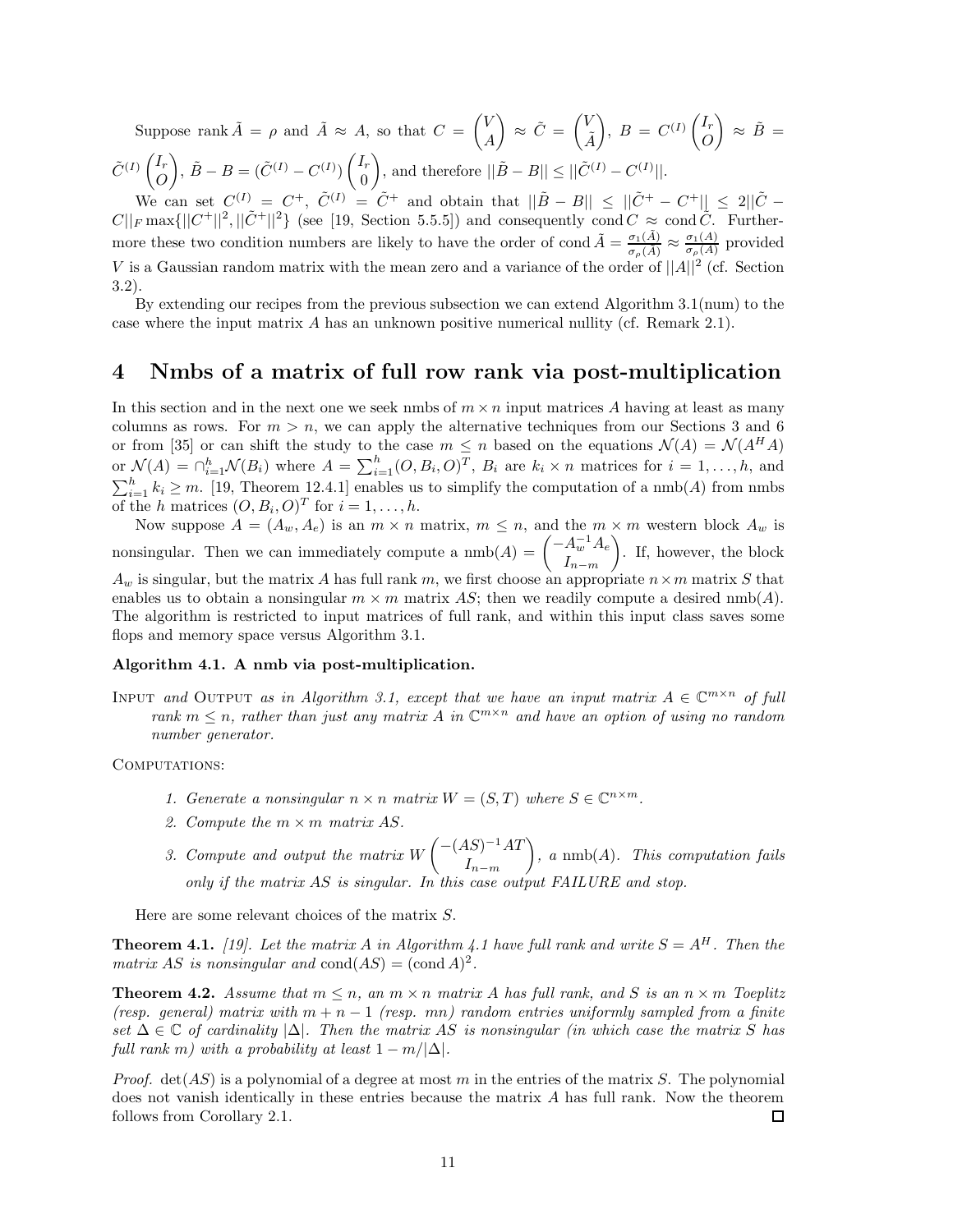The theorem implies that Algorithm 4.1 is unlikely to fail. In numerical implementation we would stop and output FAILURE if the matrix *AS* is ill conditioned. Let us present some relevant estimates.

**Theorem 4.3.** *Assume that an*  $m \times n$  *matrix A has full rank (so that*  $m \leq n$ ) *and that the*  $m \times m$ *matrix AS is nonsingular. Then*  $\sigma_m(AS) \geq \sigma_m(A)\sigma_m(S)$  *and* cond(*AS*)  $\leq$  (cond *A*) cond *S.* 

*Proof.* The theorem follows from Theorem 2.2.

We can scale the matrix S to have its norm within a desired range. Next we probabilistically estimate the value  $\sigma_m(AS)$  from below.

**Theorem 4.4.** *Under the assumptions of Theorem 4.3 suppose*  $S \in \mathbb{R}^{n \times n}$  *is a Gaussian random matrix with mean zero and a variance*  $\sigma^2$ *. Then*  $F_{AS}(y) \leq cy\sqrt{m}/(\sigma_m(A)\sigma)$ *.* 

*Proof.* The theorem follows from part (a) of Theorem 2.7 for *G* replaced by *A*, *W* by *S*, *m* by *n*, 口 and  $r_G$  and  $l$  by  $m$ .

**Corollary 4.1.** *Under the assumptions of Theorem 4.4 the matrix AS is singular with the probability zero.*

## **5 Rrandomized western augmentation**

Our next idea is to append *q* scaled random columns on the left of a matrix  $A \in \mathbb{C}^{m \times n}$  of a rank  $\rho$  such that  $0 < \rho \leq m \leq n$ ,  $m - \rho \leq q < m$ . As we prove later in this section, such a randomized western augmentation is expected to turn the matrix  $A$  into a matrix  $(B, A)$  of full rank. Furthermore, if  $V$ is a Gaussain random matrix with the mean zero and a variance of the order of  $||A||^2$ , then we can expect to have the condition number cond  $A = \frac{\sigma_1(A)}{\sigma_p(A)}$  at the level of cond $(B, A) = \frac{\sigma_1(A)}{\sigma_{m-q}(A)}$ . In other words our augmentation is likely to yield both regularization and (for  $q > m - \rho$ ) preconditioning. The respective algorithm works as an aggregation process.

One can similarly employ the eastern augmentation  $A \to (A, B) = (B, A) \begin{pmatrix} O & I_q \\ I & O \end{pmatrix}$ *I<sup>n</sup> O* - .

## **5.1 Cas and nmbs via randomized western augmentation: an algorithm**

## **Algorithm 5.1. A ca via randomized western augmentation.**

INPUT: *Three positive integers m, n,* and *q* and a matrix  $A \in \mathbb{C}^{m \times n}$  such that  $n \geq m$  and  $q \geq r =$ nul *A<sup>H</sup> , a random number generator, and a randomized Subroutine* CA *(e.g., Algorithm 3.1 or 4.1) that either computes a ca of its input matrix or outputs FAILURE. (We assume that the subroutine definitely outputs FAILURE if its input matrix is rank deficient, but only with a low probability otherwise.)*

OUTPUT: *FAILURE* or the nullity  $r = \text{null } A^H$  and  $\text{ca}(A)$ .

#### COMPUTATIONS:

- *1. (*Western augmentation.*) Generate a random m* × *q matrix B and apply the Subroutine* CA *to the matrix* (*B, A*)*. If the subroutine fails, conclude that the matrix* (*B, A*) *is probably rank deficient, output FAILURE and stop.*
- 2. (Aggregation.) Otherwise the subroutine computes a matrix  $Z = \begin{pmatrix} Z_0 \\ Z \end{pmatrix}$ *Z*<sup>1</sup>  $\Big) = \text{ca}(B, A)$ *where*  $Z_0 \in \mathbb{C}^{q \times s}$ ,  $Z_1 \in \mathbb{C}^{n \times s}$ , and  $q \leq s \leq q + r$ . Compute and output the nullity  $r = \text{null } Z_0 = \text{null } A^H.$
- *3. Then apply Algorithm 5.1 to the matrix*  $Z_0$  *to compute an*  $s \times r$  *matrix*  $X = \text{ca}(Z_0)$ *.*
- 4. (Disaggregation.) Compute and output the  $n \times r$  matrix  $Y = Z_1 X = ca(A)$ .

 $\Box$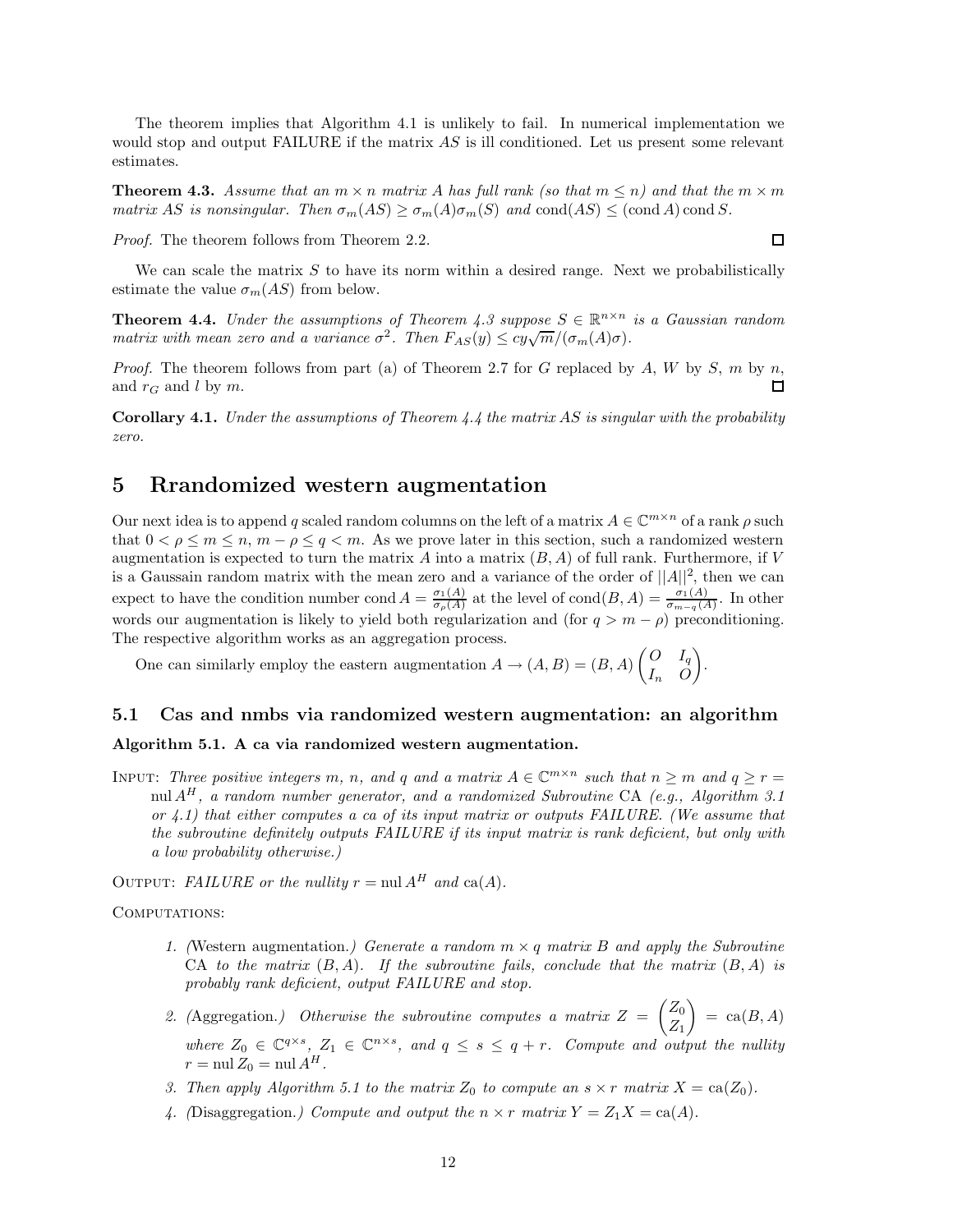*Correctness proof* (cf. also Theorems 6.1 and 6.2 and Corollary 6.1). By the definition of the matrices *Z* and *X*, we have  $BZ_0 + AZ_1 = O$  and  $BZ_0X = O$ . Therefore  $AY = AZ_1X = O$ . Conversely, if  $A\hat{y} = 0$ , then  $(B, A)$   $\begin{pmatrix} 0 \\ \hat{y} \end{pmatrix}$  $\widehat{\mathbf{y}}$  $\left( \begin{array}{c} 0 \\ \hat{\mathbf{y}} \end{array} \right) = \mathbf{0}.$  It follows that  $Z\hat{\mathbf{x}} = \begin{pmatrix} 0 \\ \hat{\mathbf{y}} \end{pmatrix}$ **y** for some vector  $\hat{\mathbf{x}}$  because  $Z = \text{nmb}((B, A))$ . Consequently  $Z_1 \hat{\hat{\mathbf{x}}} = \hat{\mathbf{y}}$ .

**Remark 5.1.** *Having a* ca(*A*) *available, we can obtain a* nmb(*A*)*, e.g., based on Fact 2.1.*

**Remark 5.2.** *Algorithm 5.1 is an aggregation process that first aggregates an input matrix A into the matrix*  $Z_0$  *of a smaller size, then reapplies itself to this matrix to compute the matrix*  $X = \text{ca}(Z_0)$ *,* and finally disaggregates this output to produce the solution  $Y = Z_1 X = ca(A)$ .

## **5.2 The regularization and preconditioning power of randomized western augmentation**

**Theorem 5.1.** *Assume that*  $A \in \mathbb{C}^{m \times n}$ ,  $m \leq n$  and  $r = m - \text{rank } A$ . Then (a) the matrices  $C = (B, A)$  *in Algorithm 5.1 are rank deficient for*  $q < r$ , whereas (b) for  $q \geq r$  the matrices B and  $(B, A)$  *are rank deficient with a probability at most*  $\frac{r}{|\Delta|}$  *provided that the entries of the matrix B are randomly and uniformly sampled from a finite set* ∆ ∈ C *of cardinality* |∆| *and that the Subroutine* CA *fails with probability zero if its input matrix has full rank.*

*Proof.* rank $(B, A) \leq$  rank  $B$  + rank  $A \leq q$  + rank  $A = q + m - r$ . This implies part (a). If  $q \geq$ *m* − rank *A* and the entries of the matrix *B* are indeterminates, then clearly the matrices *B* and (*B, A*) have full rank. Now part (b) of the theorem follows from Corollary 2.1.  $\Box$ 

Theorem 5.1 implies that for  $q \ge r$  the failure probability of Algorithm 5.1 is at most  $\frac{r}{|\Delta|}$ .

Our expected regularization is likely to decrease the condition number of the matrix *A* to the level of  $\frac{\sigma_1(A)}{\sigma_{m-q}(A)}$  provided that  $m-\rho < q < m$  and *B* is a Gaussian random matrix with the mean zero and a variance of the order  $||A||^2$ . This is implied by the two following theorems.

**Theorem 5.2.** *Suppose the matrix*  $C = (B, A)$  *in Algorithm 5.1 has been scaled so that*  $||C|| \leq 1$ *.* Let rank  $C = m$ , rank  $B = q$ , and  $\rho = \text{rank } A = m - q > 0$ . Let  $A = S_A \Sigma_A T_A^H$  be a full SVD of the *matrix A and write*

$$
S_A^H C \operatorname{diag}(I_q, T_A) = (\bar{B}, \Sigma_A). \tag{5.1}
$$

*Note that the*  $n - m$  *last columns of the matrix* ( $\overline{B}$ ,  $\Sigma_A$ ) *in (5.1) vanish. Delete them and denote by* 

$$
M = \begin{pmatrix} \bar{B}_0 & \widehat{\Sigma}_A \\ \bar{B}_1 & O \end{pmatrix} \tag{5.2}
$$

*the resulting nonsingular*  $m \times m$  *matrix where*  $\Sigma_A$  *is the*  $(m - q) \times (m - q)$  *leading principlal* (northwestern) submatrix of the matrix  $\Sigma_A$ . Then cond  $C \leq \left(\frac{1}{\sigma_{m-q}(A)} + \frac{1}{\sigma_q(B_1)} + \frac{|\vec{B}_0||}{\sigma_{m-q}(A)\sigma_q(B_1)}\right) ||C||$ .

*Proof.* We have  $\begin{pmatrix} \bar{B}_0 \\ \bar{P}_{\overline{D}} \end{pmatrix}$  $\bar{B}_1$  $\left| \int_{B} = S_{A}^{H} B$ , so that  $||(\bar{B}_{0}^{T}, \bar{B}_{1}^{T})|| = ||B||$ . Invert equation (5.2) to obtain  $M^{-1} =$  $\begin{pmatrix} O & \bar{B}_1^{-1} \\ \hat{\Sigma}_A^{-1} & -\hat{\Sigma}_A^{-1} \bar{B}_0 \bar{B}_1^{-1} \end{pmatrix}$  $\sum_{i=1}^{n}$  and deduce that  $||M^{-1}|| \leq ||\widehat{\Sigma}_A^{-1}|| + ||\bar{B}_1^{-1}|| + ||\widehat{\Sigma}_A^{-1}|| ||\bar{B}_0||$ . Substitute  $||\hat{\Sigma}_A^{-1}|| = \frac{1}{\sigma_{m-q}(\hat{\Sigma}_A)} = \frac{1}{\sigma_{m-q}(A)}, ||\bar{B}_1^{-1}|| = \frac{1}{\sigma_q(\bar{B}_1)},$  and  $||M^{-1}|| = \frac{1}{\sigma_m(M)} = \frac{1}{\sigma_m(C)}.$  Obtain that  $\frac{1}{\sigma_m(C)} \leq \frac{1}{\sigma_{m-q}(A)} + \frac{1}{\sigma_q(B_1)} + \frac{||\bar{B}_0||}{\sigma_{m-q}(A)\sigma_q(B_1)},$  which implies the theorem.

**Corollary 5.1.** *Under the assumptions of Theorem 5.2 suppose*  $||B|| = ||A||$  *and write*  $\kappa = \text{cond } A$ *and*  $\kappa_0 = \frac{||\vec{B}_0||}{\sigma_q(\vec{B}_1)}$ . Then cond  $C \leq \sqrt{2}(\kappa + \kappa_0 + \kappa \kappa_0)$ .

*Proof.* Note that  $||C|| \le \sqrt{||A||^2 + ||B||^2} = \sqrt{2}||A|| = \sqrt{2}||B||$  for  $||A|| = ||B||$ . Moreover  $S_A^H B$  $\bar{B} = \begin{pmatrix} \bar{B}_0 \\ \bar{D} \end{pmatrix}$ ), and so  $||B|| = ||\overline{B}|| \ge ||\overline{B}_0||$ . Substitute these relationships into Theorem 5.2.  $\Box$  $\bar{B}_1$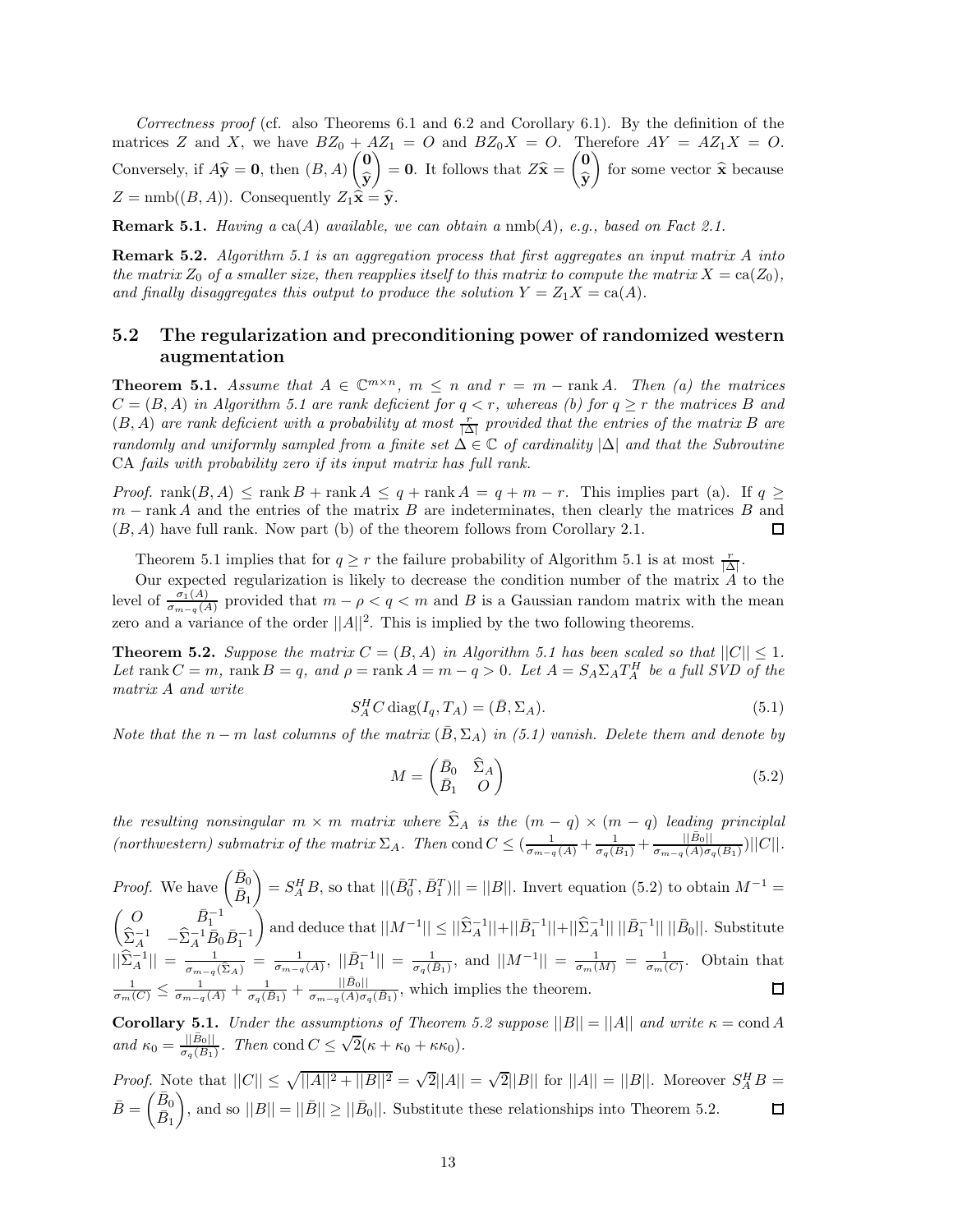Next we assume that  $B \in \mathbb{C}^{m \times q}$  is Gaussian random matrix and estimate the value  $\sigma_q(\bar{B}_1)$ .

**Theorem 5.3.** *Under the assumptions of Theorem 5.2 suppose*  $B \in \mathbb{R}^{n \times n}$  *is a Gaussian random matrix with mean zero and a variance*  $\sigma^2$ . Then  $F_{\bar{B}_1}(y) \leq cy\sqrt{q}/\sigma$ .

*Proof.* Apply part (a) of Theorem 2.7 for  $G = (O, I_q)S_A^H$ ,  $W = B$ ,  $r_G = l = q \le m$ ,  $GW = \overline{B_1}$ , and  $\sigma_{r_G}(G) = 1.$ 

**Corollary 5.2.** *Under the assumptions of Theorem 5.3 the matrix*  $C = (B, A)$  *is rank deficient with the probability zero.*

*Proof.* Theorem 5.3 implies that the matrix *B*<sup>1</sup> is singular with the probability zero. Therefore the corollary follows from equations (5.1) and (5.2). □

## **5.3 Further remarks**

**Remark 5.3.** *Our correctness proof for Algorithm 5.1 applies to any integer*  $q \geq \text{nul } A$ *. The following observations can guide us in choosing the integer parameter q. (Note some differences with the choice of the integer parameter r in northern augmentation.)*

- 1. In virtue of Theorem 5.1 rank $(B, A) < m$  if  $q < m$ -rank A, but we expect to have rank $(B, A)$ *m* if *B* is a scaled random  $m \times q$  *matrix and if*  $q \geq m - \text{rank } A$ *.*
- *2. According to the previous subsection, the condition number* cond(*B, A*) *is expected to be of the order*  $\frac{\sigma_1(A)}{\sigma_{m-q}(A)}$  *in the case of an*  $m \times q$  *scaled Gaussian random matrix B. Consequently by incrementing the integer parameter q we would expect to improve conditioning of the matrix* (*B, A*) *and thus to simplify the computation of its ca.*
- *3. This advantage, however, should be weighed against the disadvantage of increasing the sizes of the*  $m \times (n + q)$  *matrix*  $(B, A)$  *and the*  $q \times s$  *matrix*  $Z_0$ *.*
- *4. In numerical implementation of Algorithm 5.1 one should generate a Gaussian random matrix B with the mean zero and a variance of the order* ||*A*||<sup>2</sup> *and work with numerical cas and numerical nullity instead of cas and nullity. For a fixed positive integer q one should seek a numerical ca of an m* × *n (possibly rank deficient or ill conditioned) input matrix A having an unknown positive numerical nullity r where*  $m \leq n$  *and*  $r \leq q$ *. In this case one should apply (to the matrices* (*B, A*) *and Z*0*) a randomized Subroutine* NUMERICAL CA *(e.g., numerical version of Algorithm 3.1 or 4.1) that either computes a numerical ca of an input matrix or outputs* FAILURE*, definitely if the matrix is rank deficient or ill conditioned, but only with a low probability otherwise.*
- *5. Suppose an*  $m \times n$  *matrix A is ill conditioned, whereas the*  $(m+q) \times n$  *matrix*  $(B, A)$  *is well conditioned, that is* western augmentation acts as preconditioning*. (According to the previous subsection one should expect such a development under the choice of a scaled random matrix B unless the ratio σ*1(*A*)*/σ<sup>m</sup>*−*<sup>q</sup> is large.) Then in numerical implementation of Algorithm 5.1 one must compute a* ca(*B, A*) *with high accuracy [32, Section 7], e.g., by applying iterative refinement and expecting that overall this would still simplify the original task wherever*  $q \ll$  $\min\{m, n\}$  *(see our Section 8 as well as [32, Sections 8 and 9] and [38]).*

We conclude with a recipe for saving some flops by combining western augmentation with a proper form of post-multiplication.

**Remark 5.4.** *Assume that Algorithm 5.1 produces the matrix* (*B, A*) *at its stage of western augmentation and that Algorithm 4.1 has been applied as the Subroutine* CA*. Then we can save some flops in Algorithm 5.1 by choosing*  $W = \text{diag}(I_q, T)$  *where either*  $T = A^H$  *or*  $T$  *is a random*  $n \times m$ *matrix scaled so that*  $||T|| \approx 1$ *. One can readily modify Theorems 4.1–4.4 to cover this case.*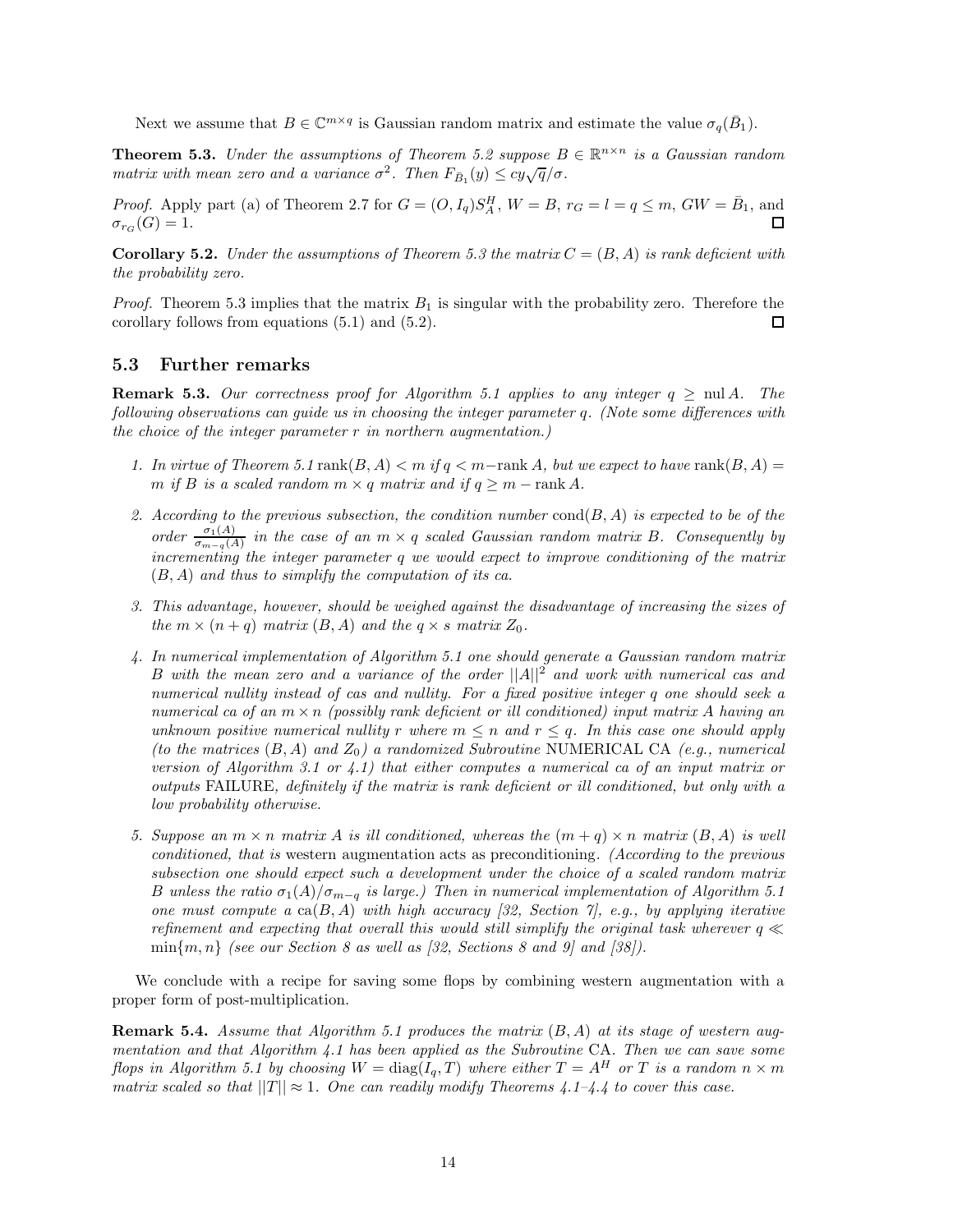## **6 Randomized northwestern augmentation**

Given two positive integers *m* and *n* and a matrix  $A \in \mathbb{C}^{m \times n}$ , one can compute a ca(*A*) by applying Algorithm 5.1 with Algorithm 3.1 serving as the Subroutine *CA*. In this section we specify the resulting northwestern augmentation  $A \to K = \begin{pmatrix} W & V \\ B & A \end{pmatrix}$ , analyze it by combining the analysis in Sections 3 and 5, and supply some additional comments. In Section 7.4 we apply northwestern augmentation to preconditioning a nonsingular nonhomogeneous linear system of equations.

One can similarly employ the southeastern, southwestern or northeastern augmentations.

## **6.1 Cas and nmbs via randomized northwestern augmentation: an algorithm**

#### **Algorithm 6.1. A ca via randomized northwestern augmentation.**

INPUT: *Three positive integers*  $m$ *,*  $n$ *, and*  $\rho$ *, a matrix*  $A \in \mathbb{C}^{m \times n}$  *of rank*  $\rho$ *, and a random number generator.*

Output: *FAILURE or a* ca(*A*) *(cf. Remark 5.1).*

INITIALIZATION: *Fix two nonnegative integers*  $q \geq n - \rho$  and  $r \geq m + q - n$  (see Remark 6.2).

COMPUTATIONS:

- *1.* (Norhwestern augmentation.) Generate three random matrices V in  $\mathcal{C}^{r \times n}$ , B in  $\mathcal{C}^{m \times q}$ , and *W* in  $\mathcal{C}^{r \times q}$ *. If the matrix*  $K = \begin{pmatrix} W & V \\ B & A \end{pmatrix} \in \mathcal{C}^{(m+r) \times (n+q)}$  is column rank deficient, *output FAILURE and stop.*
- *2. (*Aggregation.*) Otherwise compute matrices*

$$
Y = (O, I_n)K^{(I)}\begin{pmatrix} O \\ B \end{pmatrix}
$$
\n(6.1)

*and*  $AY$ *. IF*  $AY = O$ *, output*  $Y = ca(A)$ *.* 

- *3. Otherwise apply Algorithm 6.1 to the matrix AY to compute a*  $q \times s$  matrix  $Z = \text{ca}(AY)$ .
- 4. (Disaggregation.) If the matrix *Z* has rank *q*, then compute and output the  $n \times r$  matrix  $YZ = \text{ca}(A)$ *. Otherwise output FAILURE and stop.*

Note that  $Y = I$  and  $Z$  is a ca( $A$ ) if  $AY = O$ .

Our remarks about Algorithms 3.1 and 5.1 can be readily extended to Algorithm 6.1. In particular Remark 5.1 can be applied unchanged, whereas Remark 5.2 changes as follows.

**Remark 6.1.** *Algorithm 6.1 is an aggregation process that first aggregates an input matrix A into the matrix AY of a smaller size, then reapplies itself to this matrix to output a matrix Z, and finally disaggregates this output to produce the solution*  $YZ = ca(A)$  *to the original input* A.

Here are some additional comments.

**Remark 6.2.** *We can first define the integer parameter q and generate a scaled random matrix*  $B \in \mathbb{C}^{m \times q}$  *by following the recipes in Remark 5.3. Then we can compute the integer parameter r by following the recipes in Section 3.3 applied to the matrix* (*B, A*) *replacing A.*

The analysis of randomized northwestern augmentation in the next subsection combines our earlier analysis of northern and western augmentation and implies correctness of Algorithm 6.1.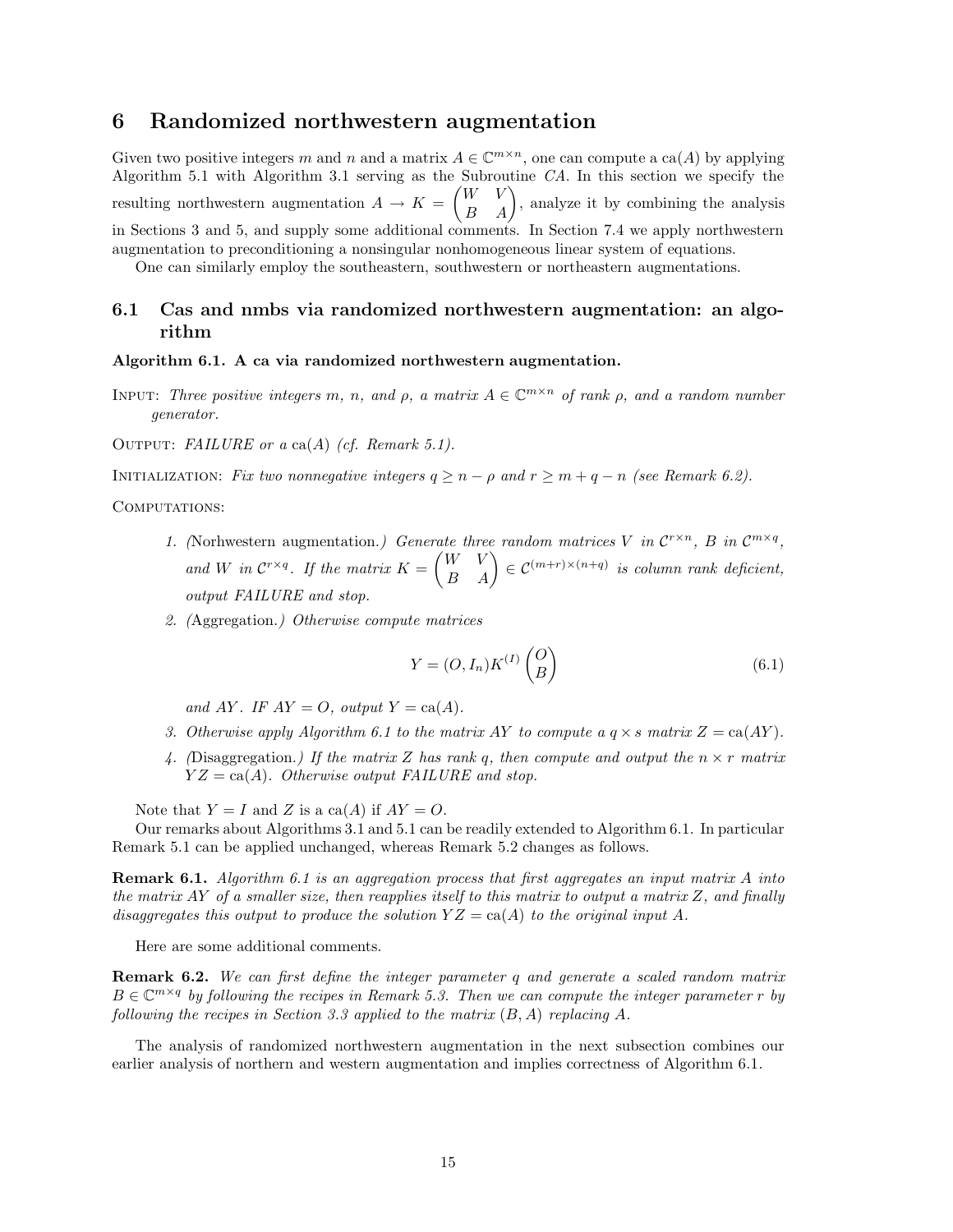#### **6.2 Analysis of randomized northwestern augmentation**

- **Theorem 6.1.** (a) *Assume six positive integers m*, *n*, *q*, *r*, *s*, and  $\rho$  *such that*  $\rho \le \min\{m, n\}$ and  $s = \min\{m + r, n + q, \rho + q + r\}$ , and five matrices  $A \in \mathcal{C}^{m \times n}$  of rank  $\rho$ , V in  $\mathcal{C}^{r \times n}$ , B in  $\mathcal{C}^{m \times q}$ , *W in*  $\mathcal{C}^{r \times q}$ , *and*  $K = \begin{pmatrix} W & V \\ B & A \end{pmatrix} \in \mathcal{C}^{(m+r) \times (n+q)}$ . Then we have rank  $K \leq s$ .
	- (b) *Suppose under the assumptions of part (a) that either the entries of the matrices B, V , and W have been randomly and uniformly sampled from a set* ∆ ∈ C *of cardinality* |∆| *or the entries of the matrices V* and *W* have been randomly and uniformly sampled from such a set and  $B = V$ . *Furthermore let*  $m \leq \min\{n, \rho + q\}$ . Then the matrix  $(B, A)$  has full rank  $m$  with a probability *at least*  $1 - \frac{q}{|\Delta|}$ *. If in addition*  $r \geq n + q - m$ *, then* rank  $K = n + q = s$  *with a probability at*  $least 1 - \frac{q+r}{|\Delta|}$ .

*Proof.* Part (a) of the theorem can be immediately verified. Part (b) is proved similarly to Theorems 3.1 and 5.1, based on Corollary 2.1. 口

**Theorem 6.2.** *Under the assumptions of part (a) of Theorem 6.1, suppose that*

$$
n + q \le m + r, \ q \le r, \ K^{(I)}K = I_{n+q} \text{ and } W^{(I)}W = I_q \tag{6.2}
$$

*for some matrices K*(*I*) *and W*(*I*) *. Then*

$$
\mathcal{N}(A) \subseteq \mathcal{R}(Y) \text{ for } Y = (O, I_n)K^{(I)}\begin{pmatrix} O \\ B \end{pmatrix}.
$$
 (6.3)

*Furthermore if* rank  $B \leq \text{null } A$ *, then* 

$$
\mathcal{R}(Y) = \mathcal{N}(A). \tag{6.4}
$$

*Proof.* Let  $\mathbf{y} \in \mathcal{N}(A)$  and  $\mathbf{x} \in \mathbb{C}^q$ . Then  $K \begin{pmatrix} \mathbf{x} \\ \mathbf{y} \end{pmatrix}$  $\mathbf{E} = \begin{pmatrix} W\mathbf{x} + V\mathbf{y} \\ P\mathbf{y} \end{pmatrix}$  $\bigg).$  Substitute  $\mathbf{x} = -W^{(I)}V\mathbf{y}$  and **y** *B***x** obtain that  $K\left(\begin{matrix} \mathbf{x} \\ \mathbf{y} \end{matrix}\right)$  $= \begin{pmatrix} 0 \\ P_2 \end{pmatrix}$ ). Therefore  $\mathbf{y} = (O, I_n)K^{(I)}\begin{pmatrix} \mathbf{0} \\ B_1 \end{pmatrix}$ ). This proves claim  $(6.3)$ , which **y** *B***x** *B***x** implies claim (6.4) if rank  $B \leq \text{null } A$  because rank  $\Box$ 

**Corollary 6.1.** *Under the assumptions of part (a) of Theorem 6.1, suppose equations (6.2) hold and write*  $Y = (O, I_n)K^{(I)}\begin{pmatrix}O\\P\end{pmatrix}$ *B* - *. Then*

(a)  $YZ$  is a ca( $A$ ) if  $Z$  is a ca( $AY$ )*, in particular if*  $AY = O$  and  $Z = I$ *, and furthermore (b)*  $Z$  *is a*  $ca(AY)$  *if*  $YZ$  *is a*  $ca(A)$  *and if the matrix*  $Y$  *has full column rank q.* 

*Proof.* (a) Clearly  $A(YZ) = (AY)Z = 0$  if *Z* is a ca(*AY*). Conversely let  $A**u** = **0**$ . Then  $$ for some vector **v** in virtue of (6.3). Therefore  $AYv = Au = 0$ . It follows that  $v = Zz$  for some vector **z** because *Z* is a ca(*AY*). Consequently  $\mathbf{u} = Y\mathbf{v} = YZ\mathbf{z}$ .

(b) Surely  $(AY)Z = A(YZ) = O$  if  $YZ$  is a ca(A). Conversely let  $AY\mathbf{u} = A(Y\mathbf{u}) = \mathbf{0}$ . Then *Y***u** = *YZ***v** for some vector **v** because *YZ* is a ca(*A*). Therefore **u** = *Z***v** since rank *Y* = *q*. 口

Assume the following specification of Algorithm 6.1 applied to an  $m \times n$  matrix A: recursively augment the matrix *A* by appending new Gaussian random northern rows and western columns with the mean zero and a variance of the order  $||A||^2$  (e.g., in the case of a mildly scaled input matrix *A* append standard Gaussian random rows and columns) until you arrive at an  $h \times h$  nonsingular matrix *K* for  $h = m + r = n + q$ ; then compute and output the matrix  $(O, I_n)K^{(I)}\begin{pmatrix}O & 0 \\ 0 & \rho\end{pmatrix}$ *B* -, expected

to be a  $ca(A)$  if rank  $B \leq \text{null } A$ .

In virtue of our next theorem combined with Theorems 3.3 and 5.3, the above matrix *K* is expected to have condition number of the order of cond *A*.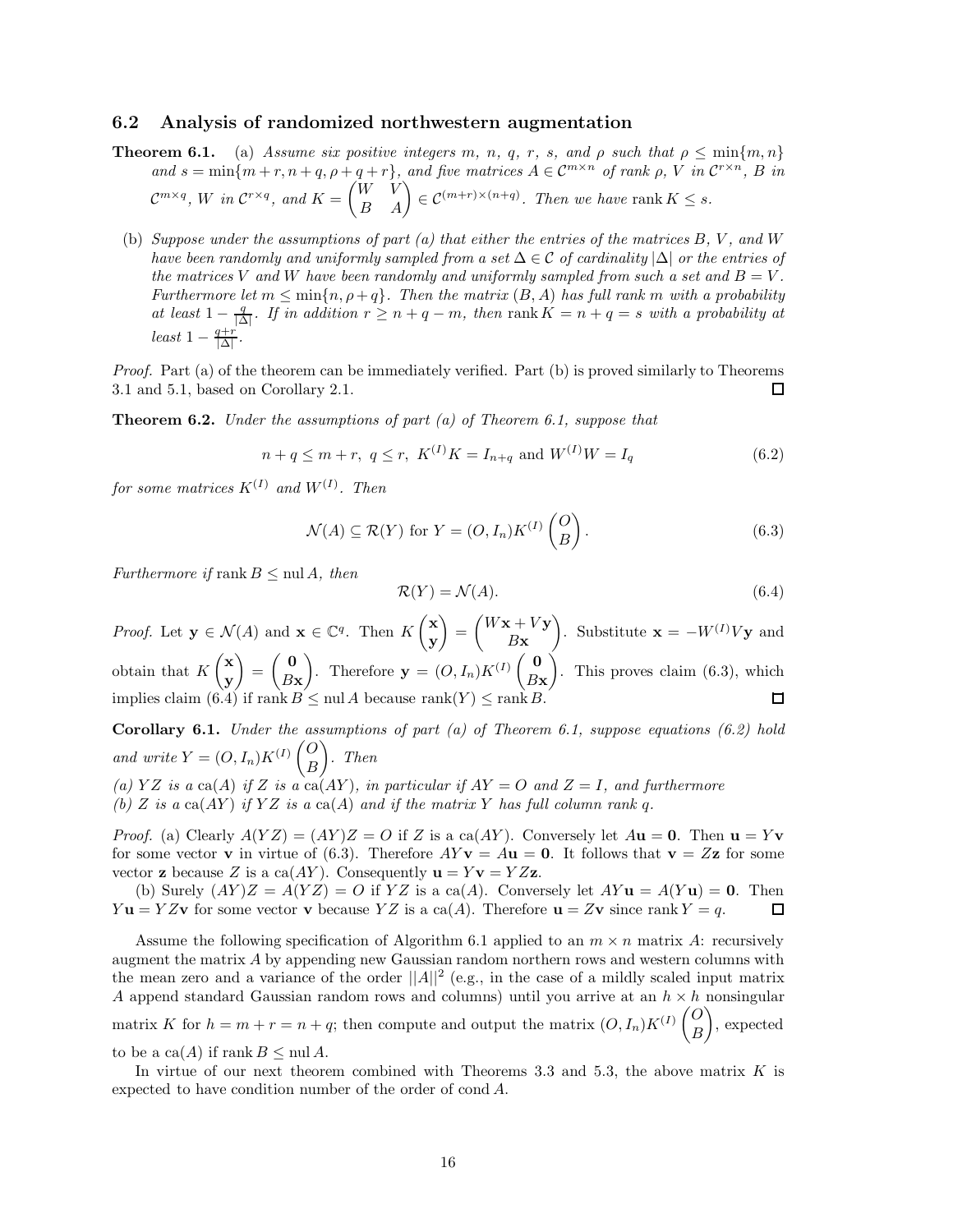**Theorem 6.3.** *Assume dealing with the matrices A, B, V , W, and K in part (a) of Theorem 6.1.* Suppose  $A = S_A \Sigma_A T_A^H$  is a full SVD of the matrix A,  $m+r = n+q$ ,  $\Sigma_A = \text{diag}(\widehat{\Sigma}_A, O)$ , the matrices *K and*  $\hat{\Sigma}_A$  *are nonsingular, and* rank  $A = \text{rank } \Sigma_A = \text{rank } \hat{\Sigma}_A = \rho$ *. Write* 

$$
M = \text{diag}(I_r, S_A^H) K \text{ diag}(I_q, T_A) = \begin{pmatrix} W & V_0 & V_1 \\ \bar{B}_0 & \hat{\Sigma}_A & O \\ \bar{B}_1 & O & O \end{pmatrix},
$$
(6.5)

$$
f_1(\sigma) = \frac{1}{\sigma_\rho(A)} + \frac{1}{\sigma_q(\bar{B}_1)} + \frac{1}{\sigma_r(V_1)},
$$
\n(6.6)

$$
f_2(\sigma) = \frac{||\bar{B}_0||}{\sigma_\rho(A)\sigma_q(\bar{B}_1)} + \frac{||V_0||}{\sigma_\rho(A)\sigma_r(V_1)} + \frac{||W||}{\sigma_q(\bar{B}_1)\sigma_r(V_1)},
$$
(6.7)

$$
f_3(\sigma) = \frac{||\bar{B}_0|| \, ||V_0||}{\sigma_\rho(A)\sigma_q(\bar{B}_1)\sigma_r(V_1)}
$$
(6.8)

*and* assume that  $q = \text{rank } \overline{B}_1 = m - \rho$  and  $r = \text{rank } V_1 = n - \rho$ , so that the matrices  $\overline{B}_1$  and  $\overline{V}_1$  $\alpha$ <sup>n</sup> *are nonsingular, except that*  $\overline{B_1}$  (resp.  $V_1$ ) is a dummy empty matrix if  $\rho = m$  (resp.  $\rho = n$ ). Then  $\text{cond } K \leq (f_1(\sigma) + f_2(\sigma) + f_3(\sigma))||K||.$ 

*Proof.* By assumption the matrices *K* (and thus also *M*),  $\bar{B}_1$ ,  $\Sigma_A$ , and  $V_1$  are nonsingular, and clearly  $||K^{-1}|| = ||M^{-1}||$ . Equation (6.5) implies that

$$
M^{-1} = \begin{pmatrix} O & O & \bar{B}_1^{-1} \\ O & \widehat{\Sigma}_A^{-1} & -\widehat{\Sigma}_A^{-1} \bar{B}_0 \bar{B}_1^{-1} \\ V_1^{-1} & -V_1^{-1} V_0 \widehat{\Sigma}_A^{-1} & V_1^{-1} (V_0 \widehat{\Sigma}_A^{-1} \bar{B}_0 - W) \bar{B}_1^{-1} \end{pmatrix}.
$$

Deduce that  $||K^{-1}|| = ||M^{-1}|| = f_1 + f_2 + f_3$  for  $f_1 = ||\hat{\Sigma}_A^{-1}|| + ||\bar{B}_1^{-1}|| + ||V_1^{-1}||$ ,

$$
f_2 = ||\widehat{\Sigma}_A^{-1}|| ||\bar{B}_1^{-1}|| ||\bar{B}_0|| + ||\widehat{\Sigma}_A^{-1}|| ||V_1^{-1}|| ||V_0|| + ||\bar{B}_1^{-1}|| ||V_1^{-1}|| ||W||,
$$

 $\text{and } f_3 = ||\hat{\Sigma}_A^{-1}|| ||\hat{B}_1^{-1}|| ||V_1^{-1}|| ||\hat{B}_0|| ||V_0||.$ 

Substitute  $||\hat{\Sigma}_A^{-1}|| = \frac{1}{\sigma_\rho(\hat{\Sigma}_A)} = \frac{1}{\sigma_\rho(A)}, ||\bar{B}_A^{-1}|| = \frac{1}{\sigma_q(B_1)},$  and  $||V_1^{-1}|| = \frac{1}{\sigma_r(V_1)}$  and obtain the claimed bound on the condition number cond *K*. П

**Corollary 6.2.** *Under the assumptions of Theorem 6.3 let*  $||A|| = ||B|| = ||V|| = ||W||$ *. Write*  $\kappa = \text{cond } A, \ \kappa_0 = \frac{||\bar{B}_0||}{\sigma_q(\bar{B}_1)}, \ and \ \kappa_1 = \frac{||V_0||}{\sigma_1(\bar{V}_1)}.$  Then  $\text{cond } C \leq 2(\kappa + \kappa_0 + \kappa_1 + \kappa \kappa_0 + \kappa \kappa_1 + \kappa_0 \kappa_1 + \kappa \kappa_0 \kappa_1).$ *Proof.* Note that  $||C||^2 \le ||A||^2 + ||B||^2 + ||V||^2 + ||W||^2$ , and so  $||C|| \le 2||A|| = 2||B|| = 2||V||$  $2||W||$ . Moreover  $S_A^H B = \begin{pmatrix} \overline{B}_0 \\ \overline{B}_1 \end{pmatrix}$  $\left| \int$ , and so  $\left| \right| \overline{B}_0 \right| \left| \leq \left| \left| S_A^H B \right| \right| = \left| |B| \right|$ . Similarly deduce that  $\left| |V_0| \right| \leq$  $\bar{B}_1$  $||VT_A|| = ||V||$ . Substitute these relationships into Theorem 6.3.  $\Box$ 

Theorems 3.3 and 5.3 bound the values  $\sigma_r(V_1)$  and  $\sigma_q(B_1)$  provided B, V, and W are Gaussian random matrices.

## **6.3 Strong regularization and strong preconditioning**

All our results on the regularization and preconditioning power of northern, western, and northwestern augmentations and post-multiplication of the input matrix can be also applied to all its leading principal (that is northwestern) submatrices. In particular wherever the output matrix is expected to be nonsingular or well conditioned, so are its leading principal submatrices.

We refer the reader to [37] on some algorithmic applications of these properties.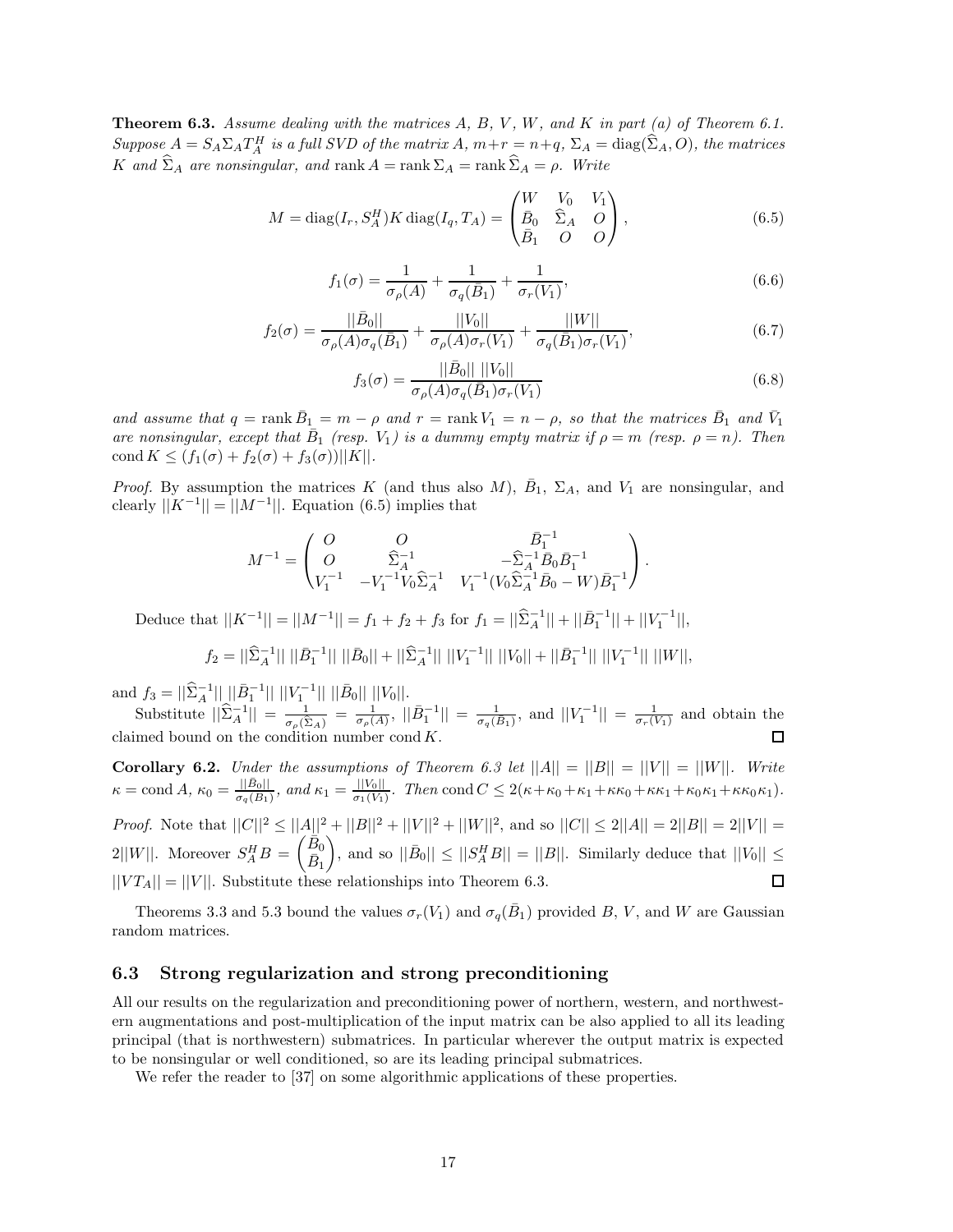## **6.4 Saving random parameters and a pitfall**

Our analysis can be readily extended to the case where the matrix  $V$  is chosen to equal  $aB<sup>H</sup>$  for a proper scalar *a* of our choice, e.g.,  $a = -1$ . In this way we would involve fewer random parameters. The particular choice of  $V = B<sup>H</sup>$  can work as well, but is numerically inefficient where we request to obtain a Hermitian positive definite matrix  $K = \begin{pmatrix} W & B^H \\ B & A \end{pmatrix}$ . Indeed in this case the augmentation  $A \Longrightarrow K$  cannot decrease the condition number due to the Interlacing Property of the eigenvalues of Hermitian matrices [19, Theorem 8.1.7].

## **7 The solution of a nonhomogeneous linear system of equations**

In the previous sections we reduced a homogeneous linear system  $Ay = 0$  to nonhomogeneous ones, of the form  $CW = U$ . Conversely, in the next two subsections we reduce the solution of a nonsingular linear system  $A$ **y** = **b** to computing a null vector of either the matrix  $(-\eta \mathbf{b}, A)$  for a nonzero scalar *η* or the matrix  $(I_n - \frac{b b^H}{b^H b})A$ . In Subsections 7.3 and 7.4 we employ our earlier techniques to precondition a linear system  $A$ **y** = **b** provided a matrix *A* has a positive numerical nullity: we employ an approximate  $\text{nmb}(A)$  in Subsection 7.3 and randomized scaled northwestern augmentation in Subsection 7.4.

## **7.1 Solution with an auxiliary matrix defined by western augmentation**

The null vector  $\mathbf{z} = \begin{pmatrix} 1/\eta \\ I \end{pmatrix}$ **y** of the matrix  $C = (-\eta \mathbf{b}, A)$  for a nonzero scalar  $\eta$  contains the vector **y** as a subvector. To compute the null vector we can apply the algorithms in the previous sections.

One can scale the matrix *A* to ensure that  $||A|| = 1$  and can select the scalar *η* such that  $||\eta \mathbf{b}|| = ||A||$ . So we assume that  $||\mathbf{b}|| = ||A|| = 1$  and then show that the map  $A \to C = (-\eta \mathbf{b}, A)$ is expected to have preconditioning power on the average input *A* and **b**.

**Theorem 7.1.** Suppose  $C = (-b, A)$ ,  $||A|| = ||b|| = 1$ ,  $A = S_A \Sigma_A T_A^H$  is a full SVD of an  $n \times n$ matrix A,  $S_A^H S_A = S_A S_A^H = T_A^H T_A = T_A T_A^H = I_n$ ,  $\Sigma_A = \text{diag}(\sigma_i)_{i=1}^n$ ,  $\sigma_i = \sigma_i(A)$  for all i,  $\mathbf{f} = (f_i)_{i=1}^n = -S_A^H \mathbf{b}, f_n \neq 0, \text{ and } \gamma(\mathbf{f}) = \max_{i=1}^{n-1} |f_i|.$  Then  $\sigma_n(C) \geq \frac{|f_n|\sigma_{n-1} - (1+|f_n|)\sigma_n}{1+|f_n|}.$ 

*Proof.* Write  $\Sigma = \Sigma_A$  and  $(\mathbf{f}, \Sigma) = S_A^H C \text{diag}(1, T_A)$ , so that  $||\mathbf{f}|| = ||\mathbf{b}|| = 1$  and  $\sigma_n(C) = \sigma_n(\mathbf{f}, \Sigma)$ .

Let *G* be the  $n \times n$  matrix obtained by deleting the last column of the matrix  $(f, \Sigma)$ . The matrix *G* is nonsingular for  $f_n \neq 0$ , and we deduce from the Courant–Fischer minimax theorem that  $\sigma_n(\mathbf{f}, \Sigma) \geq \sigma_n(G) - \sigma_n$ . Therefore

$$
\sigma_n(C) \ge \sigma_n(G) - \sigma_n. \tag{7.1}
$$

It remains to estimate the values  $\sigma_n(G) = \frac{1}{||G^{-1}||}$  from below or  $||G^{-1}||$  from above. Write

$$
g_i = \sigma_{i-1}
$$
 and  $\hat{f}_i = f_{i-1}$  for  $i = 2, ..., n$ ;  $g_1 = f_n$ ,  $\hat{f}_1 = 0$ , and  $\hat{f} = (\hat{f}_i)_{i=1}^n$  (7.2)

and cyclically shift the rows of the matrix *G* down to arrive at the matrix  $\hat{G} = \text{diag}(g_i)_{i=1}^n + \hat{\mathbf{f}} \mathbf{e}_1^T$ .  $C$ learly  $||\hat{G}^{-1}|| = ||G^{-1}||$ .

We have  $\widehat{G} = \text{diag}(g_i)_{i=1}^n (I_n + (\frac{f_i}{g_i})_{i=1}^n \mathbf{e}_1)$ . Combine this equation and equations (7.2) and deduce that

$$
\widehat{G}^{-1} = (I_n - (\frac{\widehat{f}_i}{g_i})_{i=1}^n \mathbf{e}_1^T) \operatorname{diag}(\frac{1}{g_i})_{i=1}^n = \operatorname{diag}(0, \operatorname{diag}(\frac{1}{\sigma_i})_{i=1}^{n-1}) - (\frac{\widehat{f}_i}{g_i f_n})_{i=1}^n \mathbf{e}_1^T + \frac{1}{f_n} \mathbf{e}_1 \mathbf{e}_1^T.
$$

Substitute  $\hat{f}_i = f_{i-1}$  for  $i = 2, ..., n$ ;  $\hat{f}_1 = 0$  (cf. (7.2)), and  $\frac{1}{f_n} = \frac{f_n}{f_n g_1}$  and obtain that

$$
||G^{-1}|| = ||\widehat{G}^{-1}|| \le ||\operatorname{diag}(\frac{1}{\sigma_i})_{i=1}^{n-1}|| + ||(\frac{f_i}{g_i f_n})_{i=1}^n \mathbf{e}_n^T||.
$$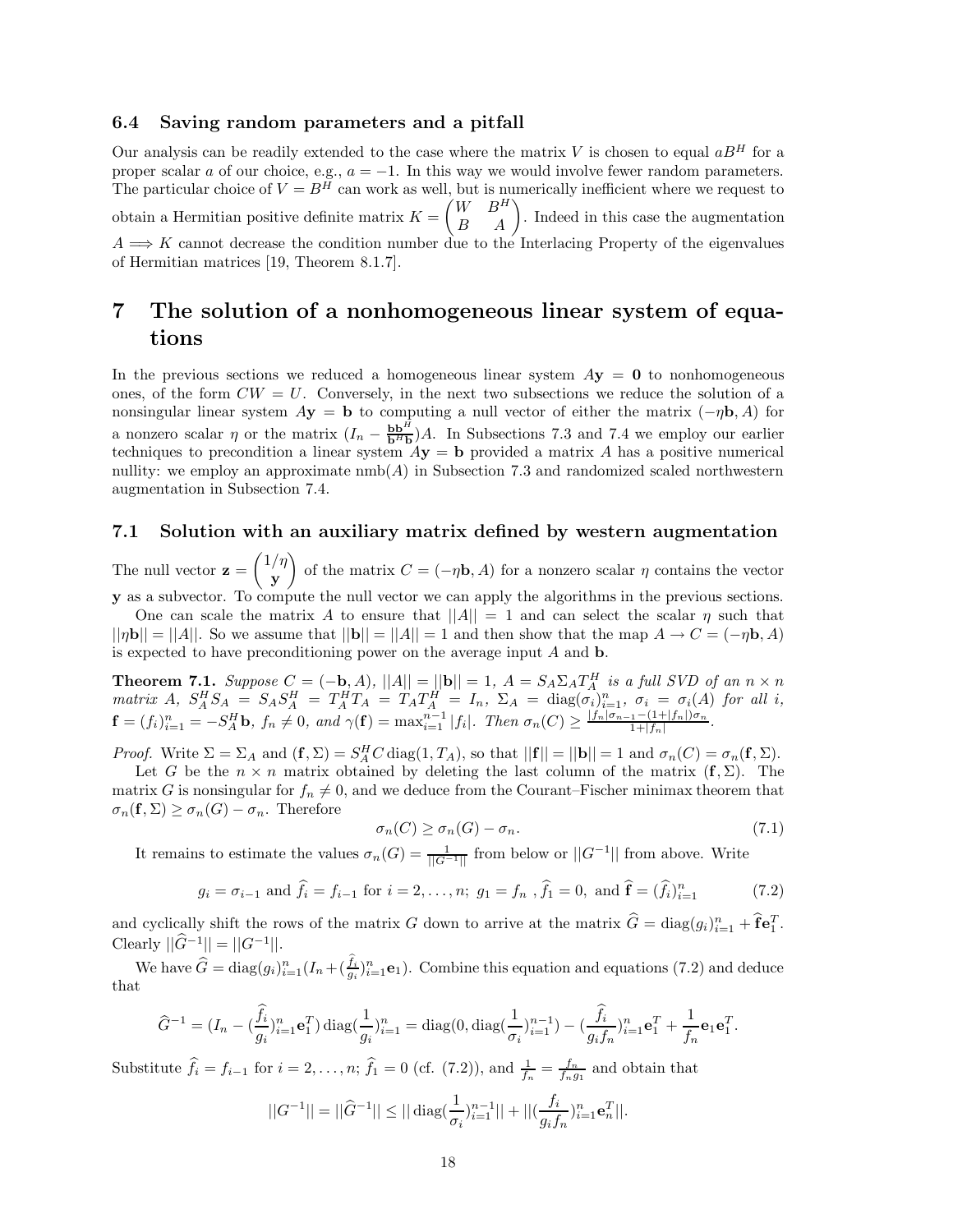Since  $g_i = \sigma_i \ge \sigma_{n-1}$  for  $i < n$  and  $||(f_i)_{i=1}^{n-1}|| \le ||\mathbf{f}|| = 1$ , it follows that

$$
||G^{-1}|| \leq \frac{1}{\sigma_{n-1}} + \frac{1}{|f_n|\sigma_{n-1}}||(f_i)_{i=1}^n|| \leq \frac{1}{\sigma_{n-1}} + \frac{1}{|f_n|\sigma_{n-1}} = \frac{1+|f_n|}{|f_n|\sigma_{n-1}}.
$$

Consequently  $\sigma_n(G) \ge \frac{|f_n|\sigma_{n-1}}{1+|f_n|}$  and  $\sigma_n(C) \ge \frac{|f_n|\sigma_{n-1}}{1+|f_n|} - \sigma_n = \frac{|f_n|\sigma_{n-1} - (1+|f_n|)\sigma_n}{1+|f_n|}$ .

**Corollary 7.1.** *Under the assumptions of Theorem 7.1 we have* cond  $C \leq \frac{(1+|f_n|)\sqrt{2}}{|f_n|\sigma_{n-1}-(1+|f_n|)\sigma_n}$ .

*Proof.* Recall that cond  $C = \frac{||C||}{\sigma_n(C)}$  and  $||C|| \le \sqrt{||A|| + ||\mathbf{b}||} = \sqrt{2}||A|| = \sqrt{2}$ . Substitute these relationships into Theorem 7. 口

The corollary shows that cond *C* has the order of at most  $\sigma_1/\sigma_{n-1}$  (rather than  $\sigma_1/\sigma_n$ ) unless the value  $|f_n|$  is small. (Note the similarity of this result to Theorem 5.2 for  $q = 1$ .) Therefore unless the value  $|f_n|$  is small, we can expect to arrive at a well conditioned matrix  $C$  where the input matrix *A* is ill conditioned and has numerical nullity one. (Note that on the average  $|f_n| = \frac{1}{\sqrt{n}}$  on the unit sphere  $||{\bf f}|| = 1.$ )

We would still need to perform some stages of our solution algorithm with a high precision, but we decrease the overall computational cost by confining the high precision computations to relatively few flops performed in iterative refinement of a null vector of the well conditioned matrix *C*. At that stage we would apply fast advanced algorithms for accurate sums and products (see our Section 8 and the papers [32], [38]).

## **7.2 Solution with an auxiliary matrix defined via projection**

Next we solve a linear system  $A$ **y** = **b** via computing a null vector of the auxiliary matrix  $(I_n - \frac{bb^H}{b^Hb})A$ , which projects the input matrix *A* into the linear space orthogonal to the vector **b**.

The projection little affects the condition number cond *A* on the average input *A* and **b** of a large size (although decreases it to one for  $2 \times 2$  inputs).

#### **Algorithm 7.1. Solution with an auxiliary matrix defined by projection**

INPUT: *A nonsingular*  $n \times n$  *matrix A and a vector* **b** *of dimension n*.

OUTPUT: The solution **y** to the linear system  $Ay = b$ .

COMPUTATIONS:

- *1.* Compute the projection matrix  $I_n \frac{b b^H}{b^H b}$  and the auxiliary matrix  $\hat{A} = (I_n \frac{b b^H}{b^H b})A$ *(having rank n* − 1 *in virtue of Corollary 7.2 below).*
- 2. Compute its nontrivial null vector  $\hat{\mathbf{y}} = x\mathbf{y} \neq \mathbf{0}$  (e.g., based on the algorithms in the *previous sections).*
- *3. Compute the scalar x from the vector equation*  $A\hat{y} = x\mathbf{b}$ *.*
- 4. Compute and output the solution vector  $\mathbf{y} = \hat{\mathbf{y}}/x$ .

The following simple results together imply correctness of the algorithm.

**Lemma 7.1.**  $(I_n - \frac{{{\bf b}{{\bf b}}^H}}{{{\bf b}}^H{{\bf b}}}){\bf b} = {\bf 0}.$ 

**Corollary 7.2.**  $rank \widehat{A} = rank(I_n - \frac{bb^H}{b^Hb}) = n - 1.$ 

**Corollary 7.3.**  $\widehat{A}$ **y** = **0***.* 

*Proof.*  $\hat{A}\mathbf{y} = ((I_n - \frac{\mathbf{b} \mathbf{b}^H}{\mathbf{b}^H \mathbf{b}})A)(A^{-1}\mathbf{b})$  because  $\hat{A} = (I_n - \frac{\mathbf{b} \mathbf{b}^H}{\mathbf{b}^H \mathbf{b}})A$  and  $\mathbf{y} = A^{-1}\mathbf{b}$ . Therefore  $\hat{A}\mathbf{y} =$  $(I_n - \frac{\mathbf{b} \mathbf{b}^H}{\mathbf{b}^H \mathbf{b}})$ **b**, which vanishes in virtue of Lemma 7.1.

 $\Box$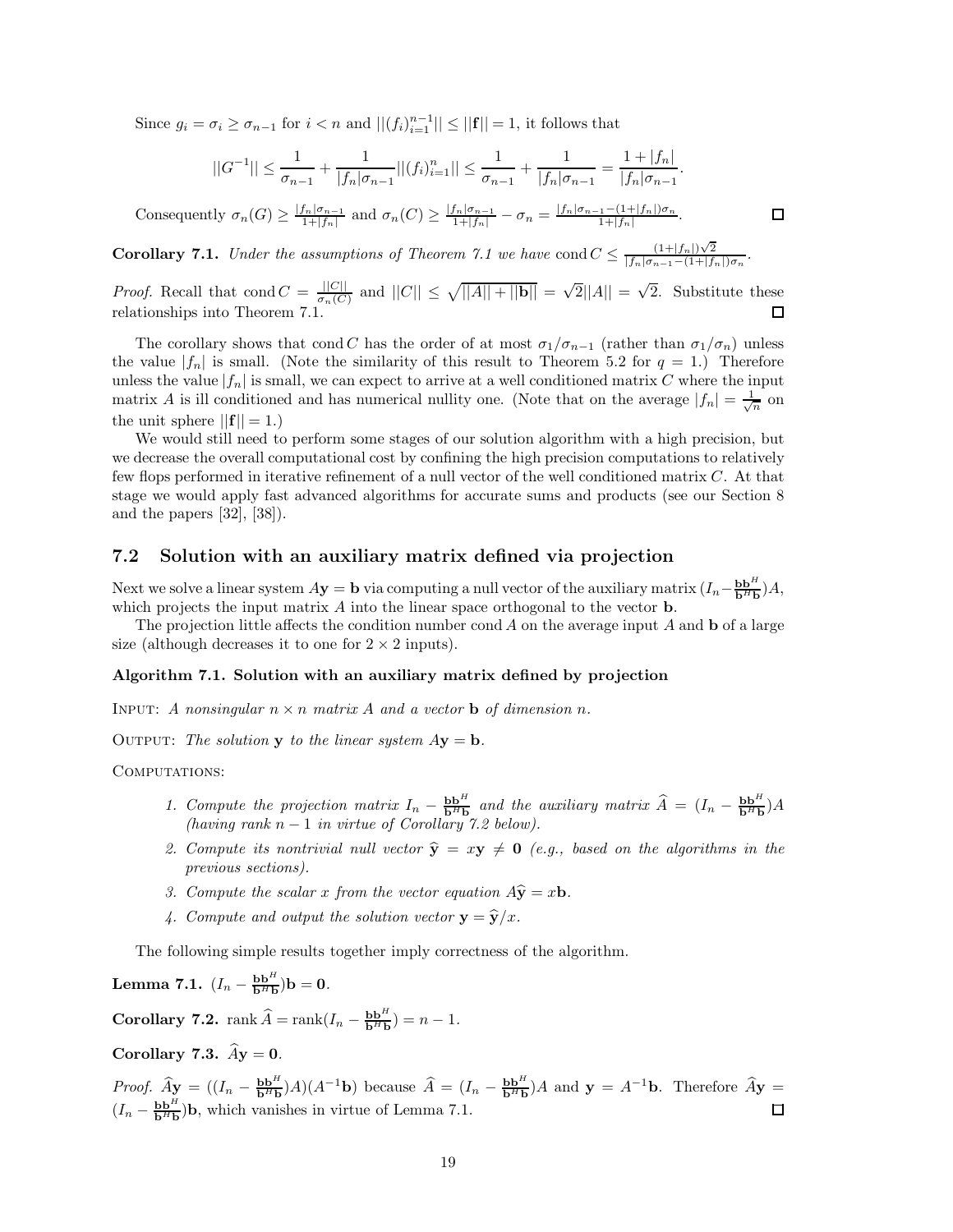## **7.3 Solution with auxiliary matrices defined by approximate nmbs**

Assume that an  $n \times n$  nonsingular normalized input matrix *A* with  $||A|| = 1$  has a small positive numerical nullity *r* (so that the ratio  $\frac{\sigma_1(A)}{\sigma_{n-r}(A)}$  is not large, whereas  $\sigma_1(A) \gg \sigma_{n-r+1}(A)$ ). Further assume that approximate nmbs  $M_1$  and  $N_1$  in  $\mathbb{C}^{n \times r}$  of the matrices  $A$  and  $A^H$ , respectively, are available (possibly computed based on a numerical version of one of our algorithms in the previous sections).

Then we can generate two standard Gaussian random matrices *S*,  $T \in \mathbb{C}^{n \times (n-r)}$  and compute the matrices  $M_0 = AS$ ,  $N_0 = AT$ , and  $F = (M_0, M_1)^H A(N_0, N_1) = \begin{pmatrix} F_{00} & F_{01} \ F_{10} & F_{11} \end{pmatrix}$  where  $F_{ij} = M_i^H AN_j$ for each of *i, j* being zero or one.

The matrices  $AM_1$  and  $A^H N_1$ , and consequently also the block submatrices  $F_{01} \in \mathbb{C}^{n \times r}$ ,  $F_{10} \in$  $\mathbb{C}^{r \times n}$ , and  $F_{11} \in \mathbb{C}^{r \times r}$  nearly vanish, having the norms of at most the order of  $\sigma_{n-r+1}(A) \ll$  $\sigma_{n-r}(A)$ . Therefore the  $O(n^2r)$  flops involved in the computation of the  $(2n - r)r$  entries of these blocks (versus the order of *n*<sup>3</sup> flops used overall) must be performed in extended precision to counter the expected cancellation of the leading digits.

In contrast the value  $\sigma_{n-r}(F_{00}) \in \mathbb{C}^{(n-r)\times(n-r)}$  is likely to have the order of  $\sigma_{n-r}(A)$  in virtue of Theorem 2.7, and therefore the block  $F_{00}$  in the  $2 \times 2$  block matrix *F* is dominant, nonsingular and well conditioned.

The map  $A \implies F$  and the block Gaussian elimination reduce the computation of the inverse  $A^{-1}$  and the solution of a linear system  $A$ **y** = **b** to the similar operations with the matrices  $F_{00}$  and  $G = F_{11} - F_{10} F_{00}^{-1} F_{01} \in \mathbb{C}^{n \times r}$  of smaller sizes, expected to be nonsingular and better conditioned. (The matrix *G* is called the Gauss transform and Schur complement [19].)

The tests of this technique in [38] have confirmed its strong preconditioning power.

## **7.4 Solution with preconditioning via northwestern augmentation**

Suppose the  $n \times n$  input matrix *A* has a small positive numerical nullity *r*. Then according to our study in Section 6.2, northwestern augmentation  $K = \begin{pmatrix} W & V \\ B & A \end{pmatrix}$  for Gaussian random matrices  $W \in \mathbb{C}^{r \times r}$ , *V*, and *B* with the mean zero and a variance of the order  $||A||^2$  produces a matrix *K* expected to be nonsingular and well conditioned, together with its block *W*. Theorem 1.1 implies that  $\mathbf{y} = A^{-1}\mathbf{b} = (I_n - S^{-1}BW^{-1}R^{-1}VS^{-1})\mathbf{b}$  for  $R = I + VBW^{-1}$  and  $S^{-1} = (O_{n,r}, I_n)K^{-1}\begin{pmatrix} O_{r,n} \\ I \end{pmatrix}$ *In*  $\setminus$ denoting the *n* × *n* trailing principal block of the matrix  $K^{-1} = \begin{pmatrix} X & Y \\ Z & Z^{-1} \end{pmatrix}$ *Z S*−<sup>1</sup> - . This reduces the solution of the linear system  $A$ **y** = **b** essentially to the inversion of the matrices *W* and *R* and the computation of the products  $S^{-1}$ **b** and  $S^{-1}B$ . The matrix equation  $K^{-1}K = I_{n+r}$  implies that  $ZW + S^{-1}B = O_{n,r}$  and consequently  $ZW = -S^{-1}B$ . Therefor we can compute the product  $ZW = (O_{n,r}, I_n)K^{-1}\begin{pmatrix} W \\ O_{r,n} \end{pmatrix}$  instead of the product  $-S^{-1}B$ .

If the matrices  $R$ ,  $\overline{W}$  and  $K$  are well conditioned (as we can expect provided  $W$ ,  $V$ , and  $B$ are Gaussian random matrices with the mean zero and a variance of the order  $||A||^2$ , then we can decrease the overall cost of computing the solution (see Section 8).

If the matrix *A* is given with its displacement generator of a small length *d*, we are motivated to choose scaled random matrices *W*, *B*, and *V* with consistent structure, representing them as well as the matrix *K* with displacement generators of length in  $O(d)$ . By employing this structure we can accelerate our computations with these matrices (cf. [31]). In the special case of a Toeplitz matrix *A* we can choose augmentation that produces a Toeplitz matrix *K* and then we can exploit this structure based either on Theorem 1.1 or alternatively on Theorem 2.3 and Remark 2.2. Our formal (resp. empirical) support for the regularization (resp. preconditioning) power of our randomized augmentation techniques can be extended to the respective randomized structured augmentation techniques.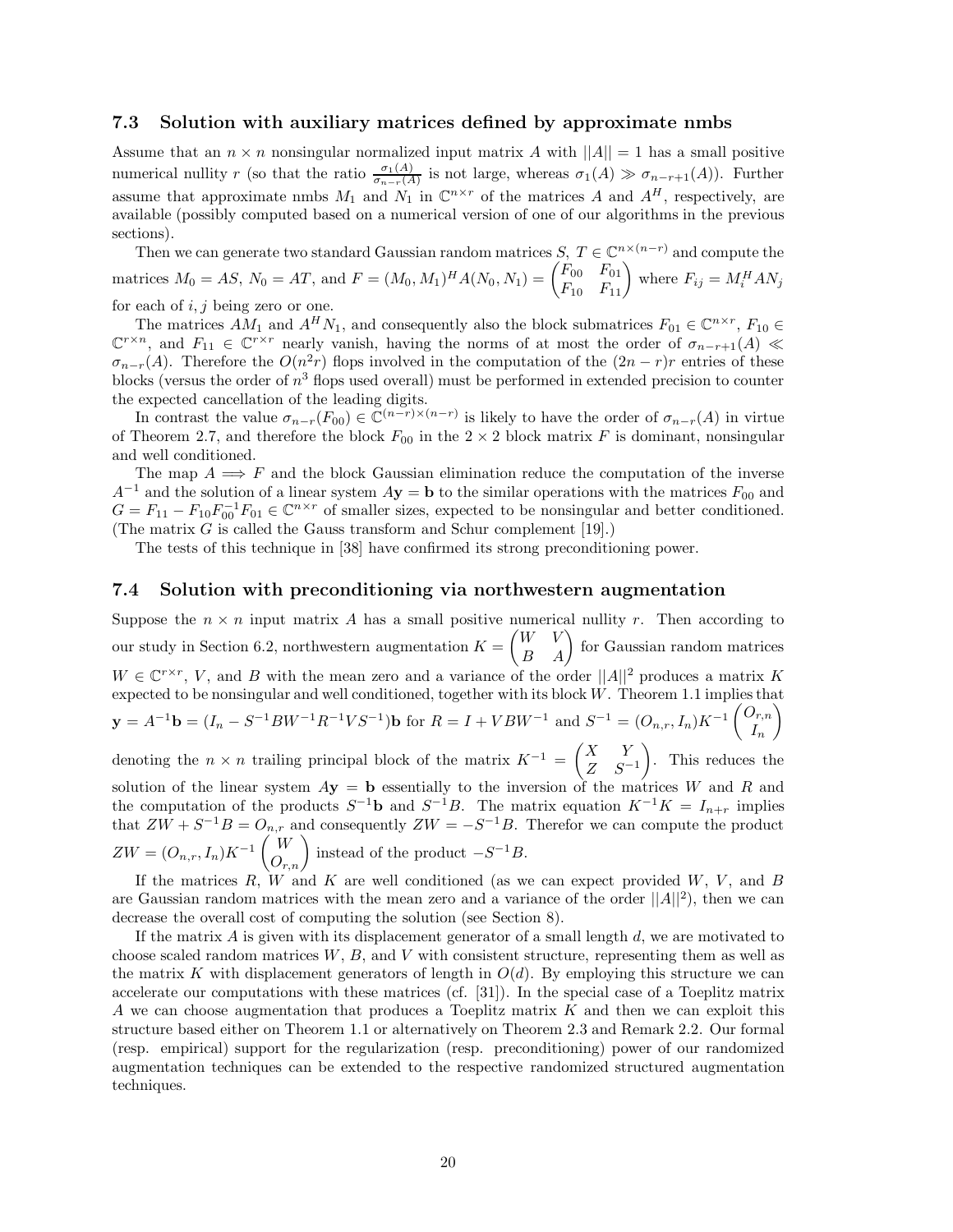## **8 Computational cost estimates**

Clearly our algorithms accelerate the customary computation of nmbs and null vectors by avoiding pivoting and orthogonalization. Table 9.1 shows the respective decrease of the CPU time for the computation of null vectors of Toeplitz matrices versus the customary algorithms, whereas Tables 9.3 and 9.4 show that the output accuracy of the customary solution is matched by our algorithms and furthermore can be dramatically enhanced in a few loops of iterative refinement.

On the top of such advances (due to the regularization power of our randomized augmentation), the augmentation is also expected to have preconditioning power under proper scaling (cf. Table 9.2). This enables acceleration of the customary algorithms by roughly the factor  $n/\min\{d, r\}$  where an  $n \times n$  input matrix has a positive numerical nullity  $r$  and a displacement rank  $d$ .

In this section we specify the latter advance for the solution of a nonsingular ill conditioned linear system of equations, but the resulting estimates and their derivation can be readily extended to the computation of a nmb or a null vector of an ill conditioned matrix, which can be reduced to solving the associated nonsingular linear systems of equations (see Algorithms 3.1, 4.1, 5.1, and 6.1, and Part 5 of Remark 5.3).

If an  $n \times n$  matrix *A* has a positive numerical nullity *r*, then the singular value  $\sigma_{n-r+j}(A)$  is small relatively to the norm  $||A||$ , so that the matrix *A* lies near the algebraic variety of dimension  $n - r$  defined by the *r* equations  $\sigma_{n-r+j}(A) = 0$  for  $j = 1, 2, \ldots, r$ . Next we specially consider the most typical case where  $r = 1$  and the variety has the largest dimension  $n - 1$ .

## **8.1 The case of input matrices with numerical nullity one: outline**

Suppose we apply augmentation in Section 7.1 to solve a nonsingular linear system  $A$ **y** = **b** of *n* equations whose matrix has numerical nullity one, whereas the  $n \times (n + 1)$  matrix  $(b, A)$  is well conditioned and cond(**b***, A*)  $\approx \frac{\sigma_1(A)}{\sigma_{n-1}(A)} \ll \text{cond } A$  (cf. Sections 5.2, 5.3, and 7.1). Furthermore suppose that application of Algorithms 3.1 or 4.1 has reduced the computation of a null vector of the matrix  $(\mathbf{b}, A)$  to the solution of a nonsingular and well conditioned linear system  $F\mathbf{x} = \mathbf{c}$  of  $n+1$  or *n* equations, respectively. Likewise we can expect to arrive at such a nonsingular and well conditioned linear system  $F$ **x** = **c** of  $n + 1$  equations by applying randomized scaled northwestern augmentation in Section 7.4 for  $r = 1$ .

In all these cases we need a highly accurate solution of the linear system  $F\mathbf{x} = \mathbf{c}$  because the input matrix *A* is ill conditioned. We, however, involve no flops in a high precision and instead apply more flops in a low precision; overall we still solve the original linear system  $Ay = b$  faster.

We first compute an approximate inverse  $X \approx F^{-1}$  of the well conditioned matrix F and then iteratively refine the crude initial solution X**c** to the linear system  $F$ **x** = **c** (cf. [32], [38]). (Instead of an approximate inverse one can employ, e.g., LU factorization of the matrix *F*.)

We can compute a matrix *X* by means of Gaussian elimination, whose computational cost dominates the cost of preprocessing. This stage involves as many flops as the direct solution of the original linear system  $A$ **y** = **b**, but the matrix *F* is expected to be well conditioned (unlike the matrix *A*), and if it is well conditioned, we can perform these flops in a lower precision.

At the stage of iterative refinement the computational cost is lower than in Gaussian elimination by roughly the factor  $L_A/M_F$ . Here and hereafter  $M_W$  and  $L_W$  denote the number of flops used in the customary algorithms for multiplication of a matrix *W* by a vector and solving a nonsingular linear system of equations with the coefficient matrix  $W$ , respectively. In the case of  $n \times n$  general (resp. Toeplitz or Hankel) matrix *W*, Gaussian elimination (resp. its structured variant in [16]) supports the upper bound on  $L_W$  of the order  $n^3$  (resp.  $n^2$ ), whereas  $M_W = 2n^2 - n$  (resp.  $M_W = O(n \log n)$ .

Thus in both of the above stages we significantly accelerate the customary solution.

#### **8.2 The case of input matrices with numerical nullity one: elaboration**

Next we specify the cost estimates outlined in the previous subsection.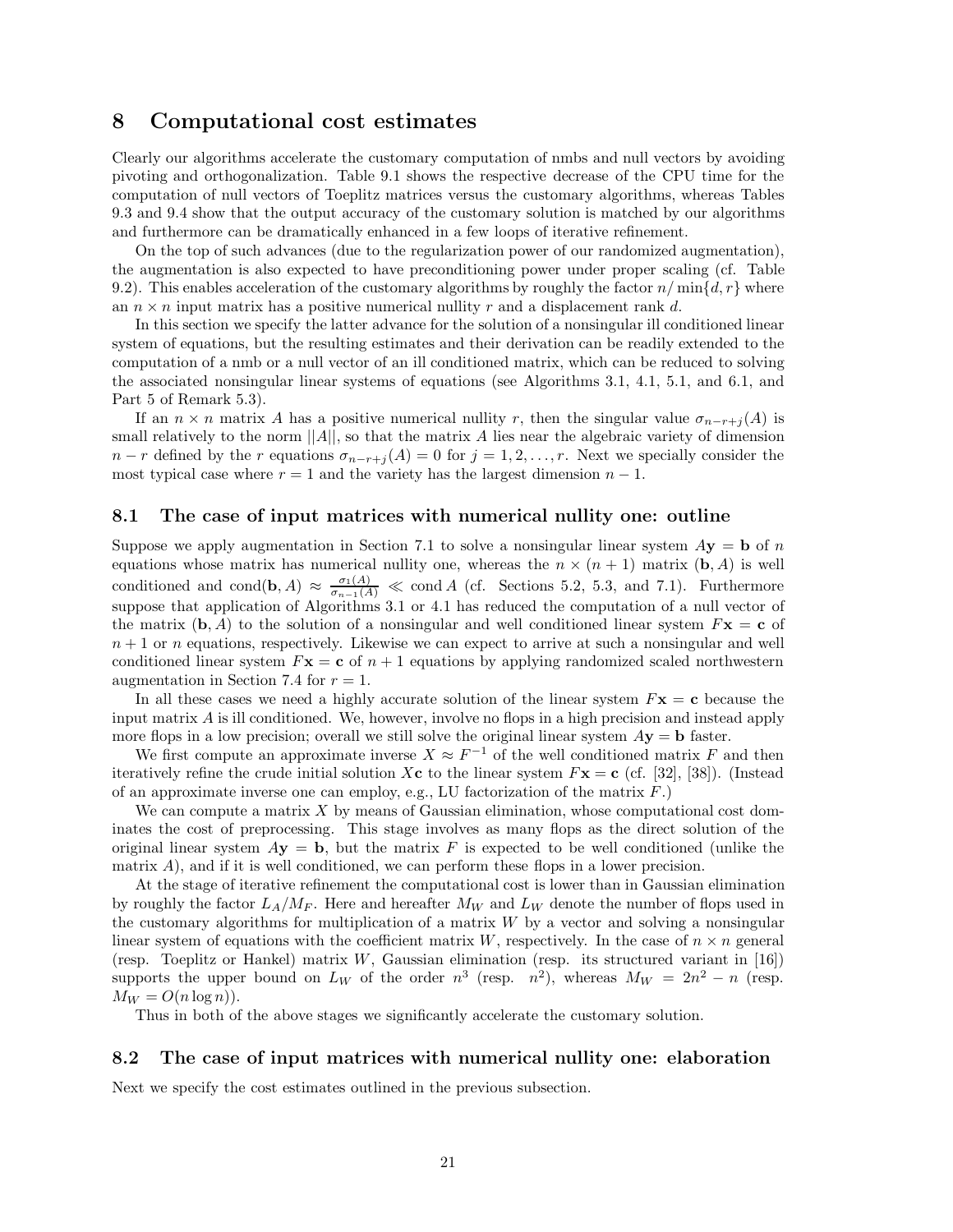Let  $\mu(l)$  denote the time-complexity of a flop performed with a precision *l*. Expressed in terms of the number of bit-operations involved,  $\mu(l)$  is a superlinear function, which ranges between the orders of  $(l \log l) \log \log l$  and  $l^2$ , depending on the computer environement (cf. [2], [14], and our Remark 8.1).

Then the customary algorithms solve the original and auxiliary linear systems  $A$ **y** = **b** and  $F$ **x** = **c** within the time-complexity bounds  $c_{ls} = L_A \mu(p_s)$  and  $c_{me} = L_F \mu(p)$ , respectively, where  $p<sub>s</sub>$  and  $p$  denote the precision used in these computations. We choose the precison  $p$  substantially smaller than  $p_s$  where the matrix  $F$  is well conditioned, but the matrix  $A$  is not.

Every loop of iterative refinement amounts essentially to multiplying each of the matrices *F* and  $X \approx F^{-1}$  by a vector and contributes the order of  $p - \log_2 \text{cond } F$  correct bits per an output entry provided that p exceeds  $\log_2$  cond F [19], [21], [32], [42]. Iterative refinement can produce the output values as the sums implicitly represented with a high precision by their lower (e.g., single or double) precision summands, where every refinement step contrributes a summand to every sum until convergence (cf. [32], [34]). To ensure the output precision  $p_s$  we use the order of h refinement steps where  $(p - \log_2 \text{cond } F)h = p_s$ . For a well conditioned matrix *F* we can realistically assume that  $2 \log_2 \text{cond } F \leq p$  (so that  $ph \leq 2p_s$ ). Then the overall cost of performing iterative refinement  $c_{ir}$  is in  $O(M_F \mu(p) \frac{p_s}{p})$ . This implies acceleration by the factor  $\frac{\mu(p_s)}{\mu(p)}$ , which is significant where *p* is significantly less than *ps*.

Let us compare this bound with the time-complexity  $c_{\rm ls} = L_A \mu(p_s)$  of solving the original linear system by means of the customary algorithms. The ratio  $c_{ir}/c_{ls}$  is essentially the product of two factors  $f_1 = L_A/M_F$  and  $f_2 = \mu(p_s)p/(\mu(p)p_s)$ , roughly representing the two decreases in the number of flops and in computational precision, respectively.

The first factor  $f_1$  has the order *n* where both matrices *A* and *F* are general and has the order *n/* log *n* where both are Toeplitz or Hankel matrices or have the structure of Toeplitz or Hankel type. In both cases we achieve dramatic acceleration of the customary algorithms because  $f_2 > 1$ for  $p_s > p$ . More precisely, the second factor  $f_2$  is close to one where  $\mu(l)$  is close to a linear function in *l* and has the order  $p_s/p$  where  $\mu(l)$  is quadratic function.

To support the latter estimates in the case of matrices *A* with Toeplitz or Hankel structure, we must preserve the structure for the matrix  $F$  as well. This, however, comes almost automatically because appending *c* columns and *r* rows to a matrix can increase its displacement rank by at most  $c + r$  [31], and in our case  $c = r = 1$ .

**Remark 8.1.** *We separately estimate the acceleration of the customary algorithms due to saving the flops involved and to decreasing the computational precision, but one can readily combine these estimates into a single acceleration factor under the Boolean or bit operation model of computing. (This model reflects the impact of both number of flops used and the precision of computing.) If the ratio ps/p is sufficiently large, then under this model our algorithms support nearly optimal upper bounds on the computational cost, which are smaller than the cost of the customary algorithms by roughly the factor of n and are within a polylogarithmic factor from an information lower bound [38].*

#### **8.3 The case where numerical nullity exceeds one**

Our analysis can be quite readily extended to the case where the input matrix *A* has any positive numerical nullity *q* and where we apply randomized scaled northwestern augmentation in Section 7.4 for  $r = q$ .

In this case the original task is reduced essentially to solving  $q+1$  linear systems with an  $n \times n$  well conditioned auxiliary matrix *F*. The acceleration factor versus the customary algorithms becomes roughly  $n/(q+1)$ , and so we can still achieve their significant acceleration where  $q+1 \ll n$ .

If however, the input matrix *A* as well as the the structured auxiliary matrix *F* are represented with their displacement generators of a small length *d*, then the matrix  $F^{-1}$  has the same displacement rank as *F* and is readily expressed via the solution of 2*d* linear systems of equations with the matrices  $F$  and  $F^T$  [31, Theorem 1.5.3 and Section 4.4]. Therefore in this case we have  $c_{ir} = O(dM_F\mu(p)\frac{p_s}{p})$ , which implies acceleration by roughly the factor  $n/d$  of the customary solution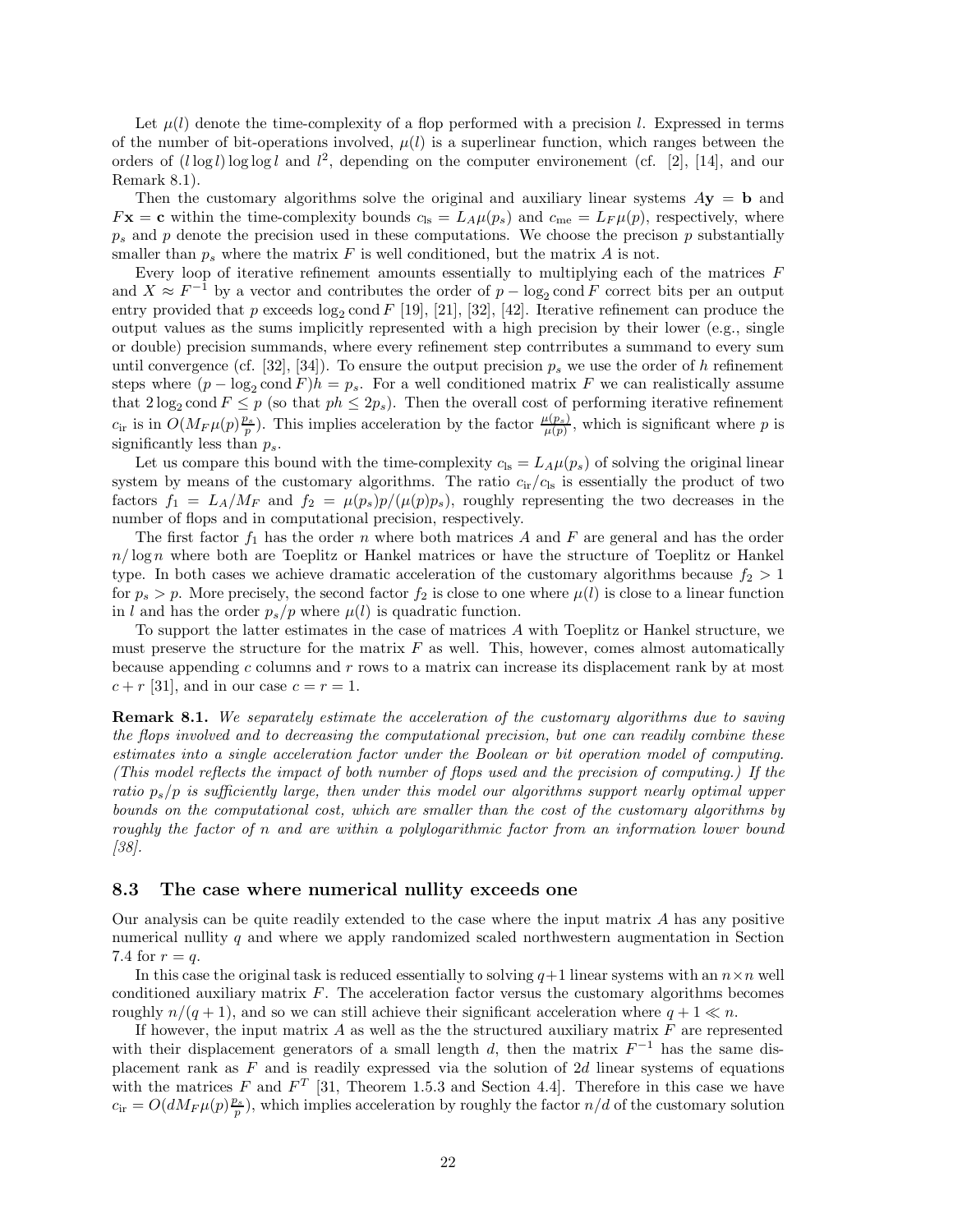to a nonsingular linear system  $A$ **y** = **b** of *n* equations, even where the structured matrix *A* has a large numerical nullity.

There is a delicate point here, however. To keep the displacement rank of the matrix *F* small we must restrict the number of random parameters used in the augmentation. E.g., given a Hankel matrix *A*, we can choose Hankel matrices  $W \in \mathbb{C}^{q \times q}$ , *V* and *B* that define a Hankel matrix  $K =$ matrix *A*, we can choose Hankel matrices  $W \in \mathbb{C}^{q \times q}$ , *V* and *B* that define a Hankel matrix  $K = \begin{pmatrix} W & V \\ B & A \end{pmatrix}$ , but due to its structure all its entries are already defined by the matrix *A*, except for 2*q* − 1 leading entries in the first row, which we can choose at random.

All our results on regularization and preconditioning by means of augmentation can be quite readily extended under this restriction, except for the extension of our basic Theorem 2.4, taken from [43]. Such an extension is an open problem. Consequently the proof of the preconditioning power of randomized scaled augmentation is also an open problem in the case of large structured

inputs of this class.

Motivated by the test results in Table 9.1 and in [37] (the latter tests show that random Toeplitz matrices tend to be well conditioned), we conjecture that Theorem 2.4 still holds at least in the case of Toeplitz and Hankel matrices.

Finally we can avoid this and some other problems by devising algorithms based on the homotopy continuation techniques that involve no randomization, do not depend on numerical nullity, but still accelerate the customary algorithms by roughly the factor  $n/\log^2 n$  [38].

## **8.4 Sparse inputs, multilevel Toeplitz or Hankel inputs, and iterations using no approximate inverses**

In lieu of iterative refinement one can employ other iterations such as the Conjugate Gradient and GMRES algorithms (cf. [1], [15], [19, Sections 10.2–10.4]). Like iterative refinement, they perform  $O(M_A)$  flops per iteration loop, but unlike iterative refinement, they use no approximate inverse and thus save flops required for its computation. This is a significant advantage in the case of a sparse unstructured linear system as well as a multilevel Toeplitz or Hankel linear system, whose solution is generally much harder than multiplication of its coefficient matrix by a vector.

Typically decreasing the condition number of an input matrix is more critical (and thus preconditioning is more important) for the convergence of such algorithms versus iterative refinement. Theoretically the Conjugate Gradient algorithm requires at most *n* iteration loops to yield the solution of a nonsingular linear system of *n* equations, thus implying the bound  $L_A = O(nM_A)$  for any  $n \times n$  nonsingular matrix *A*, but these results are only proved for error-free computations and are not observed in the presence of rounding errors.

Various important algebraic geometric computations are routinely reduced to the solution of multivariate polynomial systems of equations and further to linear systems of equations with multilevel Toeplitz or Hankel coefficient matrices. For such an *n* × *n* multilevel Toeplitz or Hankel input matrices *A*, we have  $M_A$  in  $O(n \log n)$  and frequently in  $O(n)$ , due to sparseness [13], [28]. The known numerical algorithms for the solution of linear systems with these multilevel matrices, however, run in cubic time.

Likewise sparse matrices *A* are also characterized by the bound  $M_A \ll L_A$ .

Generally we have neither effective displacement representation for a sparse or multilevel Toeplitz or Hankel matrix nor expressions for its inverse via the solutions of a small number of linear systems of equations with this matrix. The computation of its approximate inverse or factorization supporting iterative refinement becomes expensive, but our regularization and preconditioning techniques based on the other iterations such as the CG and GMRES algorithms keep their power. In particular if a sparse or multilevel Toeplitz or Hankel matrix *A* has a small positive numerical nullity *r*, then our randomized augmentations can reduce the computations with this matrix to the case of a matrix *F* expected to be well conditioned, and if it is indeed well conditioned, then our techniques support the acceleration of the known algorithms for a nonsingular sparse or multilevel Toeplitz and Hankel linear system of *n* equations by the factor  $(n/r)\mu(p_s)p/(\mu(p)p_s)$ .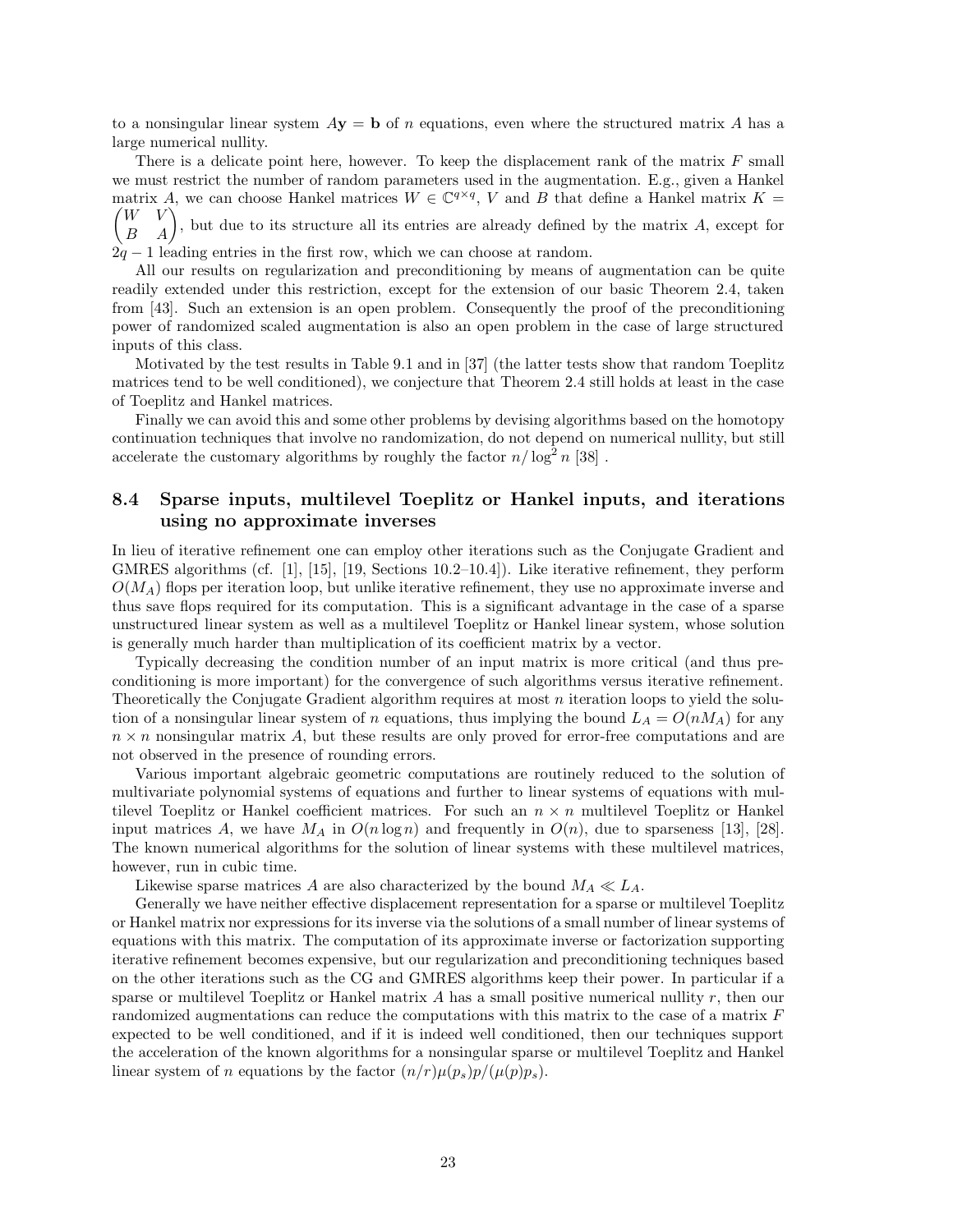## **9 Numerical tests**

In a series of numerical experiments performed in the Graduate Center of the City University of New York, we tested our algorithms for computing nmbs and null vectors of general and Toeplitz matrices. We conducted the tests on a Dell server with a dual core 1.86 GHz Xeon processor and 2G memory running Windows Server 2003 R2. The test Fortran code was compiled with the GNU gfortran compiler within the Cygwin environment. Random numbers were generated with the random number intrinsic Fortran function assuming the uniform probability distribution over the range  $\{x : 0 \leq x < 1\}$ . To shift to the range  $\{y : b \leq y \leq a + b\}$  for fixed real *a* and *b*, we applied the linear transform  $x \to y = ax + b$ . CPU time was measured with the mclock function. We computed QR factorizations and SVDs by applying the LAPACK procedures DGEQRF and DGESVD, respectively.

## **9.1 Computations with Toeplitz matrices**

#### **a) Generation of singular Toeplitz matrices**

To generate an  $n \times n$  singular Toeplitz matrix, we first sampled  $2n - 2$  random entries  $a_{i,j}$  for *j* = 1, *i* = 1,..., *n* − 1 and for *i* = 1, *j* = 2,..., *n* in the range [−1, 1], then defined the  $(n-1)^2$ entries  $a_{i+1,j+1} = a_{i,j}$  for  $i, j = 1, \ldots, n-1$ , and finally set  $a_{n,1} = 0$ . We arrived at an  $n \times n$  Toeplitz matrix  $A_0 = (a_{i,j})_{i,j=1}^n$ , computed the entry  $y_{n,1}$  of its inverse  $A_0^{-1} = (y_{i,j})_{i,j=0}^{n-1}$ , and changed the  $(1, n)$ th entry of the matrix  $A_0$  into  $a_{n,1} = -1/y_{n,1}$ . (As we expected in virtue of Lemma 2.1, we always had  $y_{n,1}$  det  $A_0 \neq 0$  in our tests. Had we had  $y_{n,1} = 0$ , we could have regenerated the matrix *A*0, whereas had it been singular, we would have stopped the computations and output it.)

The resulting matrix  $A = (a_{i,j})_{i,j=1}^n$  had nullity one. Indeed it was a rank-one A-modification of a nonsingular matrix  $A_0$ , whereas  $A\mathbf{y} = \mathbf{0}$  for  $\mathbf{y} = A_0^{-1} \mathbf{e}_1$  because  $A_0\mathbf{y} = \mathbf{e}_1$ ,  $A = A_0 - \frac{1}{y_{n,1}} \mathbf{e}_1 \mathbf{e}_n^T$ , and  $\mathbf{e}_n^T \mathbf{y} = y_{n,1}$ .

## **b) Augmentation of singular Toeplitz matrices and the computation of their null vectors**

We embedded our  $n \times n$  singular Toeplitz matrix  $A = (a_{i,j})_{i,j=1}^n$  into an  $(n + 1) \times (n + 1)$ Toeplitz matrix  $K = (a_{i,j})_{i,j=0}^n = \begin{pmatrix} w & \mathbf{v}^T \\ \mathbf{b} & A_0 \end{pmatrix}$ **b** *A*<sup>0</sup> for  $w = a_{0,0}$ ,  $\mathbf{b} = (a_{i,0})_{i=1}^n$ , and  $\mathbf{v} = (a_{0,j})_{j=1}^n$ . We defined the entries  $a_{i,0}$  and  $a_{0,j}$  for  $i, j = 0, 1, \ldots, n-1$  by applying the equations  $a_{i,j} = a_{i+1,j+1}$ and sampled the two entries  $a_{n,0}$  and  $a_{0,n}$  at random in the range  $[-1,1)$ . For such a matrix *K* we applied Theorem 6.2 for  $r = 1$ , to compute a null vector of the matrix  $\vec{A}$  given by the vector  $(0, I_n)K^{-1}$  $\begin{pmatrix} 0 \\ h \end{pmatrix}$ **b** - . This amounted to solving a nonsingular Toeplitz linear systems of equations with the matrix *K*. For that task we applied the code in [45], based on the algorithms in [25], [46], [47]. For comparison we also obtained the null vectors of the same matrices *A* based on computing their QR factorizations and SVDs. We have a little decreased the CPU time by using QR (rather than QRP) factorization. The latter one, that is QR factorization with pivoting (performed by LAPACK procedures DGEQPF and DGEQP3) is recommended for dealing with ill conditioned inputs [19, Section 5.5], but we avoided them in our tests.

#### **c) Output data in the tests with Toeplitz matrices**

We use the abbreviations "n.-w.a.", "QR", and "SVD" as our pointers to the northwestern augmentation (based on Algorithm 6.1), QR factorization, and SVD, respectively. Table 9.1 covers our computation of null vectors for Toeplitz matrices. It shows the CPU time of this computation for each of the three methods as well as the ratios of these data for the QR-based and SVD-based solutions versus northwestern augmentation. The ratios are displayed in the last two columns of the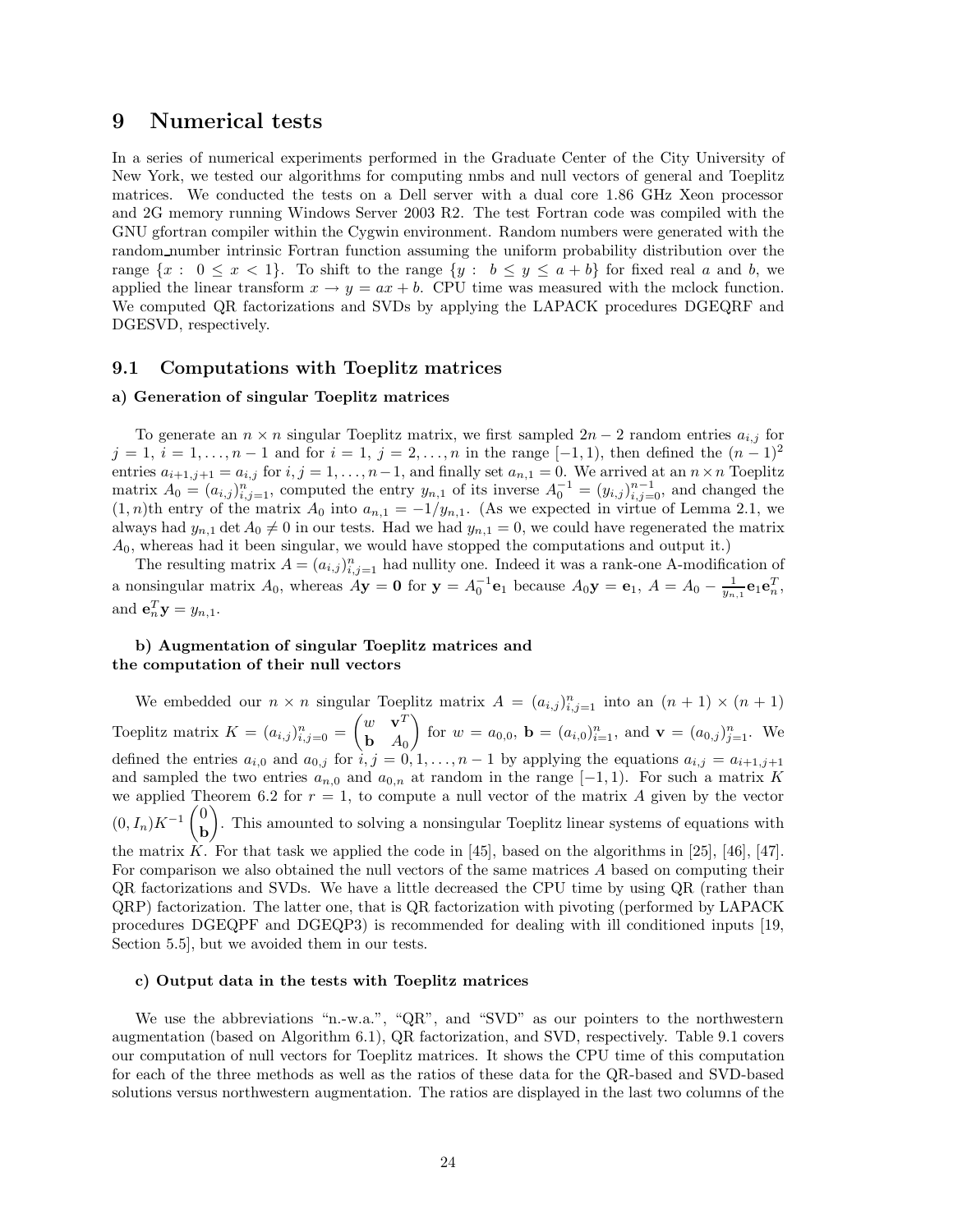table. The CPU time is measured in terms of the CPU cycles. They can be converted into seconds by dividing them by a constant CLOCKS PER SEC, which is 1000 on our platform.

In all our tests the computed approximate null vectors **y** had relative residual norms  $\frac{||A\mathbf{y}||}{||A|| \cdot ||\mathbf{y}||}$  of the order of  $10^{-17}$ .

All data are average over 100 tests for each input size 2*<sup>k</sup>* from 256 to 8192. The table entries are marked by a hyphen "-" where the tests required too long runtime and were not completed.

| dimension | n.-w.a. | QR      | <b>SVD</b> | $QR/n$ -w.a. | $SVD/n.-w.a$ |
|-----------|---------|---------|------------|--------------|--------------|
| 256       | 3.8     | 18.4    | 317.8      | 4.8          | 83.6         |
| 512       | 8.0     | 148.0   | 5242.1     | 18.5         | 655.3        |
| 1024      | 16.1    | 1534.2  | 87371.2    | 97.0         | 5522.6       |
| 2048      | 33.6    | 11750.3 |            | 357.7        |              |
| 4096      | 79.5    |         |            |              |              |
| 8192      | 169.5   |         |            |              |              |

Table 9.1: CPU time for computing a null vector of a Toeplitz matrix

## **9.2 Computations with unstructured matrices**

## **a) Generation of input matrices**

We first fixed pairs of *n* and *k* for  $n = 64, 128$  and  $k = 7$ . Then for every pair  $(n, k)$  we generated  $m = 100$  instances of matrices  $A, B, V_0$ , and  $V_1$  and vectors **b** as follows.

The matrices *A* have been generated as the error-free products  $S\Sigma T^H$  where *S* and *T* were *n* × *n* random orthonormal matrices (generated with double precision) and  $\Sigma = diag(\sigma_j)_{j=1}^n$ ,  $\sigma_{n-j}$ 10<sup>*j*−17</sup> for *j* = 1,..., *k*, and  $\sigma_{n-j} = 1/(n-j)$  for *j* = *k* + 1,..., *n* − 1 (cf. [21, Section 28.3]).

*B* was random  $n \times k$  matrix with  $||B|| = ||A||$ .

*V* was  $k \times (n + k)$  matrix  $V = (V_0, V_1)$  where and  $V_0$  was the  $k \times k$  identity matrix  $I_k$  and  $V_1 = B^T$ .

For every choice of these matrices we performed preconditioning tests and the solution tests as follows.

#### **b) Preconditioning tests**

We computed *m* ratios  $\frac{\text{cond } A}{\text{cond } M}$  for  $M = \begin{pmatrix} V_0 & V_1 \\ B & A \end{pmatrix}$ .

Table 9.2 displays the average (mean), minimum, maximum, and standard deviation for the *m* ratios for  $n = 64$  and  $n = 128$ .

Table 9.2: ratios  $\frac{\text{cond } A}{\text{cond } M}$ 

| matrix size      | min | max | mean                                                                                                                                              | std |
|------------------|-----|-----|---------------------------------------------------------------------------------------------------------------------------------------------------|-----|
| $64 \times 64$   |     |     | $3.29 \times 10^9$ $1.65 \times 10^{13}$ $2.49 \times 10^{12}$ $2.60 \times 10^{12}$                                                              |     |
| $128 \times 128$ |     |     | $\begin{array}{ c c c c c c c c c } \hline 8.27 \times 10^8 & 2.56 \times 10^{12} & 5.51 \times 10^{11} & 6.44 \times 10^{11} \hline \end{array}$ |     |

#### **c) The solution tests**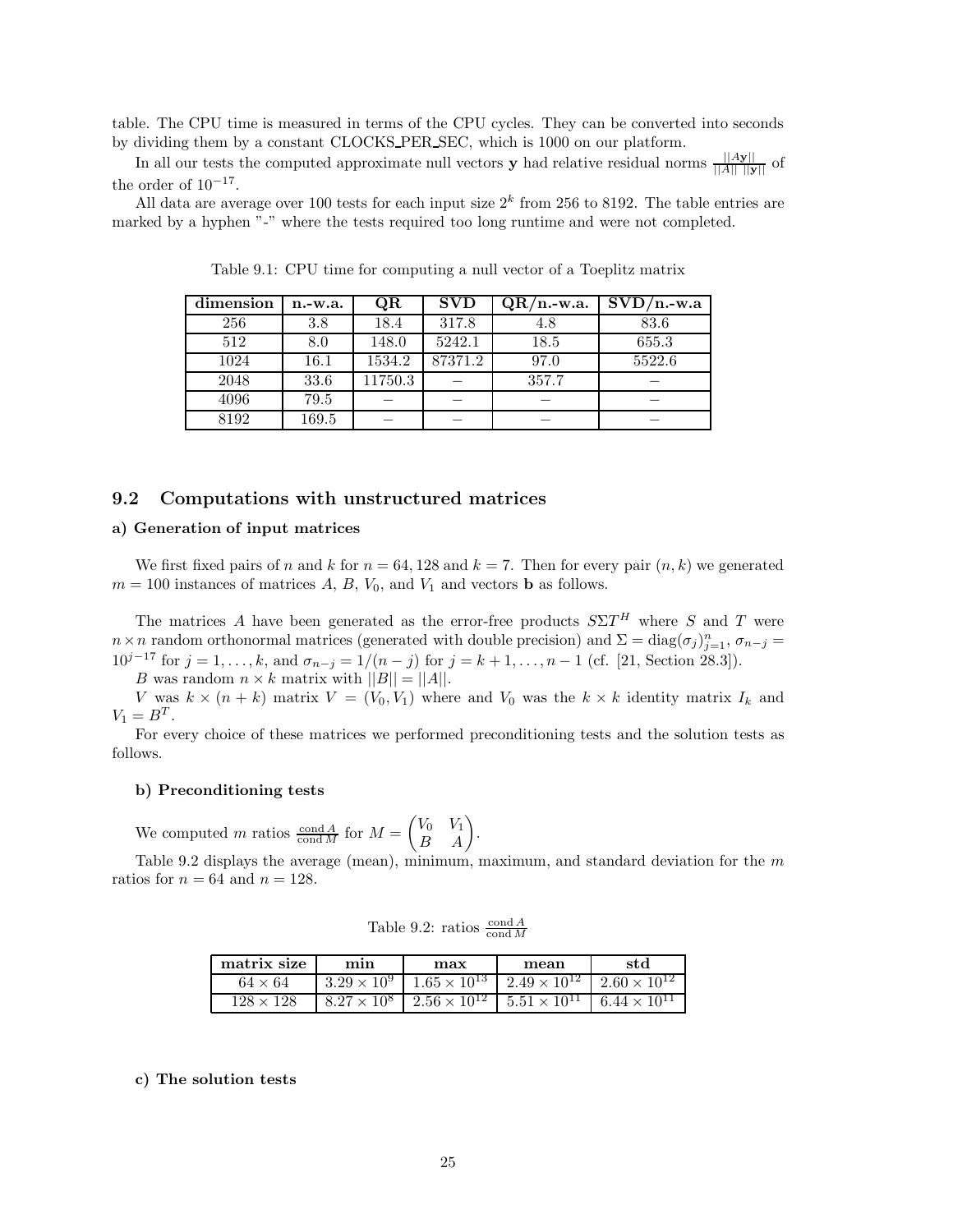We solved nonsingular linear systems  $A$ **y** = **b** where *A* was the matrix generated above, **b** was a random vector, and we scaled them to have  $||\mathbf{b}|| = ||A|| = 1$ . We first computed the null vector **z** of the matrix  $(-\mathbf{b}, A)$ , then scaled it to obtain the vector  $(1, \mathbf{y})^H$ , and finally output the solution vector **y**.

Tables 9.3 and 9.4 display the average (mean), minimum, maximum, and standard deviation for the relative residual norms  $\frac{\|Ay-b\|}{\|y\|}$  in our tests for  $n = 64$  and  $n = 128$ , respectively. For each input instance we computed the solution in two ways, that is by performing two iterations of the extended iterative refinement and with no such iteratiion.

Table 9.3: relative residual norms in the solution tests with  $64 \times 64$  inputs

| refinement | mın                                                                                                                            | max | mean | std |
|------------|--------------------------------------------------------------------------------------------------------------------------------|-----|------|-----|
|            | 2 iterations $\left[7.89 \times 10^{-48} \right] 8.26 \times 10^{-44} \left[1.40 \times 10^{-45} \right] 8.47 \times 10^{-45}$ |     |      |     |
|            | no iteration $1.43 \times 10^{-31}$ $7.30 \times 10^{-28}$ $1.69 \times 10^{-29}$ $9.12 \times 10^{-29}$                       |     |      |     |

Table 9.4: relative residual norms in the solution tests with  $128 \times 128$  inputs

| refinement     | mın                                                                                               | max | mean | std                                                                                                      |
|----------------|---------------------------------------------------------------------------------------------------|-----|------|----------------------------------------------------------------------------------------------------------|
| 2 iterations 1 | $1.31 \times 10^{-46}$   $1.37 \times 10^{-43}$   $4.11 \times 10^{-45}$   $1.67 \times 10^{-44}$ |     |      |                                                                                                          |
|                |                                                                                                   |     |      | no iteration $8.57 \times 10^{-31}$ $1.92 \times 10^{-27}$ $5.12 \times 10^{-29}$ $2.55 \times 10^{-28}$ |

## **References**

- [1] O. Axelsson, *Iterative Solution Methods*, Cambridge University Press, Cambridge, England, 1994.
- [2] A. V. Aho, J. E. Hopcroft, J. D. Ullman, *The Design and Analysis of Algorithms.* Addison-Wesley, Reading, MA, 1974.
- [3] R. P. Brent, F. G. Gustavson, D. Y. Y. Yun, Fast Solution of Toeplitz Systems of Equations and Computation of Padé Approximations, *J. Algorithms*, **1**, 259–295, 1980.
- [4] D. Bini, V. Y. Pan, *Polynomial and Matrix Computations,* volume 1: Fundamental Algorithms, Birkhäuser, Boston, 1994.
- [5] R.E. Cline, R.J. Plemmons, and G. Worm, Generalized inverses of certain Toeplitz matrices. *Linear Algebra and Its Applications,* **8**, 25–33, 1974.
- [6] Coppersmith, S. Winograd, Matrix Multiplicaton via Arithmetic Progressions. *J. Symbolic Comput.*, **9(3)**, 251–280, 1990.
- [7] J. D. Dixon, Estimating Extremal Eigenvalues and Condition Numbers of Matrices, *SIAM J. on Numerical Analysis*, **20, 4**, 812–814, 1983.
- [8] J. Demmel, The Probability That a Numerical Analysis Problem Is Difficult, *Math. of Computation*, **50**, 449–480, 1988.
- [9] C.-E. Drevet, M. N. Islam, E. Schost, Optimization Techniques for Small Matrix Multiplication, preprint, 2010.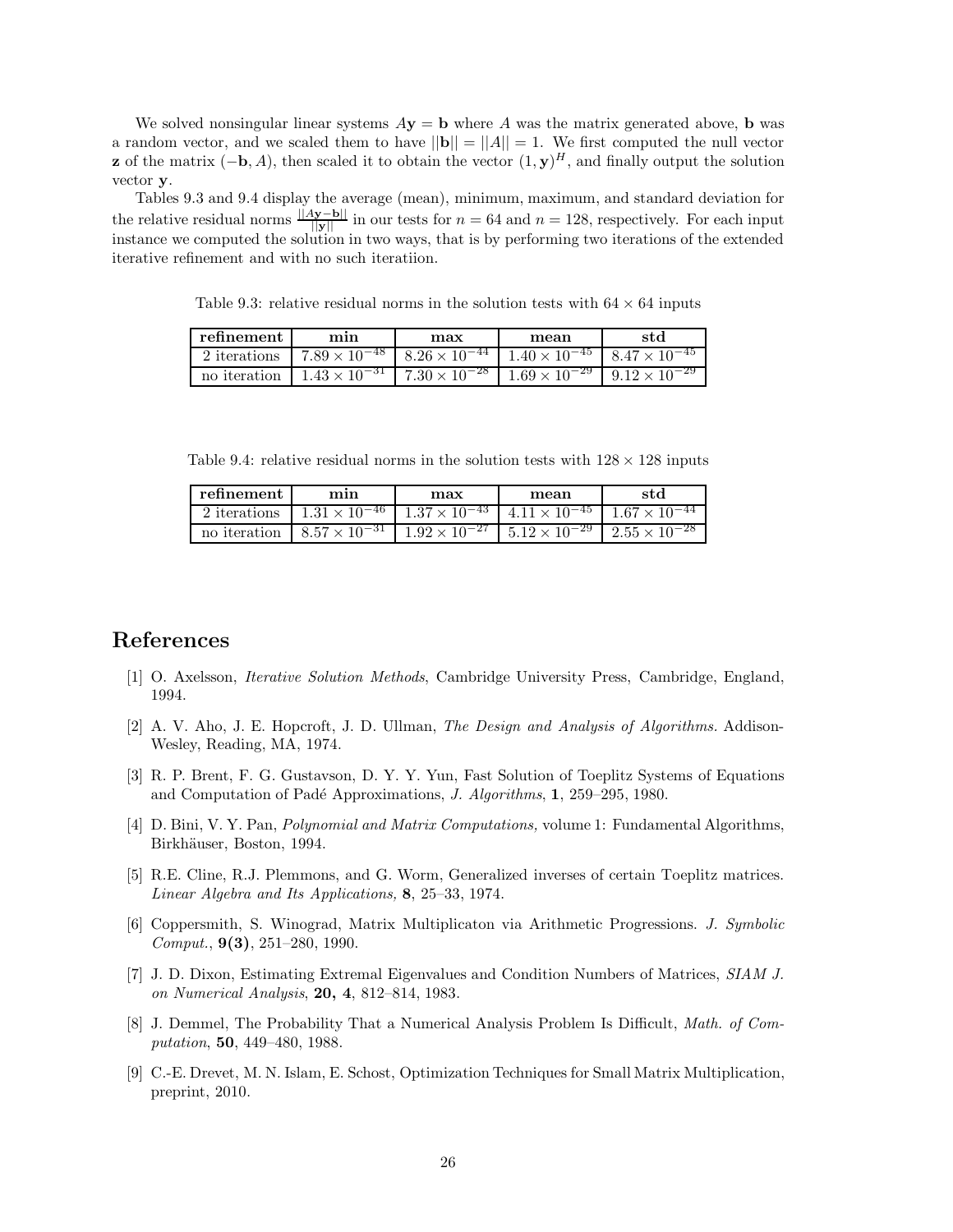- [10] R. A. Demillo, R. J. Lipton, A Probabilistic Remark on Algebraic Program Testing, *Information Processing Letters*, **7**, **4**, 193–195, 1978.
- [11] K. R. Davidson, S. J. Szarek, Local Operator Theory, Random Matrices, and Banach Spaces, in *Handbook on the Geometry of Banach Spaces* (W. B. Johnson and J. Lindenstrauss editors), pages 317–368, North Holland, Amsterdam, 2001.
- [12] A. Edelman, Eigenvalues and Condition Numbers of Random Matrices, PhD Thesis (106 pages), Math Dept., MIT, 1989 and *SIAM J. on Matrix Analysis and Applications*, **9**, **4**, 543–560, 1988.
- [13] I. Z. Emiris, V. Y. Pan, Symbolic and Numerical Methods for Exploiting Structure in Constructing Resultant Matrices, *J. of Symbolic Computation*, **33**, 393-413, 2002. Proc. Version in *ISSAC 97*.
- [14] M. Fürer, Faster Integer Multiplication, *Proceedings of 39th Annual Symposium on Theory of Computing (STOC 2007)*, 57–66, ACM Press, New York, 2007.
- [15] A. Greenbaum, *Iterative Methods for Solving Linear Systems*, SIAM, Philadelphia, 1997.
- [16] I. Gohberg, T. Kailath, V. Olshevsky, Fast Gaussian Elimination with Partial Pivoting for Matrices with Displacement Structure, *Mathematics of Computation*, **64**, 1557–1576, 1995.
- [17] I. Gohberg, V. Olshevsky, Complexity of Multiplication with Vectors for Structured Matrices, *Linear Algebra and Its Applications*, **202**, 163–192, 1994.
- [18] I. Gohberg, A. Semencul, On the Inversion of Finite Toeplitz Matrices and Their Continuous Analogs, *Matematicheskiie Issledovaniia*, **2**, 187–224, 1972.
- [19] G. H. Golub, C. F. Van Loan, *Matrix Computations*, 3rd edition, The Johns Hopkins University Press, Baltimore, Maryland, 1996.
- [20] G. Heinig, Beitrage zur spektraltheorie von Operatorbuschen und zur algebraischen Theorie von Toeplitzmatrizen, Dissertation **B**, *TH Karl-Marx-Stadt*, 1979.
- [21] N. J. Higham, *Accuracy and Stability in Numerical Analysis*, SIAM, Philadelphia, 2002 (second edition).
- [22] G. Heinig, K. Rost, *Algebraic Methods for Toeplitz-like Matrices and Operators, Operator Theory*, **13**, Birkhäuser, 1984.
- [23] I. Kaporin, The Aggregation and Cancellation Techniques As a Practical Tool for Faster Matrix Multiplication, *Theoretical Computer Science*, **315**, **2–3**, 469–510, 2004.
- [24] T. Kailath, S. Y. Kung, M. Morf, Displacement Ranks of Matrices and Linear Equations, *Journal Math. Analysis and Appls*, **68(2)**, 395–407, 1979.
- [25] P. Kravanja, M. Van Barel, Algorithms for Solving Rational Interpolation Problems Related to Fast and Superfast Solvers for Toeplitz Systems, *SPIE*, 359–370, 1999.
- [26] J. Laderman, V. Y. Pan, H. X. Sha, On Practical Algorithms for Accelerated Matrix Multiplication, *Linear Algebra and Its Applications*, **162–164**, 557–588, 1992.
- [27] W. L. Miranker, V. Y. Pan, Methods of Aggregations, *Linear Algebra and Its Applications*, **29**, 231–257, 1980.
- [28] B. Mourrain, V. Y. Pan, Multivariate Polynomials, Duality and Structured Matrices, *J. of Complexity*, **16**, **1**, 110–180, 2000. (Proceedings Version in *STOC'98*.)
- [29] V. Y. Pan, On Schemes for the Evaluation of Products and Inverses of Matrices (in Russian), *Uspekhi Matematicheskikh Nauk*, **27**, **5 (167)**, 249-250, 1972.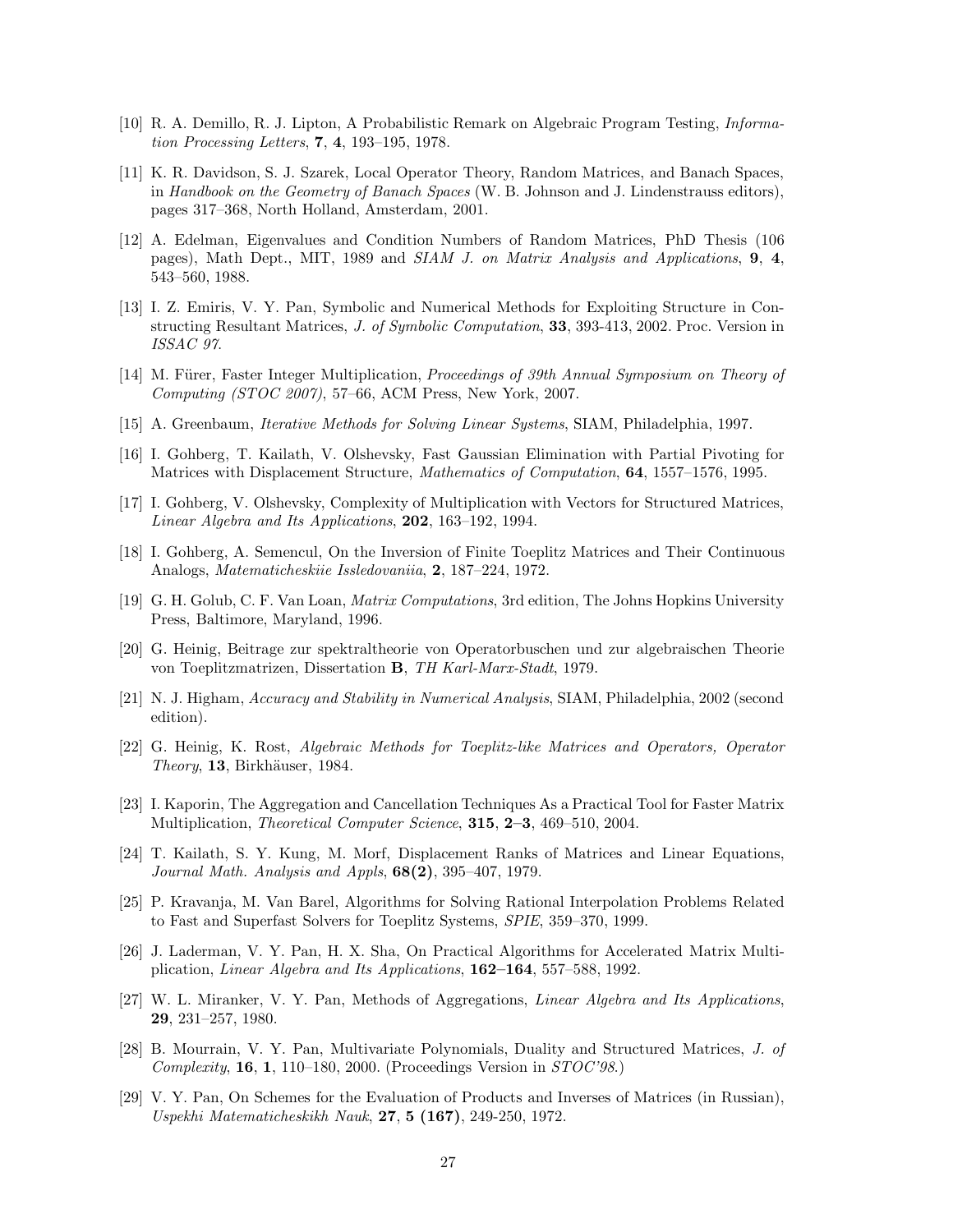- [30] V. Y. Pan, How Can We Speed up Matrix Multiplication? *SIAM Review,* **26**, **3**, 393–415, 1984.
- [31] V. Y. Pan, *Structured Matrices and Polynomials: Unified Superfast Algorithms*, Birkhäuser/Springer, Boston/New York, 2001.
- [32] V. Y. Pan, D. Grady, B. Murphy, G. Qian, R. E. Rosholt, A. Ruslanov, Schur Aggregation for Linear Systems and Determinants, *Theoretical Computer Science*, *Special Issue on Symbolic– Numerical Algorithms* (D.A. Bini, V.Y. Pan, J. Verschelde editors), **409**, **2**, 255–268, 2008.
- [33] V. Y. Pan, D. Ivolgin, B. Murphy, R. E. Rosholt, Y. Tang, X. Yan, Additive Preconditioning for Matrix Computations, *Linear Algebra and Its Applications*, **432**, 1070–1089, 2010. Proceedings version in *Proc. of the Third International Computer Science Symposium in Russia (CSR 2008)*, *Lecture Notes in Computer Science (LNCS)*, **5010**, 372–383, 2008.
- [34] V. Y. Pan, B. Murphy, G. Qian, R. E. Rosholt, A New Error-free Floating-Point Summation Algorithm, *Computers and Mathematics with Applications*, **57**, 560–564, 2009.
- [35] V. Y. Pan, G. Qian, Randomized Preprocessing of Homogeneous Linear Systems, *Linear Algebra and Its Applications*, **432**, 3272–3318, 2010.
- [36] V. Y. Pan, G. Qian, A. Zheng, Advancing Matrix Computations with Randomized Preprocessing, in *Proc. of the Fifth International Computer Science Symposium in Russia (CSR 2010)*, Kazan, Russia, June 2010 , Farid Ablaev, Ernst W. Mayr (Eds.), *Lecture Notes in Computer Science (LNCS)*, pages 303-314, Springer, Berlin, 2010.
- [37] V. Y. Pan, G. Qian, A. Zheng, Randomized Preconditioning versus Pivoting, Tech. Reports TRs 2009010 and 20100xx, *Ph.D. Program in Computer Science*, *Graduate Center, the City University of New York*, 2009 and 2010.

Available at http://www.cs.gc.cuny.edu/tr/techreport.php?id=352

[38] V. Y. Pan, G. Qian, A. Zheng, Randomized Preconditioning of Linear Systems of Equations, Tech. Report TR 20100xx, *Ph.D. Program in Computer Science*, *Graduate Center, the City University of New York*, 2010.

Available at http://www.cs.gc.cuny.edu/tr/techreport.php?id=352

- [39] V. Y. Pan, G. Qian, A. Zheng, Z. Chen, Matrix Computations and Polynomial Root-finding with Preprocessing, *Linear Algebra and Its Applications*, in print.
- [40] V. Y. Pan, X. Yan, Additive Preconditioning, Eigenspaces, and the Inverse Iteration, *Linear Algebra and Its Applications*, **430**, 186–203, 2009.
- [41] J. T. Schwartz, Fast Probabilistic Algorithms for Verification of Polynomial Identities, *Journal of ACM*, **27**, **4**, 701–717, 1980.
- [42] G. W. Stewart, *Matrix Algorithms, Vol I: Basic Decompositions*, SIAM, Philadelphia, 1998.
- [43] A. Sankar, D. Spielman, S.-H. Teng, Smoothed Analysis of the Condition Numbers and Growth Factors of Matrices, *SIAM Journal on Matrix Analysis*, **28**, **2**, 446–476, 2006.
- [44] W. F. Trench, A Note on a Toeplitz Inversion Formula, *Linear Algebra and Its Applications*, **29**, 55–61, 1990.
- [45] M. Van Barel, A Supefast Toeplitz Solver, 1999. Available at http://www.cs.kuleuven.be/˜ marc/software/index.html
- [46] M. Van Barel, G. Heinig, P. Kravanja, A Stabilized Superfast Solver for Nonsymmetric Toeplitz Systems, *SIAM Journal on Matrix Analysis and Applications*, **23**, **2**, 494–510, 2001.